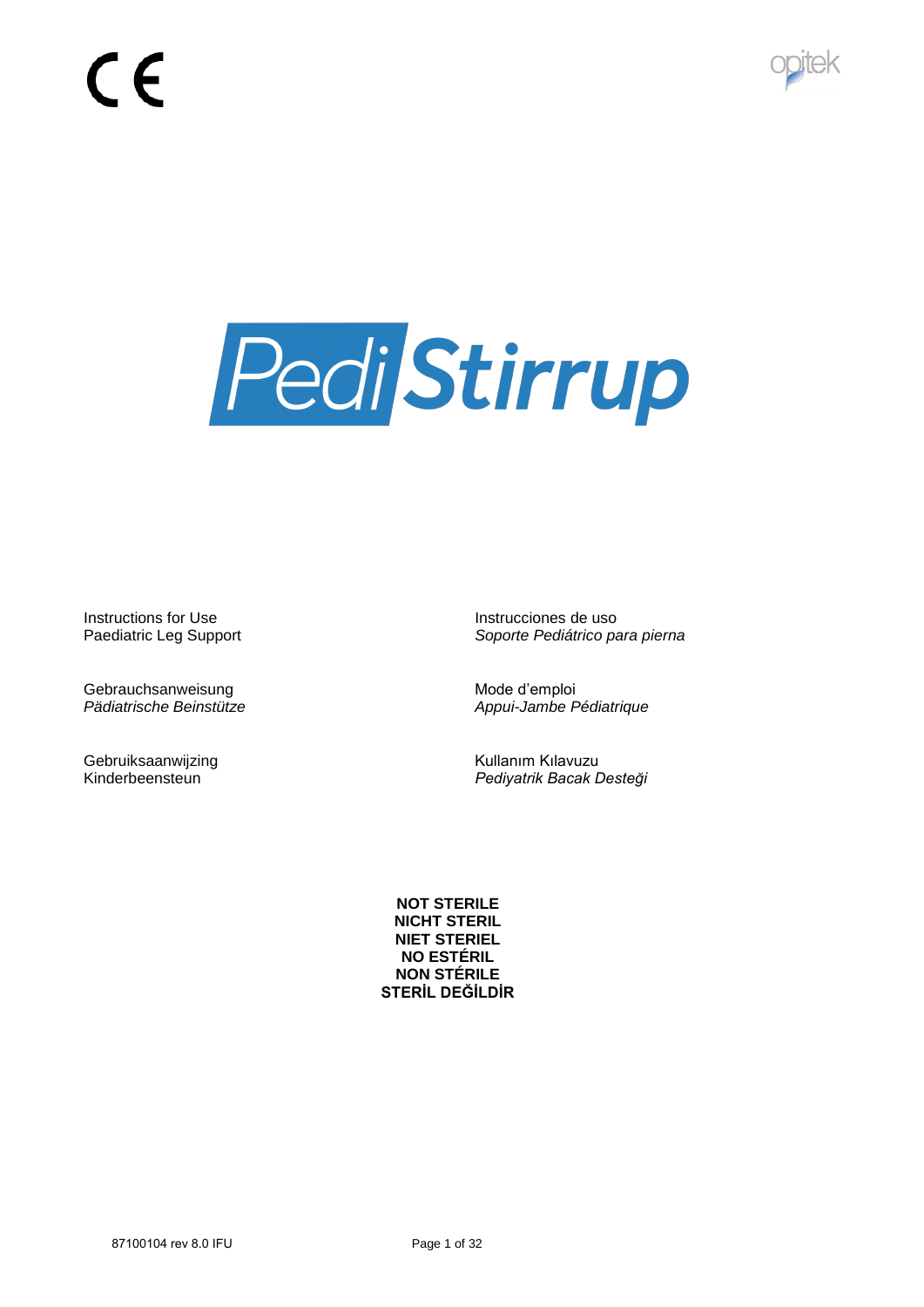

Explanation of symbols on labels and packaging Erläuterung der Symbole auf den Etiketten und der Verpackung Verklaring van de symbolen op etiketten en verpakking Explicación de los símbolos en etiquetas y empaque Explication des symboles sur les étiquettes et sur l'emballage Etiketin ve paketin üzerindeki sembollerin anlamları















OPITEK INTERNATIONAL Gøngehusvej 252 - 2950 Vedbæk - Denmark www.pedistirrup.com 87100163.6

# **Manufacturer:**

Opitek International Gøngehusvej 252 2950 Vedbæk Danmark

Telephone: +45 39 66 16 44 Mail: info@opitek.dk

For ordering replacement parts and maintenance Für die Bestellung von Ersatzteilen und Instandhaltung Voor het bestellen van vervangende onderdelen en onderhoud Para ordernar piezas de reemplazo y mantenimiento Pour commander des pièces et pour la reparation Yedek parça ve bakım talepleriniz için

www.pedistirrup.com info@opitek.dk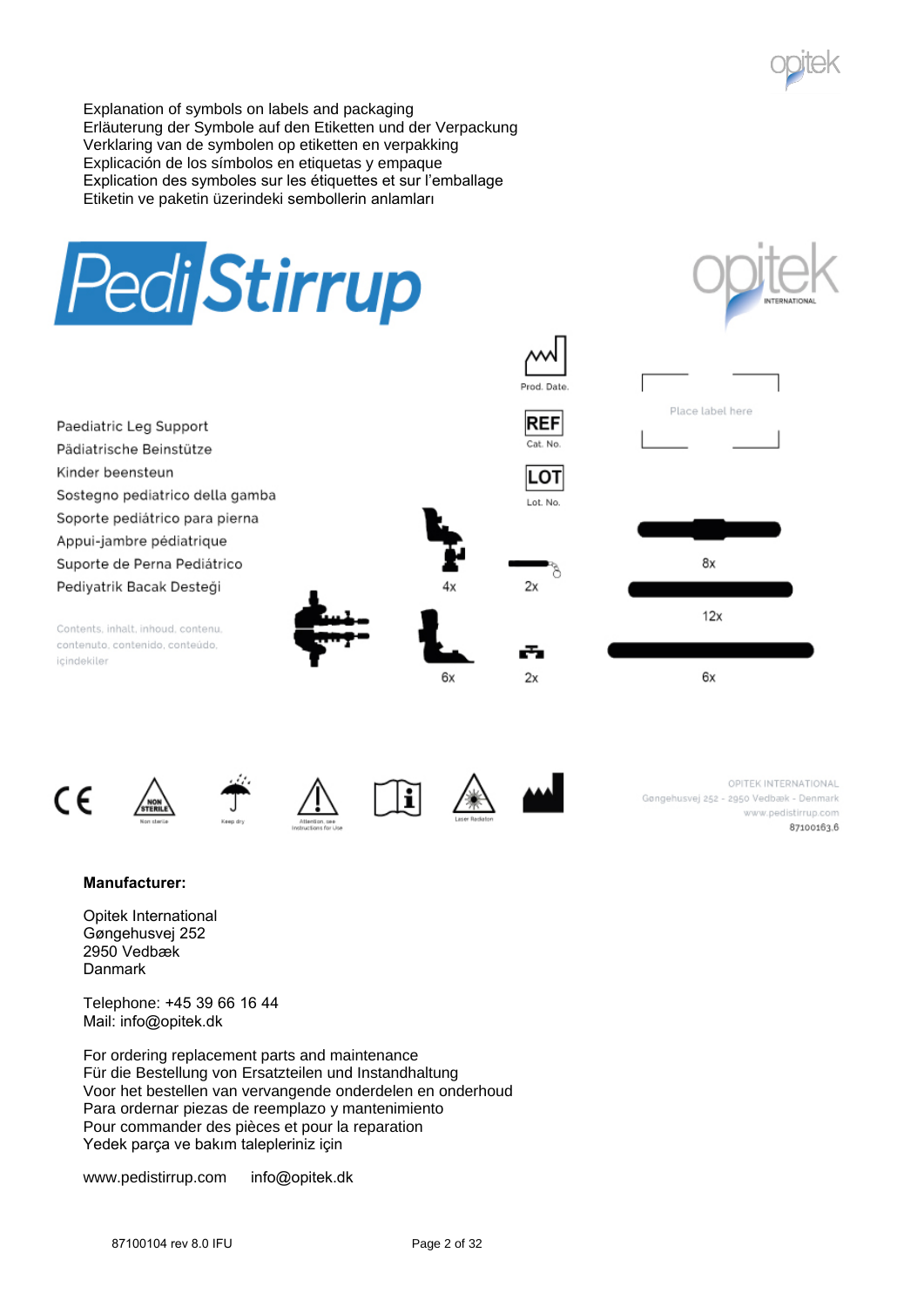

# **English**

## **Instructions for Use for Paediatric Leg Support**

#### **Device name**

The device brand name is **Opitek International - PediStirrup.** The generic device name is **Leg Support.** 

#### **Description**

Many children face surgery every year. Some operations are elective procedures, others are emergency response to an urgent medical condition.

To be able to perform, e.g. a surgical procedure, among others, on abdomen/perineum (including laparoscopy) on children the child's legs need to be fixated for optimal surgery position and optimal sight. This is currently done by taping the child's feet to the operating table or holding position by an assistant when no fixation is used. This because there are no convenient surgery leg supports available in the market that can specifically be used for child surgery.

Operative/Interventional specialists do have concerns about the current used tape fixation:

- Tape fixation of the legs is instable and can be unsafe if the tape releases during the procedure,
- Tape fixation limits the possibility for an optimal surgery position in all phases of the procedure,
- Tape fixation limits sight of the surgeon on the operation field and therefore increases the risk of complications,
- Limited sight and potential re-tape fixation during complex procedures increases the surgery time.

Using the specific paediatric leg support should result in:

- **More stable and safer positioning of the child's legs during the procedure,**
- **Possibility to position the child's buttock at the far edge of the operating table,**
- Better sight of the surgeon on the operation field and therefore less risk of complications,
- **Excellent view is possible for the first assistant,**
- Better sight and gaining time during combined abdominal/perineal operations because the position of the legs can be simply and safely changed during operation under sterile conditions. Therefore always the best position can be used.

#### **Indication**

The leg support will be specifically useable for interventions on babies, infants and children up to a physical length of 1.40 meters with a maximum weight of 45 kg, requiring Lithotomy Positioning, especially where intra-operative re-positioning may be required.

#### **Contra indication**

Children and adults with a length over 1.40 m. Patients of weight over 45 kg.

#### **Warning**

- Always support the leg of the patient when positioning or changing position of the leg support, not supporting the leg may result in severe patient injury.
- After changing position, it must be checked if the lock has been secured before releasing the support of the leg.
- Only to be used with shoes with specific quick release system and fixation straps.
- Do not sterilize, the device has not been tested for sterilization procedures. Sterilization may lead to malfunction of the fixation and adjusting means which in turn, may result in severe patient injury.
- To reduce the potential for knee joint damage, do not position the leg in a stretched position.
- To reduce the potential for squeezing the foot, do not tighten the fixation straps too strong.
- Do not lean on or against the leg support, leaning on the leg support may damage the inbuilt safety features of the lock mechanisms.
- Do not submerge the device in the detergent or an antiseptic solution, this could damage the locking mechanisms and may lead to malfunction of the device resulting in severe injury of the patient.

#### **Precaution**

- When using rail clamps check whether they are usable for a 25 x 10 mm (1" x ¼") table rail and will adapt the 25 x 6 mm bar of the leg support.
- Using the leg support should only be performed by staff being trained on assembling, mounting and adjusting the device.

# **Adverse effects**

None known.

### **Contents/Product parts to be used for a clinical event**

| Rail clamp                                                    |        |
|---------------------------------------------------------------|--------|
| Left Leg Support with telescopic arm and shoe mounting plate  |        |
| Right Leg Support with telescopic arm and shoe mounting plate |        |
| Pair of shoes (selected size)                                 |        |
| Velcro Straps (depending on shoe size)                        | 4 or 6 |
| Nut and bolt for joining rail clamp and Leg Support bar       |        |
| Laser pointer                                                 | ◠      |
|                                                               |        |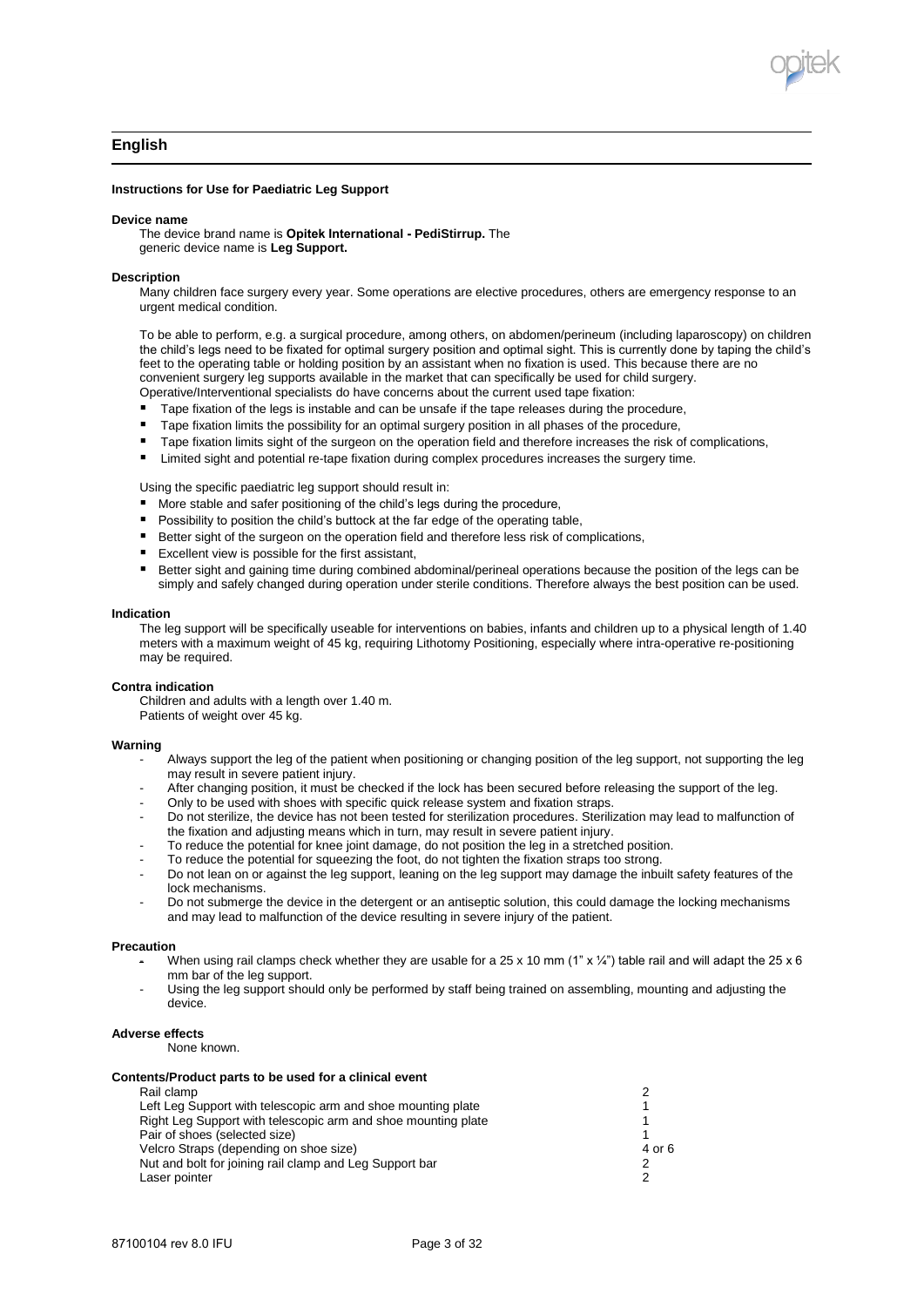# **Instructions for use**

## **I. Preparation and inspection procedure**

**Note**: The Leg Support is not a sterile device.

- Inspect if the clamp fixation screw is working and not damaged.
- 2- Inspect if the rail clamp fits properly on the table rail.
- 3- Inspect if the rail clamp fits properly on the bar of the leg support.<br>4- Replace the rail clamp when it is not working properly.
- Replace the rail clamp when it is not working properly.
- 5- Inspect the leg support for damage.<br>6- Inspect the leg support for proper fu
- 6- Inspect the leg support for proper function of the joints and clamps.<br>7- Inspect if the telescopic tubes can be extended / shortened.
- 7- Inspect if the telescopic tubes can be extended / shortened.
- Maintain the leg support when it is not working properly.
- 9- Inspect if the leg support, including quick release plate and shoes, is clean.
- 10- Clean items when contaminated.
- 11- If damage is noticed judge whether device can be used or has to be repaired.
- 12- Inspect shoes for damage.
- 13- Replace shoes when damage restricts proper functioning.
- 14- Inspect fixation straps for damage and contamination.
- 15- Replace straps if damaged or contaminated.
- 16- Check the function of the laser pointer to be used for adjustment of the primary joint.
- 17- Replace batteries of laser pointer or replace laser pointer if necessary.

## **II. Assembly and mounting procedure**

The assembly and mounting procedure can start before or after the patient is positioned at the appropriate position on the operating table.

**Note**: The physician may decide to follow another procedure.

**Warning**: Always support the patient until he/she is fixated in the leg support

**Note**: A rail clamp can be permanently connected to the leg support bar by placing a rail clamp over the bar (watch right position) and inserting the supplied nut and bolt in the hole at the bottom end of the bar.

## **III. Selection of the appropriate size of the shoes**

- 1. The selection of the appropriate size of the shoes is of fundamental importance.
- 2. The length of the dorsal side of the shoe has to be 2-3 cm smaller than the length of the dorsal side of the lower leg. There must be at least 2-3 cm free between the upper end of the shoe and the hollow of the knee. On the other hand the maximum amount of the calf has to be supported.
- 3. Consider upsizing the boot if a large amount of padding is required.

# **IV. Starting the procedure**

- 1. Mount an appropriate rail clamp on each side of the table.<br>2. Place the bar of the leg support in the rail clamp
- 2. Place the bar of the leg support in the rail clamp.<br>3. Position the primary joint approximately at the po
- Position the primary joint approximately at the position of the hip joint.
- 4. Secure the rail clamp and bar to the table rail.
- 5. Insert a laser pointer, or other light source, in the hole of the primary joint.
- 6. Release the rail clamp for adjusting.<br>7. Adiust the center of the primary joint
- Adjust the center of the primary joint with assistance of the light source beam in horizontal plain at the center of the hip joint and vertical just cranial/above of the Greater Trochanter (Collateral axis)*.*

**Warning**: Do not point the laser to persons' eyes or equipment. This may bring severe damage to eyes or inadvertently effect use of equipment with infra red controls.

- 8. Firmly secure the rail clamp to the table.<br>9. Repeat steps 1 to 8 for the other leg sup
- Repeat steps 1 to 8 for the other leg support.

## **V. Mounting the shoe and pre-positioning the support arm and mounting the shoe**

- **Note**: Always support the leg support when locking mechanisms are unlocked.
- 1. Mount the selected appropriate size shoe on the quick release mounting plate.<br>2. Secure the quick release mechanism.
- 
- 2. Secure the quick release mechanism.<br>3. Release the vertical lock mechanism. Release the vertical lock mechanism.
- 4. Turn the telescopic arm in a horizontal position.<br>5. Secure the lock mechanism.
- 5. Secure the lock mechanism.<br>6. Extend the telescopic arm to
- Extend the telescopic arm to an appropriate length for the patient by releasing the clamps and extend the telescopic arm.
- Note: the leg has to be positioned with a slightly bended leg (about 20<sup>°</sup>) to avoid overstretching.
- 7. Secure the clamps on the telescopic arm.
- 8. Repeat step 1 to 7 for the other leg support arm.



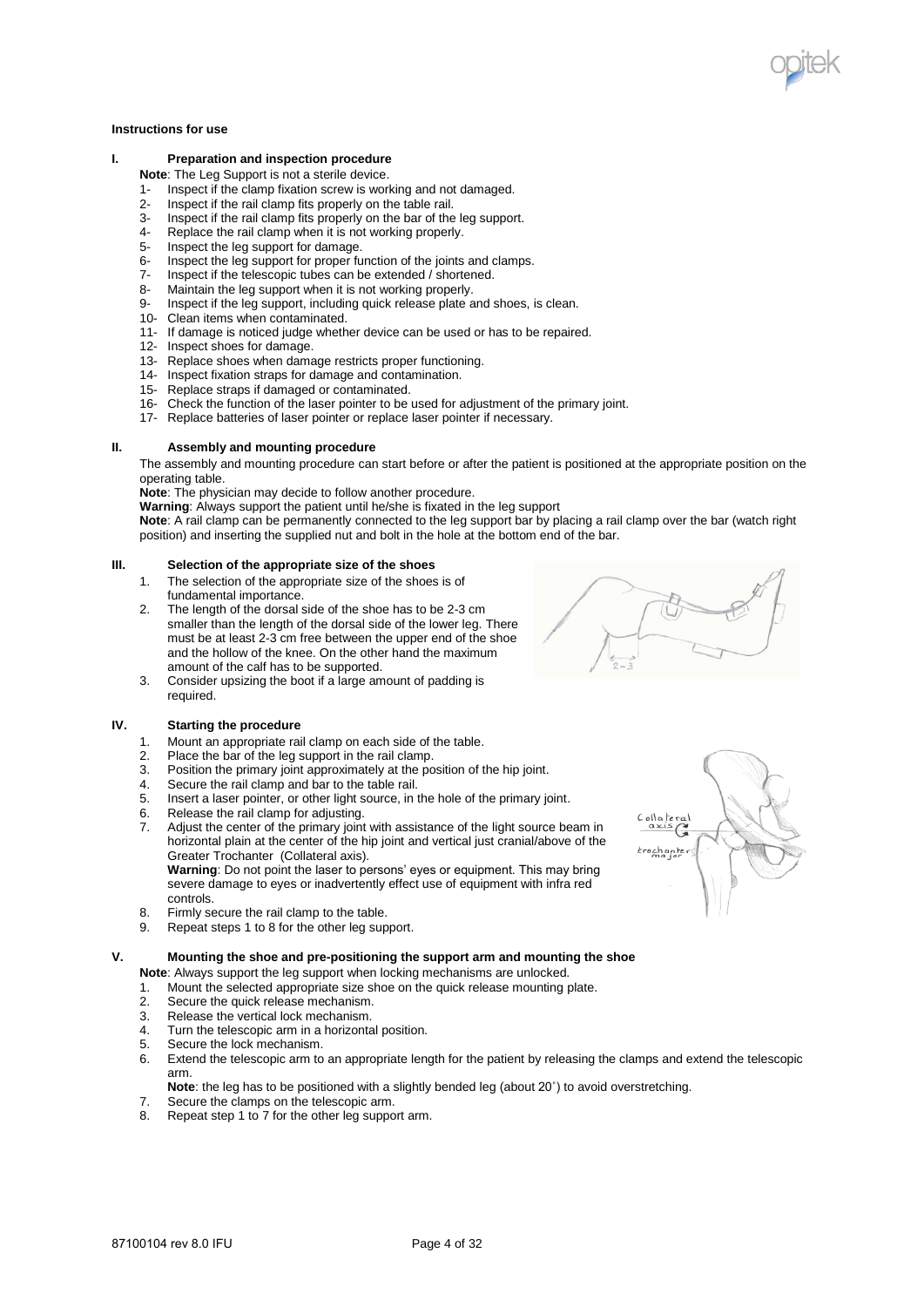

## **VI. Adjusting the leg support to the patient**

**Note**: Positioning the patient's leg in the leg support has to be done by two persons, one is supporting the leg, and the other is adjusting the leg support.

**Note**: Always support the leg support when locking mechanisms are unlocked.

**Warning**: Always support the leg while positioning the leg support for the procedure.

- 1- Unlock the clamps of the telescopic arm.
- 2- Unlock the ball joint mechanism.<br>3- Gently place a leg in the leg supple
- Gently place a leg in the leg support.
- Remark: Replace shoe for larger or smaller size if foot does not fit properly in shoe. 4- Use the Velcro straps to fixate the foot and calf in the shoe.
- **Warning**: Check whether the leg is sufficiently secured.
- **Warning**: Do not tighten the straps too much to avoid affecting the blood flow.
- 5- While supporting the leg adjust/extend the telescopic arm to the appropriate length.
- **Note**: The leg has to be fixated with the knee in an approximately 20˚ angle position.
- Secure the clamps of the telescopic arm.
- Position the foot and calf in the appropriate position. **Note**: The more in abduction (straddle) the upper leg is placed the more the foot (shoe) has to be fixed in exorotation
	- (outwards rotation). **Note**: The leg of the shoe should not press extremely on the calf.

If the leg of the shoe merges in to the hollow of the knee, change the shoe for a smaller and shorter size. Release the straps on the foot and calf and remove the shoe by unlocking the lock mechanism. Replace the shoe. Repeat step V-6 to 7 and VI-1 to 7.

**Warning**: Always support the leg and foot while changing a shoe.

- 8- Secure the lock of the ball joint.
- 9- Repeat steps 1 to 8 for the other leg and leg support arm.

## **VII. Control of correct positioning if during intervention change of position is needed**

**Warning**: Always support the Leg Support when positioning or changing position.

- 1. If during the operation change of position of the legs is needed always check the requested change without sterile sheets before covering the legs.
	- **Warning**: To reduce the potential of compartment syndrome, lower the patient's legs and loosen the straps every hour to reestablish blood circulation.
- 2. Special attention has to be paid to check that the hip is not moving in relation to the operating table during change of position.

## **VIII. Preparing for sterile covering**

1. Cover the legs according to the local procedures with sterile sheets.

## **IX. Sterile position Change procedure**

**Warning**: Always support the leg while re-positioning the leg support during the procedure.

**Warning**: If large vertical changes are needed both the legs will have to be changed at the same time by two persons, in this way large forces on the hip joint can be avoided.

**Note**: Changing position does not need removing the sterile sheets. Lock mechanisms can be used through the sterile sheets.

**Note**: Change position of leg in vertical direction only. Horizontal re-positioning without full vision may result in patient injury.

**Note**: Always support the leg support when locking mechanisms are unlocked.

- 1- Support the leg while changing position.
- 2- Unlock the vertical lock mechanism on the primary joint.
- 3- Position the leg in the appropriate position.<br>4- Lock the vertical lock mechanism
- 4- Lock the vertical lock mechanism.
- 5- Repeat step 1 to 4 for the other leg.
- 6- If necessary, re-cover the legs with sterile sheets according to the local procedures.

## **X. Completing the procedure**

**Warning**: Always support the leg while positioning the leg support for the procedure.

**Note**: Removing the leg from the leg support has to be done by two persons. One has to support the leg. The other one is releasing the straps.

- 1- Remove the sterile sheets.<br>2- Hold the leg in a secured p
- Hold the leg in a secured position.
- 3- Release the Velcro straps on one side of the shoe.<br>4- Repeat step 1 to 4 for the other leg
- 4- Repeat step 1 to 4 for the other leg.<br>5- Place the patient in an appropriate:
- Place the patient in an appropriate and safe position.

## **XI. De-assembling procedure**

**Note**: Always support the leg support when locking mechanisms are unlocked.

**Note**: Store in a dry place.

- 1- Remove the shoe by unlocking the quick release mechanism.
- 2- Store the shoe in an appropriate place.
- 3- Open the lock mechanisms on the telescopic arm.
- 4- Shorten the telescopic arm to the minimum length.
- 5- Secure the lock mechanisms.
- 6- Unlock the vertical and horizontal lock mechanism.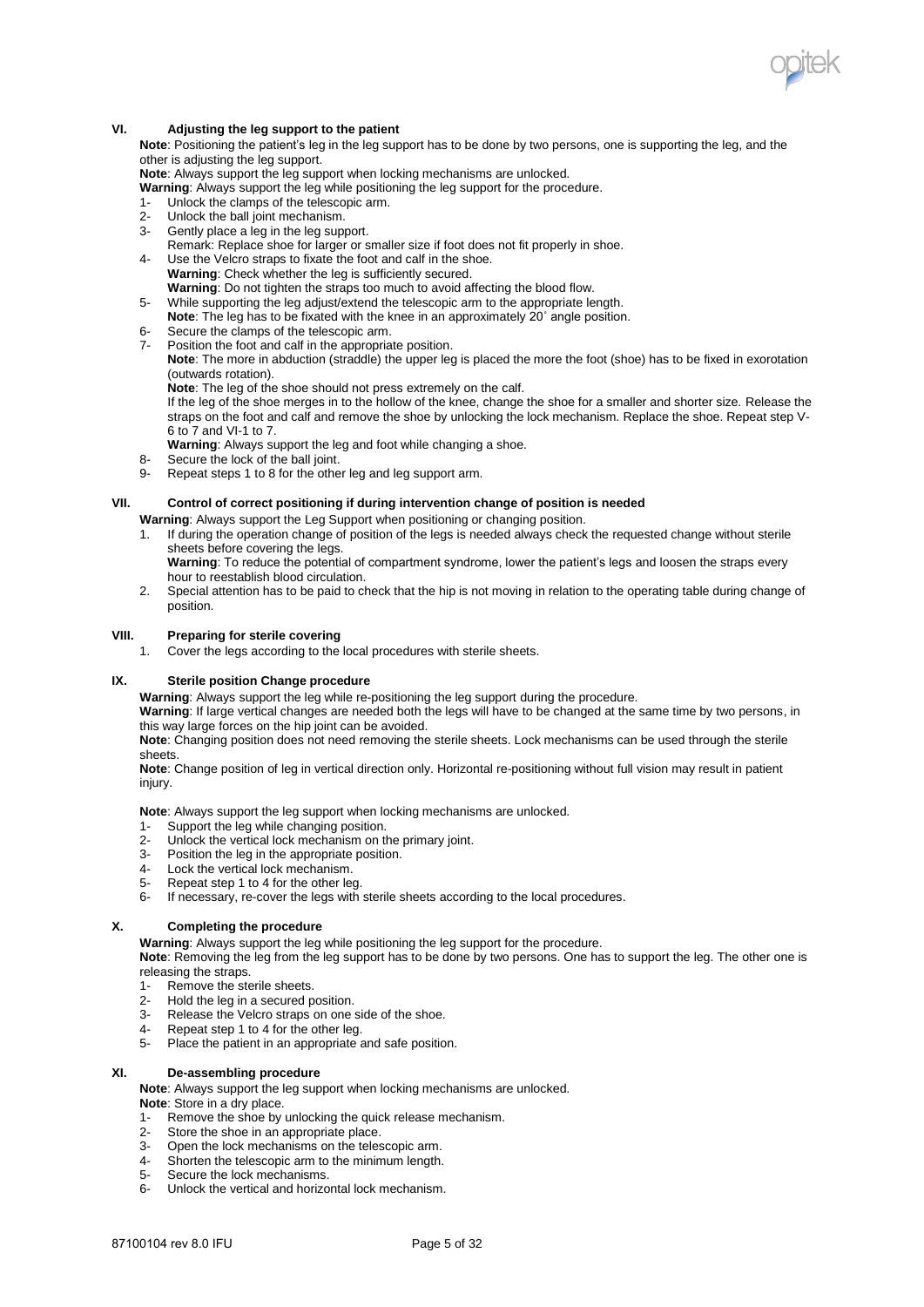

- 7- Turn/rotate the arms in vertical downwards position for storage.<br>8- Secure the vertical and horizontal lock mechanisms.
- 8- Secure the vertical and horizontal lock mechanisms.<br>9- Hold the support and release the rail clamp
- Hold the support and release the rail clamp.
- **Note**: If the rail clamp is permanently connected to the bar, steps 10 through 12 can be jumped over.
- 10- Remove the leg support from the rail clamp.
- 11- Remove the rail clamp from the table rail.
- 12- Store the rail clamp in an appropriate place.
- 13- Store the leg support arm in an appropriate place.
- 14- Repeat step 1 to 13 for the other leg support arm.

### **XII. Instruction for Use for Laser Pointer**

Class 2 Laser, Laser Diode

**Warning:** Please note laser radiation is harmful to the eyes, do not look directly into the laser diode or collimated beam along its optical axis when the diode is activated; and also do not point the laser beam at anyone.

#### **Replacing the Batteries**

- Remove the battery cover.
- Remove the used batteries and replace with three new LR44 / AG13 coin-cell batteries.
- $\bullet$  Insert cells with the positive  $(+)$  side facing out toward the end cap.
- Replace the end cap.



## **Operating the Laser Pointer**

Simply press the push button to activate the laser pointer and release it to de-activate.



**Warning:** Laser pointers are not for children. If not used properly the can be hazardous for the eyes. Do not manipulate the output of the laser pointer.

No responsibility will be accepted for any damages caused should this security advice be disregarded.

## **Disposal of Batteries**

- Batteries must not belong to domestic waste
- Dispose the batteries according the local disposals rules.

#### **XIII. Cleaning and storage of the device**

**Note**: Handle the device with care. The lock mechanisms include safety mechanisms that can be damaged by unprofessional handling.

1- After use, clean the surface of the device, with maximum extended tube, with detergent or an antiseptic solution as per local OR policy/ procedure.

**Warning**: Do not submerge the device in the detergent or an antiseptic solution, this could damage the locking mechanisms and may lead to malfunction of the device resulting in severe injury of the patient. **Warning**: Do not autoclave.

**Note**: Only clean the surface. Avoid spilling of detergent or an antiseptic solution in the joint mechanisms. The mechanisms are semi-closed and provided with grease. Spilling of soft soap and/or alcohol in the mechanisms may lead to malfunction of the system.

2- Store the device and its accessories in a dry place.

## **XIV. Replacing the straps**

Replace straps showing malfunction or if they are contaminated.

Unlock the Velcro on both sides and remove the strap.

Guide a new strap through a hole in the side of the shoe and loop back to secure one side of the strap.

Only use original approved and supplied straps.

## **XV. Maintenance of the leg support**

The leg support is a mechanical device that needs maintenance as result of wear.

If locking mechanisms do not lock or need extra force to lock, do not use the device until it has been serviced. The service interval is every two years. Contact your local distributor for service information.

## **XVI. Disclaimer of Warranty and Limitation of Remedy**

**There is no express or implied warranty, including without limitation any implied warranty of merchantability or fitness for a particular purpose, on the Opitek International product(s), described in this publication. Under no circumstances shall Opitek International be**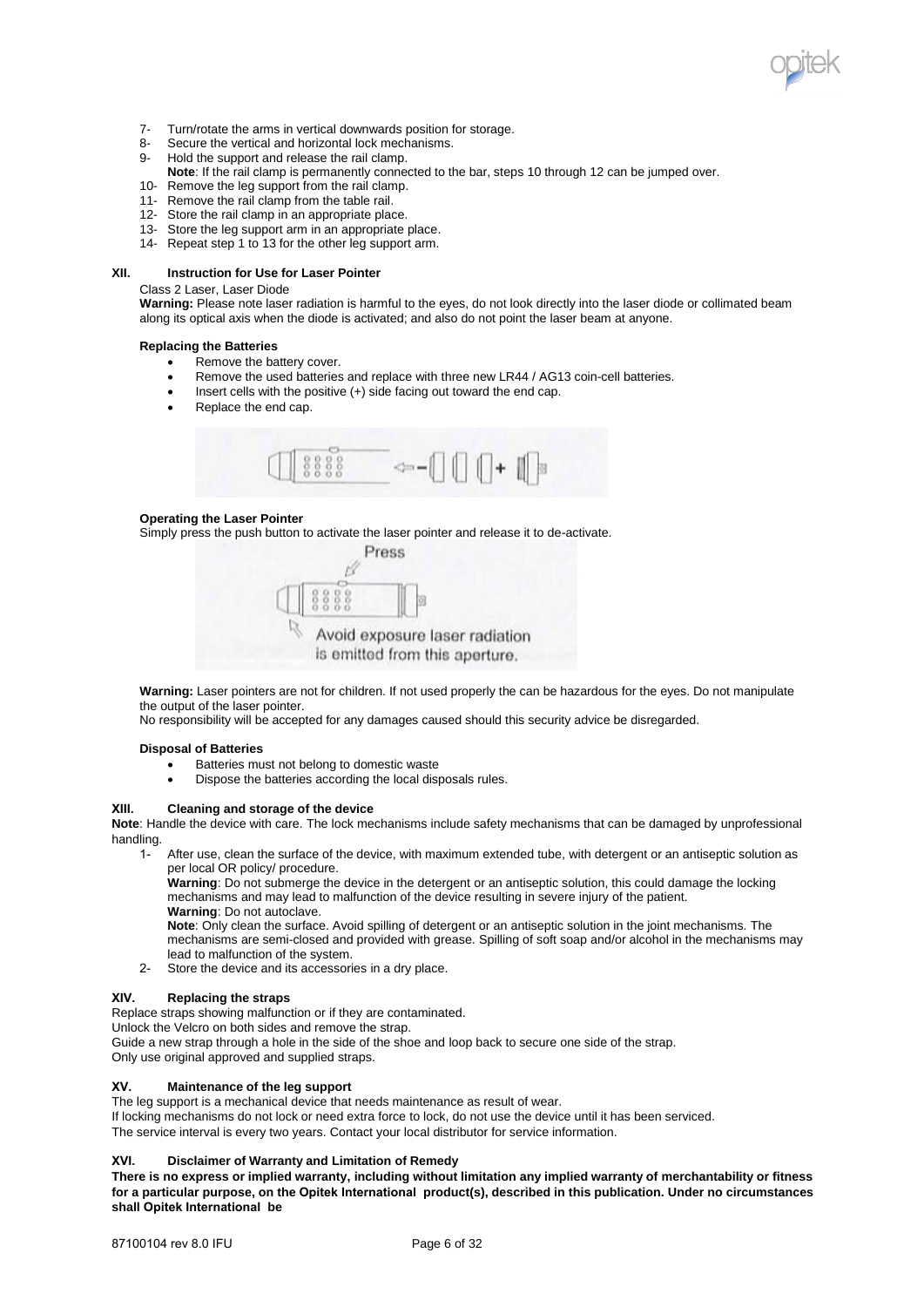

#### **liable for any direct, incidental, or consequential damages other than as expressly provided by specific law. No person has the authority to bind Opitek International to any representation or warranty except as specifically set forth herein.**

Description or specifications in Opitek Internationals printed matter, including this publication, are meant solely to generally describe the product at the time of manufacture and do not constitute any express warranties.

Opitek International will not be responsible for any direct, incidental, or consequential damages resulting from improper use. This on the judgment of Opitek International.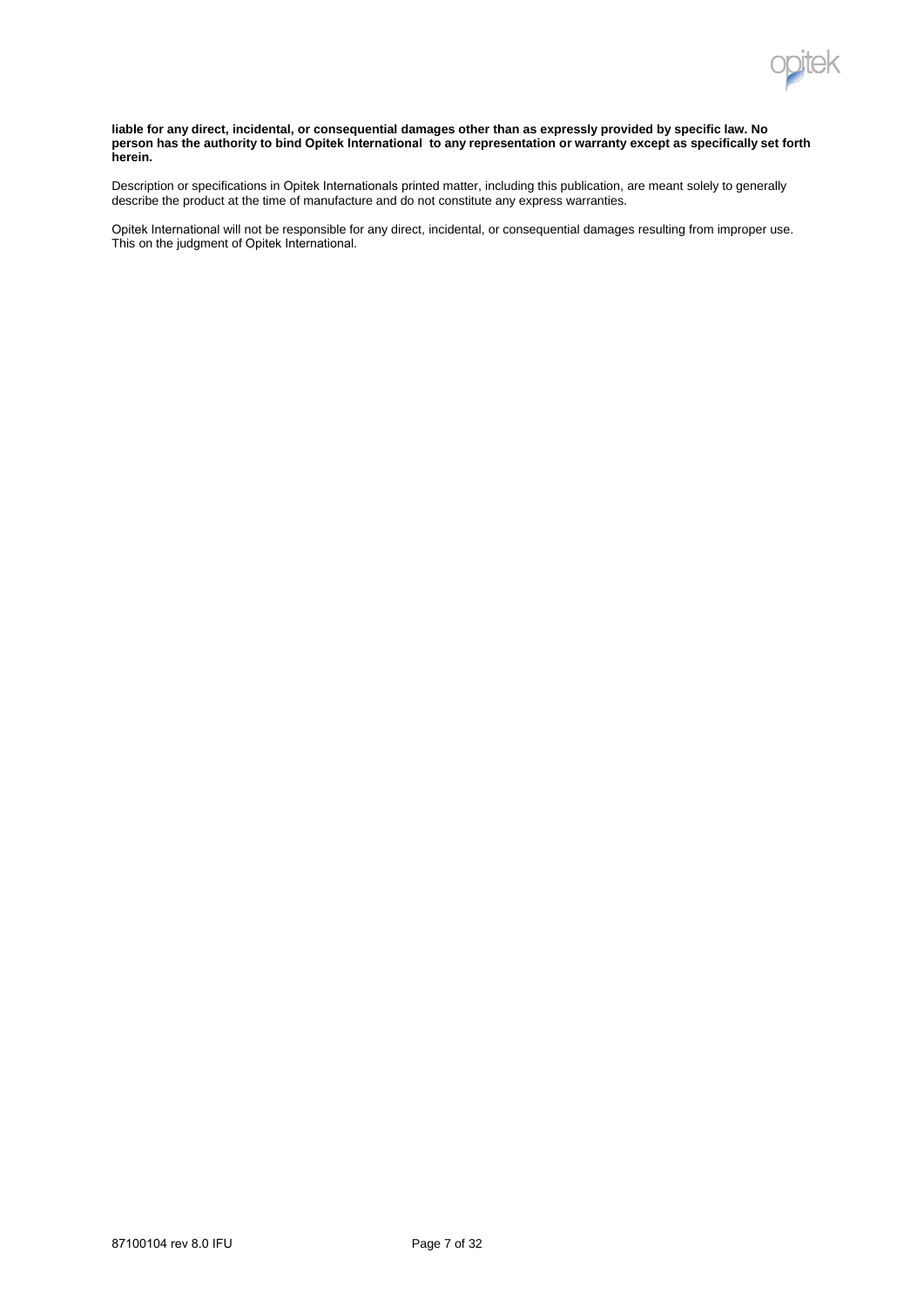

# **Deutsch**

### **Gebrauchsanweisung für die pädiatrische Beinstütze**

#### **Name des Gerätes**

Der Markenname des Gerätes lautet **Opitek International - PediStirrup.** Der allgemeine Gerätename lautet **Pädiatrische Beinstütze.** 

#### **Beschreibung**

Viele Kinder werden jährlich Operationen unterzogen. Einige Operationen sind wahlfreie Maßnahmen, andere sind notwendige Reaktionen auf dringliche Beschwerden.

Bei der Durchführung von chirurgischen Eingriffen bei Kindern, unter anderem im Bauchraum/Perineale (einschließlich Laparoskopie), bedarf es einer angemessenen Befestigung / Sicherung der Beine des Kindes, um eine optimale Position und Einblick während der Operation zu erlangen. Derzeit geschieht dies durch die Befestigung der Beine mit (Klebe- )Bändern am Operationstisch oder mithilfe von (Operations-)Assistenten, die die Beine festhalten. Da noch keine passenden Beinstützen auf dem Markt erhältlich sind wird dies gewöhnlich bei Operationen von Kindern angewendet.

Spezialisten äußern jedoch Bedenken über die derzeitige Anwendung von Befestigungsbändern:

- die Befestigung mithilfe von Bändern (bzw. Klebestreifen) ist instabil und unsicher während des Operationsverlaufes,
- die Befestigung mithilfe von Bändern (bzw. Klebestreifen) schränkt die Möglichkeit ein, eine optimale Position des Patienten während der Operation zu gewährleisten,
- die Befestigung mithilfe von Bändern (bzw. Klebestreifen) schränkt die Sichtweise des Chirurgen ein und erhöht somit das Risiko von Komplikationen,
- die eingeschränkte Sichtweise und eventuelle Neu-Befestigungen während des Operationsvorganges verlängern die Dauer der Operation.

Der Gebrauch von pädiatrischen Beinstützen gewährleistet:

- eine stabilere und sichere Positionierung der Beine des Kindes während der Operation,
- die Möglichkeit, das Gesäß des Kindes am Rand des Operationstisches zu positionieren,
- einen besseren Einblick des Chirurgen und somit ein geringeres Risiko möglicher Komplikationen,
- einen sehr guten Einblick für den ersten Operationsassistenten,
- einen besseren Einblick und kürzere Zeitdauern während Unterleibs- bzw. Darmoperationen, da die Position der Beine während der Operation einfacher und sicherer und unter sterilen Bedingungen verändert werden kann. Dadurch kann jederzeit die optimale Position gewährleistet werden.

#### **Hinweis**

Die Beinstütze ist anwendbar für Eingriffe bei Säuglingen, Kleinkindern und Kindern mit einer Körpergröße von bis zu 1,40 Metern und einem Maximalgewicht von 45 Kilogramm; eine Lithotomie-Positionierung ist vorausgesetzt, im Besonderen wenn es eine intraoperative Neupositionierung bedarf.

#### **Gegenhinweis**

Nicht anwendbar bei:

Kindern und Erwachsenen mit einer Körpergröße von über 1,40 Meter

Patienten mit einem Körpergewicht von über 45 Kilogramm.

#### **Warnhinweis**

- Unterstützen Sie immer das Bein des Patienten, wenn Sie die (pädiatrische) Beinstütze positionieren oder die Position derer verändern, ansonsten können schwerwiegende Verletzungen die Folge sein.
- Nach Verändern der Position muss kontrolliert werden, ob der Verschluss gesichert wurde, bevor die Beine nicht mehr gestützt werden.
- Nur zum Gebrauch von Schuhen mit Schnellspannsystemen und Klettverschlüssen geeignet.
- Sterilisieren Sie das Gerät nicht; das Gerät wurde noch nicht auf Sterilisationsverfahren getestet. Sterilisation kann zu einem Fehlverhalten der Befestigungs- und Anpassungsmittel führen, woraus sich Verletzungen des Patienten ergeben können.
- Um potentielle Verletzungen des Kniegelenkes zu vermindern positionieren Sie das Bein nicht in langgestreckter **Position**
- Potentielle Quetschungen der Füße werden vermieden, indem Sie die Klettverschlüsse nicht zu fest schließen.
- Lehnen Sie sich nicht an oder auf die (pädiatrische) Beinstütze. Das Lehnen auf der Beinstütze kann die eingebauten Sicherheitselemente der Verriegelungsmechanismen beschädigen.
- Tauchen Sie das Gerät nicht in das Reinigungsmittel oder Antiseptikum; dies könnte die Verschlussmechanismen beschädigen und zu einer Fehlfunktion des Gerätes führen, was ernsthafte Verletzungen des Patienten zur Folge haben kann.

#### **Vorsichtsmaßnahmen**

- Überprüfen Sie beim Gebrauch der Schienenklammern, ob diese für eine 25 x 10 mm (1" x ¼") Tischschiene geeignet ist und sich dem 25 x 6 mm Balken der Beinstütze anpasst.
- Der Gebrauch der Beinstütze sollte nur durch Personal erfolgen, welches für die Montage, Anbringung, und Anpassung ausgebildet wurde.

#### **Nebenwirkungen**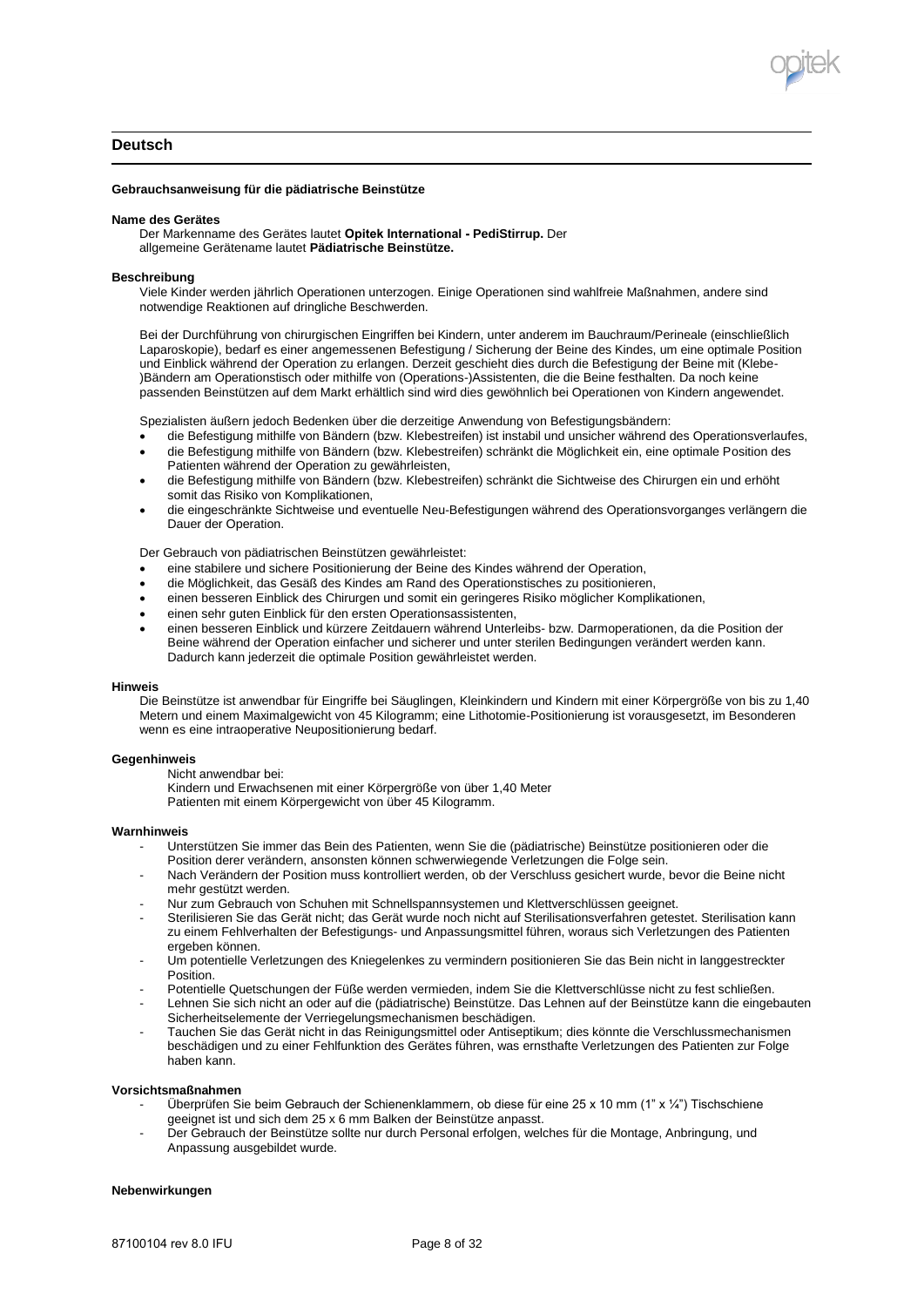

Nicht bekannt.

| Produktteile für den Gebrauch in einem klinischen Eingriff                 |          |
|----------------------------------------------------------------------------|----------|
| Schienenklammer                                                            |          |
| Linke Beinstütze mit teleskopischen Befestigungsplatten für Arm und Schuh  |          |
| Rechte Beinstütze mit teleskopischen Befestigungsplatten für Arm und Schuh |          |
| Ein Paar Schuhe (ausgewählte Größe)                                        |          |
| Klettverschlüsse (von der Schuhgröße abhängig)                             | 4 bzw. 6 |
| Gewindemuttern und Bolzen für das Zusammenfügen von Schienenklammer        |          |
| und Haltevorrichtung der Beinstütze                                        |          |
| Laserpointer                                                               |          |

### **Gebrauchsanweisung**

## **I. Vorbereitung und Prüfablauf**

**Hinweis**: Die Beinstütze ist kein steriles Gerät.

- 1- Überprüfen Sie, ob die Schraube für die Befestigung der (Schienen-)Klammer funktioniert und nicht beschädigt ist.
- 2- Überprüfen Sie, ob die Schienenklammer angemessen an der Tischschiene anliegt.
- 3- Überprüfen Sie, ob die Schienenklammer angemessen an dem Balken der Beinstütze anliegt.
- 4- Tauschen Sie die Schienenklammer aus, wenn diese nicht sachgemäß funktioniert.
- 5- Kontrollieren Sie die Beinstütze auf Beschädigungen.<br>6- Kontrollieren Sie die angemessene Funktion der Gele
- 6- Kontrollieren Sie die angemessene Funktion der Gelenkstücke und Klammern der Beinstütze.
- 7- Überprüfen Sie, ob die teleskopischen Würfel ausgezogen bzw. eingefahren werden können.<br>8- Reparieren Sie die Beinstütze, wenn diese nicht ordnungsgemäß funktioniert.
- Reparieren Sie die Beinstütze, wenn diese nicht ordnungsgemäß funktioniert.
- 9- Überprüfen Sie, ob sowohl die Beinstütze als auch die Schnellspannplatten und Schuhe sauber sind.
- 10- Reinigen Sie die Elemente, wenn diese verschmutzt sind.
- 11- Wenn eine Beschädigung festgestellt wird entscheiden Sie, ob das Gerät genutzt werden kann oder repariert werden muss.
- 12- Kontrollieren Sie die Schuhe auf Beschädigungen.
- 13- Ersetzen Sie die Schuhe, wenn die Beschädigung eine angemessene Funktionsweise verhindert.
- 14- Kontrollieren Sie die Befestigungsverschlüsse auf Beschädigungen und Verschmutzung.
- 15- Ersetzen Sie die Verschlüsse, wenn diese beschädigt oder verschmutzt sind.
- 16- Überprüfen Sie die Funktion des Laserpointers für den Gebrauch zur Anpassung der grundlegenden Gelenkverbindungen.
- 17- Ersetzen Sie die Batterien des Laserpointers oder ersetzen Sie das Lasergerät wenn notwendig.

## **II. Zusammensetzung und Befestigung**

Die Zusammensetzungs- und Befestigungsprozedur kann entweder begonnen werden, bevor der Patient in der richtigen Position auf dem Operationstisch liegt, oder nachdem der Patient in der richtigen Position auf dem Operationstisch liegt. **Hinweis:** Der Arzt kann sich für eine andere Prozedur entscheiden.

**Warnung:** Stützen Sie den Patienten durchgehend bevor er Halt in der Beinschiene gefunden hat.

**Hinweis:** Eine Schienenklammer kann permanent an der Beinstütze befestigt werden. Platzieren Sie eine Schienenklammer über die Leiste (beachten Sie, dass die Beinstütze sich in der richtigen Position befindet) und bringen

Sie die Mutter und den Bolzen in dem Loch an dem Ende der Leiste an.

#### **III. Auswahl der richtigen Schuhgröße**

- 1- Die Auswahl der richtigen Schuhgröße ist äußerst wichtig.<br>2- Die Länge der Schuhsoble sollte 2-3 cm kürzer sein als die
- 2- Die Länge der Schuhsohle sollte 2-3 cm kürzer sein als die Länge des Schuhs an der Wade. Es sollten mindestens 2-3 cm Abstand zwischen der Kniekehle und dem oberen Ende des Schuhs bleiben. Auf der anderen Seite, sollte jedoch auch so viel wie möglich der Wade unterstützt werden.
- 3- Erwägen Sie einen größeren Schuh wenn eine große Menge Polsterung erforderlich ist.

## **IV. Start der Befestigung**

- 1- Befestigen Sie eine geeignete Schienenklammer an beiden Seiten des Tisches.
- 2- Platzieren Sie die Leiste der Beinstütze in der Schienenklammer.<br>3- Positionieren Sie die erste Halterung ungefähr bei der Position der
- Positionieren Sie die erste Halterung ungefähr bei der Position des Hüftgelenks.
- 
- 4- Befestigen Sie die Schienenklammer und die Leiste an der Tischschiene.<br>5- Setzen Sie einen Laserpointer oder eine andere Lichtquelle, in das Loch i Setzen Sie einen Laserpointer oder eine andere Lichtquelle, in das Loch in der Halterung.
- 6- Lösen Sie die Schienenklammer für eventuelle Anpassungen.
- 7- Positionieren Sie die Mitte der Halterung mit Hilfe der Lichtquelle. Die Mitte sollte sich horizontal vor der Mitte des Hüftgelenks und vertikal knapp über dem Größeren Trochanter (kollaterale Achse) befinden. **Warnung:** Richten Sie den Laser nicht auf Augen oder Arbeitsgeräte. Dies könnte die Augen ernsthaft beschädigen oder versehentlich den Gebrauch von Arbeitsgeräten, die mit Infrarot ausgestattet sind, behindern.
- 8- Befestigen Sie die Schienenklammer gut an dem Tisch.
- 9- Wiederholen Sie die Schritte 1 bis 8 für die andere Beinstütze.

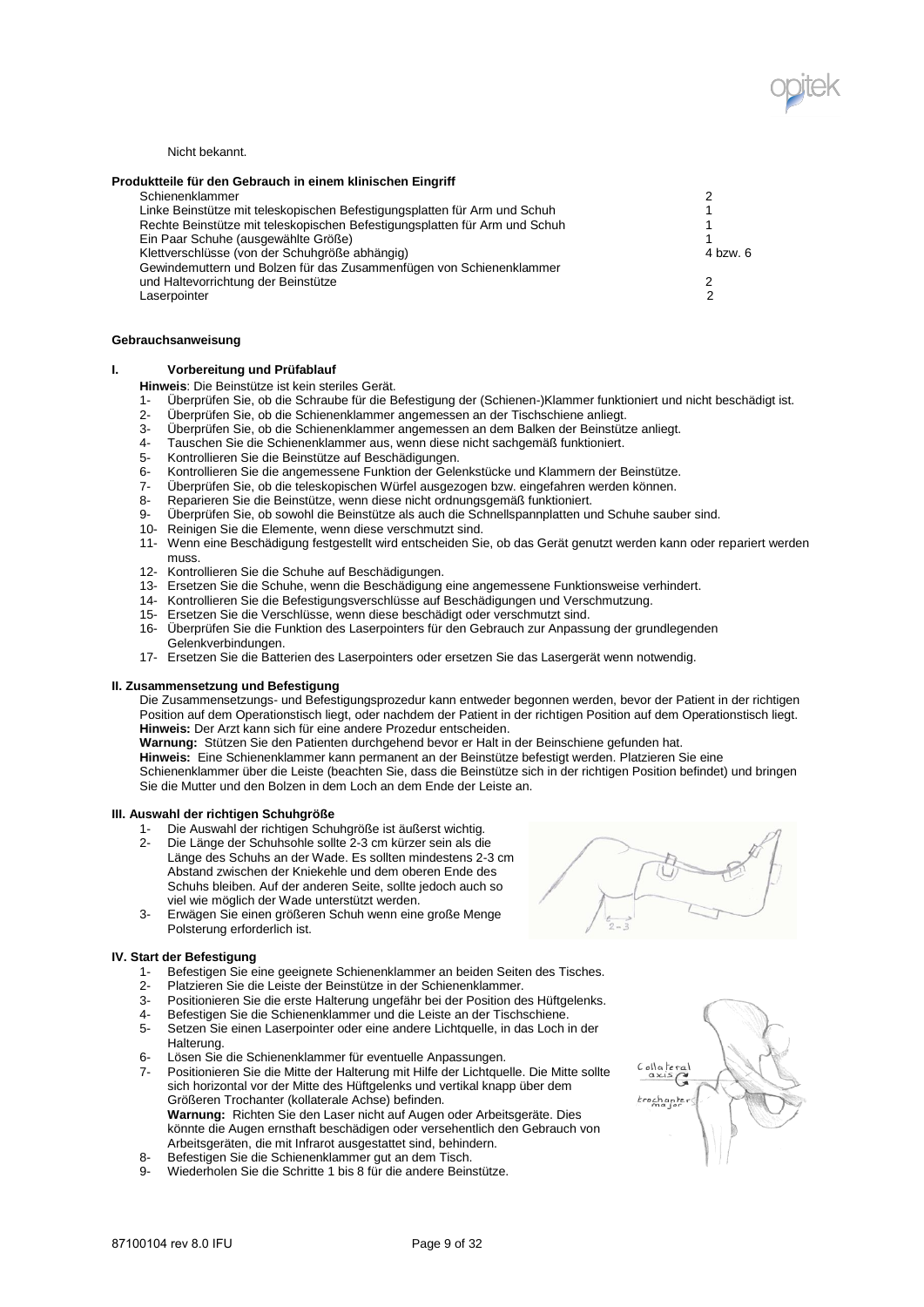

## **V. Befestigung des Schuhs und Bereitlegen des Stützarmes**

**Hinweis**: Stützen Sie die Beinstütze immer wenn die Verschlussmechanismen geöffnet sind.

- 1- Befestigen Sie den Schuh mit der richtigen Schuhgröße auf der Platte.
- 2- Sichern Sie den Verschlussmechanismus.
- 3- Lösen Sie den vertikalen Verschlussmechanismus.
- 4- Drehen Sie den Teleskoparm in eine horizontale Position.
- 5- Sichern Sie den Verschlussmechanismus.
- 6- Verlängern Sie den Teleskoparm bis zur geeigneten Länge für den Patienten, indem Sie die Halterung lösen und den Teleskoparm ausziehen.

**Hinweis**: das Bein muss mit einem etwas verbogenen Bein (ungefähr 20˚) in Position gebracht werden um zu überspannen zu vermeiden.

- 7- Sichern Sie die Halterung des Teleskoparmes.<br>8- Wiederholen Sie die Schritte 1 bis 7 für den an
- Wiederholen Sie die Schritte 1 bis 7 für den anderen Stützarm.

## **VI. Anpassung der Beinstütze für den Patienten**

**Hinweis**: Es werden zwei Personen benötigt, um das Bein des Patienten in die Beinstütze zu legen. Eine Person hält das Bein, während die andere Person die Beinstütze an die Beinlänge des Patienten anpasst.

**Hinweis:** Stützen Sie die Beinstütze immer wenn die Verschlussmechanismen geöffnet sind.

**Warnung:** Stützen Sie das Bein immer während Sie die Beinstütze für den Eingriff positionieren.

- 1. Lösen Sie die Halterung des Teleskoparmes.<br>2. Lösen Sie den Kugelgelenkmechanismus.
- Lösen Sie den Kugelgelenkmechanismus.
- 3. Legen Sie das Bein vorsichtig in die Beinstütze.
- **Anmerkung:** Falls der Schuh nicht gut passen sollte, ersetzen Sie diesen mit einem Schuh einer größeren oder kleineren Größe.
- 4. Benutzen Sie den Klettverschluss, um den Fuß und die Wade zu fixieren. **Warnung:** Überprüfen Sie, ob das Bein ausreichend gesichert ist.
- **Warnung:** Vermeiden Sie, den Klettverschluss zu fest zu schließen, um die Blutzirkulation nicht zu behindern. 5. Während Sie das Bein halten, wird der Teleskoparm bis zur passenden Länge verlängert.
- **Hinweis:** Der Winkel des Knies sollte ungefähr 20 Grad betragen.
- 6. Sichern Sie die Halterungen des Teleskoparmes.<br>7. Positionieren Sie den Fuß und die Wade in der ric
- Positionieren Sie den Fuß und die Wade in der richtigen Position.

**Hinweis:** Je weiter der Oberschenkel abgespreizt ist, desto mehr sollte der Fuß / der Schuh nach außen gedreht werden.

**Hinweis:** Die Stütze des Schuhs sollte nicht übermäßig in die Wade drücken. Sollte die haltende Rückseite des Schuhs bis in die Kniekehle reichen, muss der Schuh für eine kleinere und kürzere Größe ausgetauscht werden. Lösen Sie den Klettverschluss an dem Fuß und an der Wade und nehmen Sie den Schuh ab, indem Sie die Verschlussmechanismen lösen. Ersetzen Sie den Schuh. Wiederholen Sie die Schritte V 6 bis 7 und VI 1 bis 7. **Warnung:** Stützen Sie das Bein und den Fuß immer während Sie den Schuh austauschen.

- 8. Sichern Sie den Verschluss des Kugelgelenkes.
- 9. Wiederholen Sie die Schritte 1 bis 8 für die andere Beinstütze.

### **VII. Kontrolle der richtigen Position wenn eine Veränderung der Position der Beinstütze während des Eingriffes notwendig werden sollte**

**Warnung:** Stützen Sie immer die Beinstütze wenn Sie die Position verändern.

1. Falls eine Veränderung der Position der Beinstütze während der Operation notwendig werden sollte, überprüfen Sie die notwendige Veränderung ohne die sterilen Tücher bevor Sie die Beine abdecken.

**Warnung:** Legen Sie die Beine des Patienten jede Stunde ab und lösen Sie die Gurte zur vollständigen Wiederherstellung der Durchblutung, um ein mögliches Kompartmentsyndrom (compartment syndrome) zu verhindern.

2. Beachten Sie, dass die Hüfte sich nicht auf dem Operationstisch verschoben wird, wenn Sie die Beinstützen umsetzen.

## **VIII. Vorbereitung für die sterile Abdeckung**

1. Decken Sie die Beine gemäß den örtlichen Prozeduren mit sterilen Tüchern ab.

## **IX. Prozedur, um die sterile Position zu verändern**

**Warnung:** Stützen Sie immer das Bein, wenn sie die Position der Beinstütze während des Eingriffs verändern wollen. **Warnung:** Falls größere vertikale Veränderungen notwendig werden sollten, müssen beide Beinstützen zur gleichen Zeit verändert werden durch zwei Personen. Dadurch werden große Kräfte, die auf die Hüftgelenke ausgeübt werden könnten, vermieden.

**Hinweis:** Wenn Sie die Position verändern, müssen die sterilen Tücher nicht notwendigerweise abgenommen werden. Die Verschlussmechanismen können auch durch die sterilen Tücher bedient werden.

**Hinweis:** Verändern Sie die Position nur in vertikaler Richtung. Die horizontale Anpassung der Beinstützen verlangt eine gute Sicht auf die Stützen, um Verletzungen des Patienten zu vermeiden. Hierbei sollten die sterilen Tücher abgenommen werden

**Hinweis:** Stützen Sie immer das Bein, wenn die Verschlussmechanismen geöffnet sind.

- 1. Stützen Sie das Bein, während Sie die Position der Beinstütze verändern.
- 2. Öffnen Sie die vertikalen Verschlussmechanismen an der ersten Halterung.
- 3. Legen Sie das Bein in die richtige Position.
- 4. Verschließen Sie die vertikalen Verschlussmechanismen.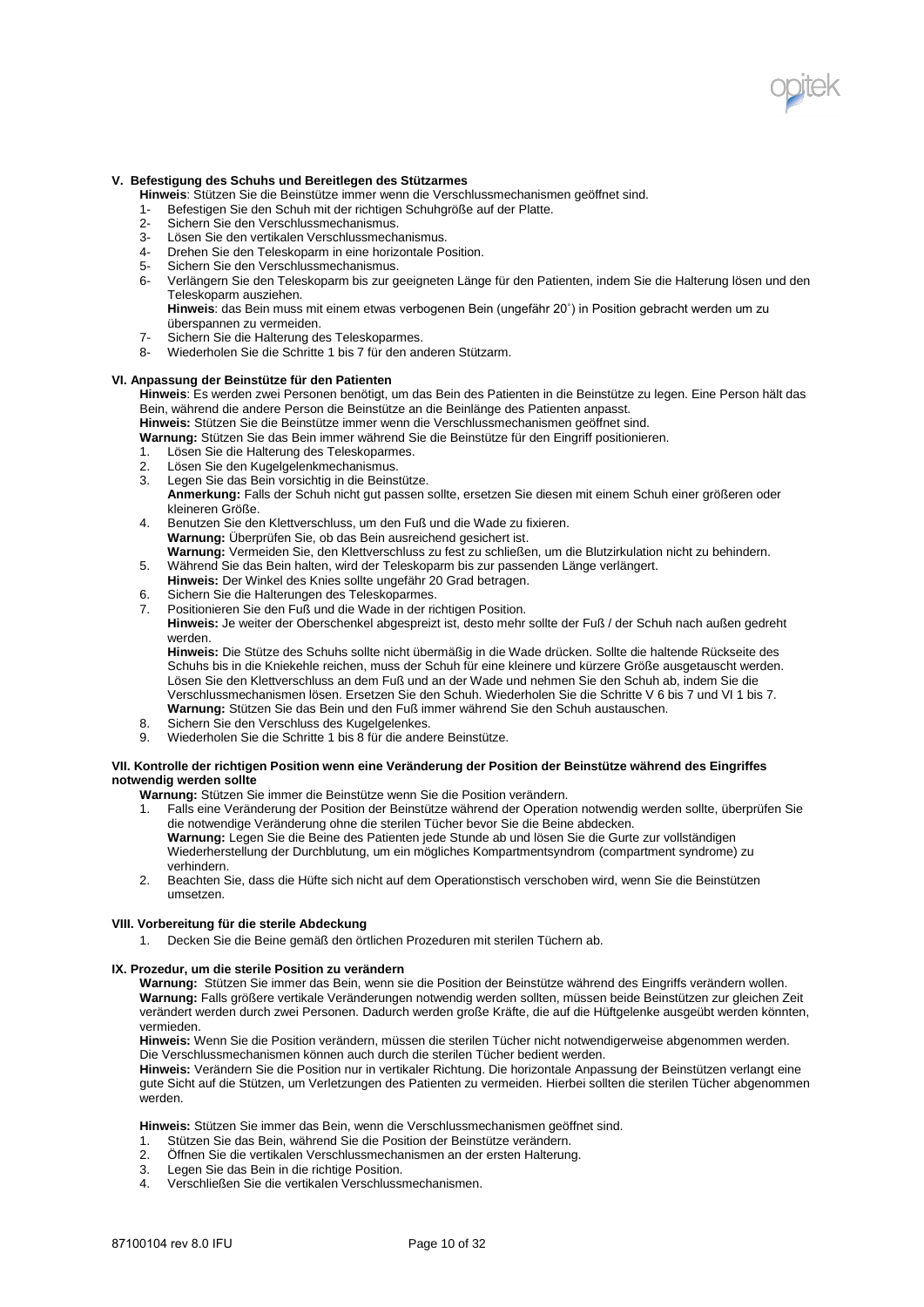

- 5. Wiederholen Sie die Schritte 1 bis 4 für das andere Bein.
- 6. Falls notwendig, decken Sie die Beine wieder mit sterilen Tüchern gemäß den örtlichen Prozeduren ab.

#### **X. Beenden der Prozedur**

**Warnung:** Stützen Sie immer das Bein, wenn Sie die Beinstütze für die Prozedur positionieren.

**Hinweis:** Die Herausnahme des Beines aus der Beinstütze muss von zwei Personen unternommen werden. Einer muss das Bein stützen, der Andere löst die Verschlüsse.

- 1- Entfernen Sie die sterilen Tücher.<br>2- Halten Sie das Bein in einer siche
- 2- Halten Sie das Bein in einer sicheren Position.
- Lösen Sie die Klettverschlüsse an der einen Seite des Schuhs.
- 4- Wiederholen Sie die Schritte 1 bis 4 für das andere Bein.
- 5- Bringen Sie den Patienten in eine angemessene und sichere Position.

### **XI. Prozedur für den Wiederaufbau**

**Hinweis:** Unterstützen Sie immer die Beinstütze, wenn die Verschlussmechanismen nicht gesichert sind.

- **Hinweis:** Bewahren Sie das Gerät an einem trockenen Ort auf.
- 1- Entfernen Sie den Schuh indem Sie die Schnellspanneinrichtung entriegeln.
- Bewahren Sie den Schuh an einem passenden Ort auf.
- 3- Öffnen Sie die Verschlussmechanismen an dem Teleskoparm.
- 4- Verkürzen Sie den Teleskoparm bis zum Minimum.<br>5- Sichern Sie die Verschlussmechanismen.
- Sichern Sie die Verschlussmechanismen.
- 6- Entriegeln Sie die vertikalen und horizontalen Verschlussmechanismen.
- 7- Drehen / schwenken Sie die Arme zur Aufbewahrung abwärts in vertikale Richtung.
- 8- Sichern Sie die vertikalen und horizontalen Verschlussmechanismen.<br>9- Halten Sie die Stütze und lockern Sie die Schienenklammer.
- Halten Sie die Stütze und lockern Sie die Schienenklammer.
- **Hinweis:** Falls die Schienenklammer fest an der Leiste befestigt ist, können Sie die Schritte 10 bis 12 überspringen.
- 10- Entfernen Sie die Beinstütze von der Schienenklammer.
- 11- Entfernen Sie die Schienenklammer von der Tischleiste.
- 12- Bewahren Sie die Schienenklammer an einem passenden Ort auf.
- 13- Bewahren Sie den Teleskoparm der Beinstütze an einem passenden Ort auf.
- 14- Wiederholen Sie die Schritte 1 bis 13 für den anderen Arm der Beinstütze.

#### **XII. Bedienungsanleitung Laserpointer**

#### Klasse 2 Laser, Laserdiode

**Achtung:** Bitte beachten Sie Laserstrahlung ist gefährlich für Augen. Nicht direkt in die Laserdiode blicken oder kollimierten Strahl entlang der optischen Achse, wenn die Diode aktiviert wird, und auch nicht den Laserstrahl auf jemanden scheinen.

#### **Batterie Wechsel.**

- Schrauben Sie das Ende des Laser auf und legen Sie die neuen Batterien gemass Zeichnung ein .
- Nehmen sie die gebrauchte Batterien aus en verwenden Sie 3x LR44 / SR44 1.5V Batterien.
- $\bullet$  Positive-Pol  $(+)$  nach oben.
- Schrauben Sie den Laser wieder zu.



#### **Benutzung Laserpointer**

Durch Druecken bzw. Los-Lassen des Knopfes schalten Sie den Laser and bzw. Aus.



**Warning:** Laserpointer gehören nich in Kinderhände. Bei missbräuchlicher Benutzung können irreparable Augenschäden auftreten. Jede Manipulation, die zur Erhöring der Laserstrahlung führt, ist untersagt. Es wird jede Haftung für Schäden abgelehnt, die sich aus der Nichtbefolgung dieses Sicherheitshinweises ergeben.

## **Entsorgen Leerer Batterien**

- Leere Batterien gehören nicht in den Haushaltsmüll.
- Entfernen Sie die Batterien entsprechend der örtlichen Vorschriften Veräußerungen.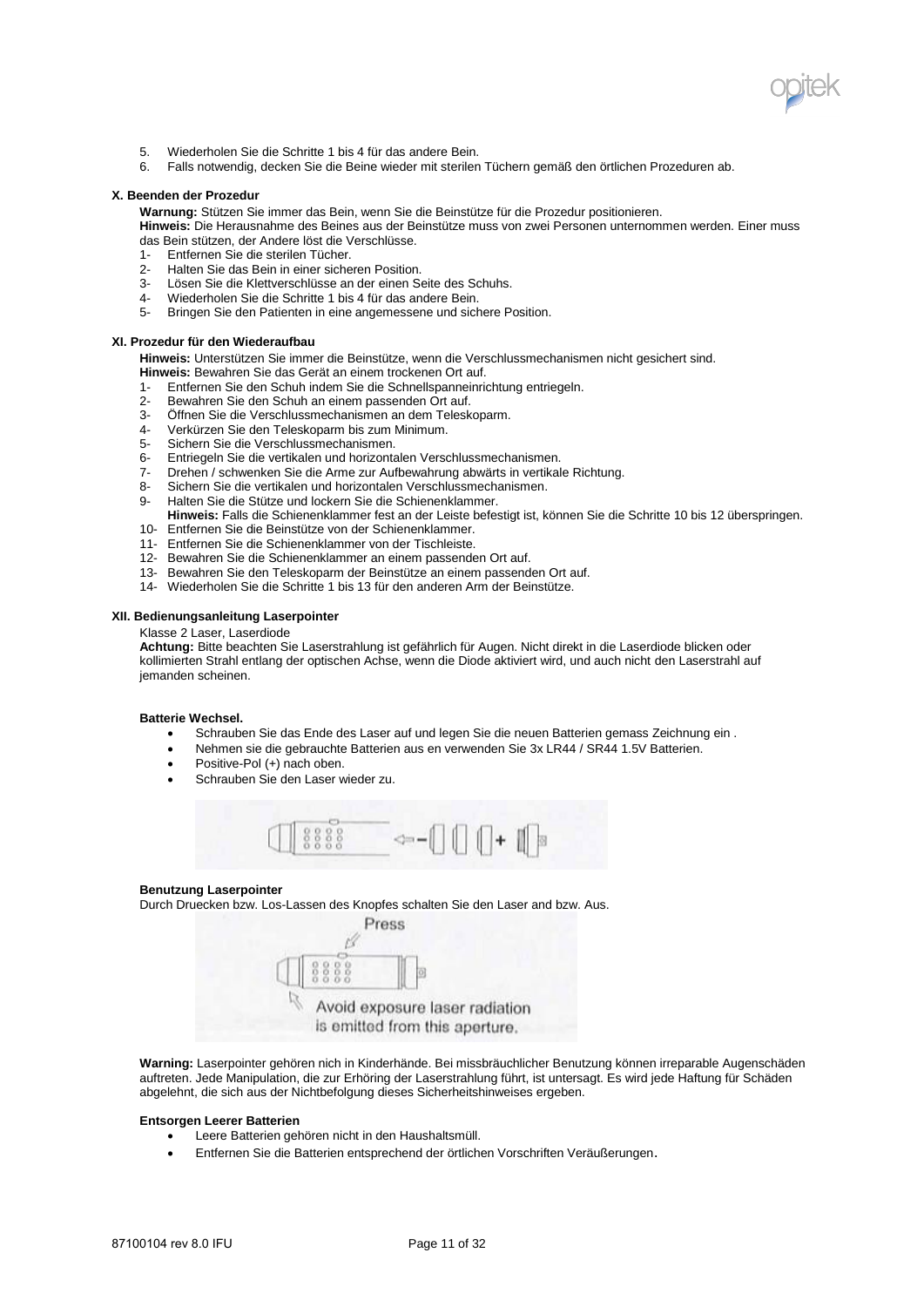

### **XIII. Reinigung und Aufbewahrung des Gerätes**

**Hinweis:** Behandeln Sie das Gerät mit Vorsicht. Die Verriegelungsmechanismen enthalten Schutzvorrichtungen, welche durch unsachgemäßen Gebrauch beschädigt werden können.

1- Nach dem Gebrauch, reinigen Sie die Oberfläche des Gerätes mit maximal ausgezogenem Rohr mit einem Reinigungsmittel oder einem Antiseptikum gemäß den örtlichen Reinigungsstandards.

**Warnung:** Tauchen Sie das Gerät nicht in das Reinigungsmittel oder Antiseptikum; dies könnte die Verschlussmechanismen beschädigen und zu einer Fehlfunktion des Gerätes führen, was ernsthafte Verletzungen des Patienten zur Folge haben kann.

**Warnung:** Nicht autoklavieren.

**Hinweis:** Reinigen Sie nur die Oberfläche. Vermeiden Sie, dass Reinigungsmittel oder Antiseptikum in die Gelenkverbindungen gelangt. Die Mechanismen sind halbgeschlossen und mit Schmiere versehen. Das Vergießen von (Schmier-)Seife und/oder Alkohol über die Mechanismen kann zu einer Fehlfunktion des Systems führen.

2- Bewahren Sie das Gerät und dessen Bestandteile an einem passenden Ort auf.

#### **XIV. Ersetzen der Streifen / Träger**

Ersetzen Sie alle Streifen, die eine Fehlfunktion aufweisen oder verschmutzt sind.

Entriegeln Sie die Klettverschlüsse auf beiden Seiten und entfernen Sie die Streifen.

Ziehen Sie einen neuen Streifen durch das Loch an der Seite des Schuhs und binden Sie eine Schleife um eine Seite des Streifens zu befestigen.

Nutzen Sie nur genehmigte und original gelieferte Streifen.

#### **XV. Instandhaltung der Beinstütze**

Die Beinstütze ist ein mechanisches Gerät, welches aufgrund der Beanspruchung Instandhaltung bedarf. Falls schließende Mechanismen nicht mehr schließen oder extra Nachdruck angewandt werden muss, nutzen Sie das Gerät nicht bis es repariert wurde.

Das Wartungsintervall beträgt zwei Jahre. Wenden Sie sich an Ihren örtlichen Händler für weitere Auskunft.

#### **XVI. Garantieerklärung und Haftungsbeschränkung.**

**Opitek International übernimmt keine Garantie für die Marktfähigkeit oder die Eignung des beschriebenen Produkts für einen bestimmten Zweck. Opitek International haftet im Übrigen – gleich aus welchem Rechtsgrund – nur in Fällen ausdrücklich gegebener Zusicherung einer Eigenschaft und in Fällen eigenen groben Verschuldens. Diese Haftungseinschränkung gilt nicht bei Verletzung wesentlicher, aus der Natur des Vertrags folgender Pflichten, wenn hierdurch das Erreichen des Vertragszwecks gefährdet wird oder soweit durch diese Freizeichnung bei der Verletzung von Nebenpflichten die Risikoverteilung des Vertrags empfindlich gestört wurde.**

Gedruckte Beschreibungen oder Spezifikationen dienen nur der allgemeinen Beschreibung des Produkts zum Zeitpunkt seiner Herstellung und stellen keine Garantieerklärung dar.

Opitek International haftet nicht für direkte, unvorhergesehene oder Folgeschäden, die durch unsachgemäßen Gebrauch entstehen können. Dies auf Beurteilung von Opitek International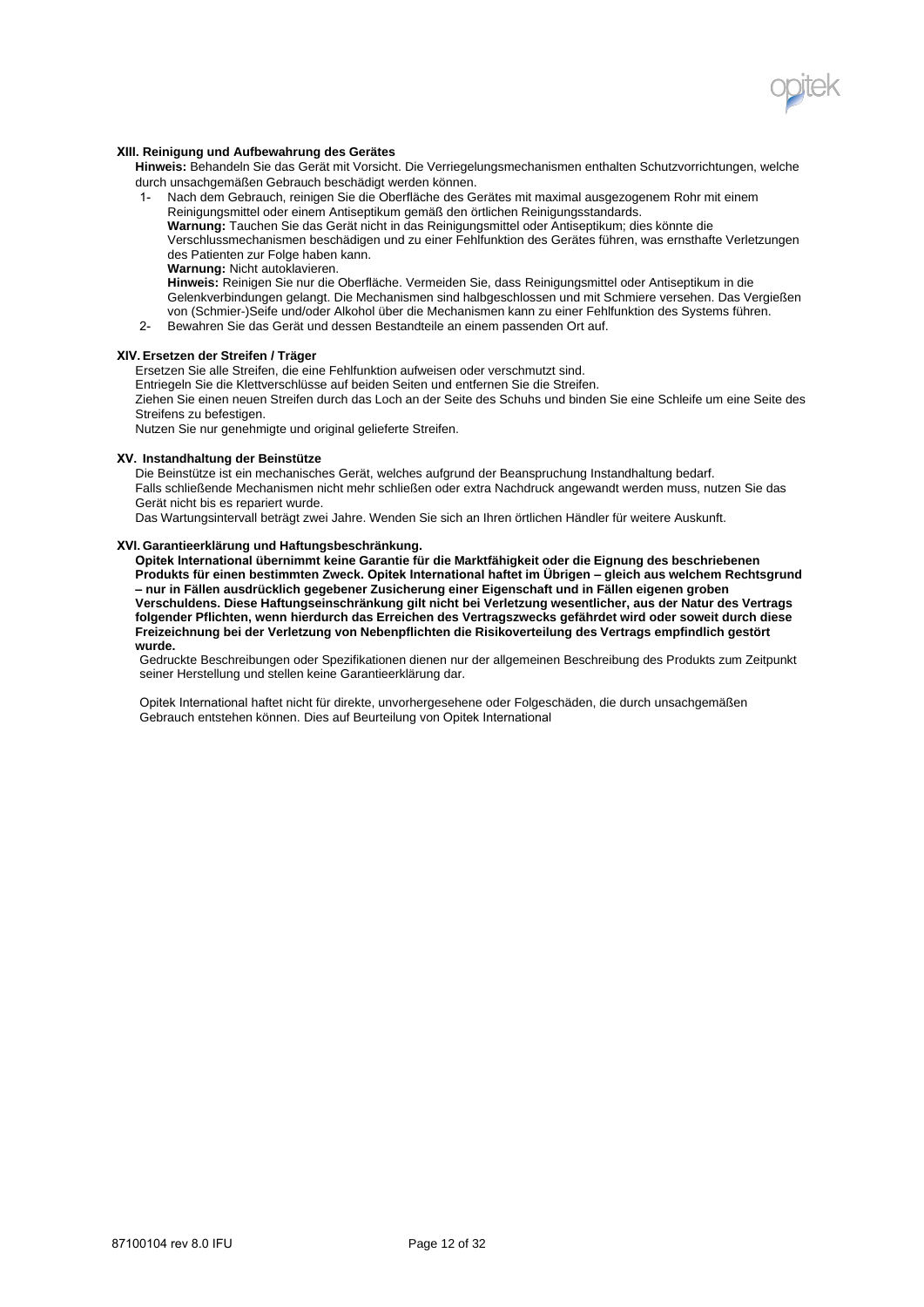

# **Nederlands**

#### **Gebruiksaanwijzing voor Kinderbeensteun**

#### **Productnaam.**

De merknaam van het product is **Opitek International PediStirrup.** De generieke naam van het product is **beensteun.** 

#### **Beschrijving.**

Vele kinderen ondergaan jaarlijks een chirurgische ingreep. Sommige ingrepen zijn bewuste keuzes, andere zijn een gevolg van onvoorziene noodzakelijke medische condities als gevolg van noodsituaties.

Om in staat te zijn een chirurgische ingreep, waaronder mogelijk, abdominaal/perineaal (inclusief laparascopie) op kinderen te doen is het noodzakelijk om de benen te fixeren voor een optimale positie voor de ingreep en voor optimaal zicht.

Momenteel wordt dit gedaan door de voeten van het kind met tape aan de tafel te bevestigen of door de benen in de gewenste positie te laten houden door een assistent wanneer geen fixatie gebruikt wordt.

Dit omdat er geen geschikte beensteunen verkrijgbaar zijn die specifiek zijn afgestemd op gebruik voor chirurgische ingrepen op kinderen.

Chirurgen/Interventionele specialisten zijn niet tevreden over de gebruikte tape fixatie:

- Fixatie van de benen met tape is instabiel en kan onveilig worden wanneer de tape loslaat gedurende de ingreep,
- Fixatie met tape limiteert de mogelijkheid voor een optimale positie voor de ingreep in alle fasen van de ingreep,<br>Eixatie met tape limiteert het zicht van de eperateur en het operatiegebied en vergreet daardoor de kans en
- Fixatie met tape limiteert het zicht van de operateur op het operatiegebied en vergroot daardoor de kans op complicaties.
- Beperkt zicht en mogelijk opnieuw fixeren met tape gedurende complexe ingrepen verlengt de tijd van de ingreep.

Het gebruiken van de specifieke kinderbeensteun zou moeten resulteren in:

- Het stabieler en veiliger positioneren van de benen van het kind tijdens de ingreep,
- Mogelijkheid om de bil van het kind op de uiterste rand van de operatietafel positioneren,
- Beter zicht voor de operateur op het operatiegebied en daarom minder kans op complicaties,
- De eerste assistent heeft een optimaal zicht op het operatiegebied,
- Doordat tijdens de gecombineerde abdominale/perineale ingrepen de positie van de benen eenvoudig, veilig en onder steriele condities kan worden gewijzigd is er nauwelijks verlies van tijd en kan het zicht op het operatiegebied optimaal worden gehouden. Hierdoor kan altijd de meest optimale positie gebruikt worden.

#### **Indicaties.**

De beensteun zal specifiek bruikbaar zijn voor ingrepen op baby's, zuigelingen en kinderen tot een fysieke lengte van 1.40 meter met een maximumgewicht van 45 kg, waarbij de Lithotomie positie gewenst is, en vooral waar het intra-operatief veranderen van positie kan worden vereist.

## **Contra indicaties.**

Kinderen en volwassenen met een lengte van meer dan 1.40 m. Patiënten met een gewicht van meer dan 45 kg.

## **Waarschuwing.**

- Ondersteun altijd het been van de patiënt bij het positioneren of veranderen van positie van de beensteun. Het niet ondersteunen van het been kan ernstige verwonding van de patiënt tot gevolg hebben.
- Na elke verandering van positie en voordat de ondersteuning van het been vervalt, moet gecontroleerd worden of het slotmechanisme weer vast zit,
- Alleen te gebruiken met de bijbehorende schoenen met specifiek snelkoppelsysteem en bevestigingsbandjes.
- Niet steriliseren; het product is niet getest met sterilisatieprocessen. Sterilisatie kan leiden tot een defect aan de snelkoppelingen of slotmechanismen wat ernstige verwonding van de patiënt tot gevolg kan hebben.
- Om mogelijk letsel aan de knie te voorkomen dient het been niet gestrekt gepositioneerd te worden,
- Om mogelijke afknelling van de voet te voorkomen, dienen de bevestigingsbandjes niet te strak aangetrokken te worden.
- Leun niet op of tegen de beensteun, leunen op de beensteun kan de ingebouwde veiligheidseigenschappen van de slotmechanismen beschadigen.
- Dompel de beensteun niet onder in het wasmiddel of de antiseptische oplossing, dit kan de sluit- en veiligheidsmechanismen beschadigen en kan leiden tot het niet goed functioneren van de beensteun met mogelijk ernstige verwonding van de patiënt tot gevolg.

#### **Voorzorgsmaatregels.**

- Controleer voor het gebruik van tafelrailklemmen of deze geschikt zijn voor de 25 x 10 mm montagerail van de operatietafel en of de 25 x 6 mm bevestigingsstang van de beensteun past.
- De beensteun mag alleen worden gebruikt door personeel dat is opgeleid voor het assembleren, monteren en positioneren van de beensteun.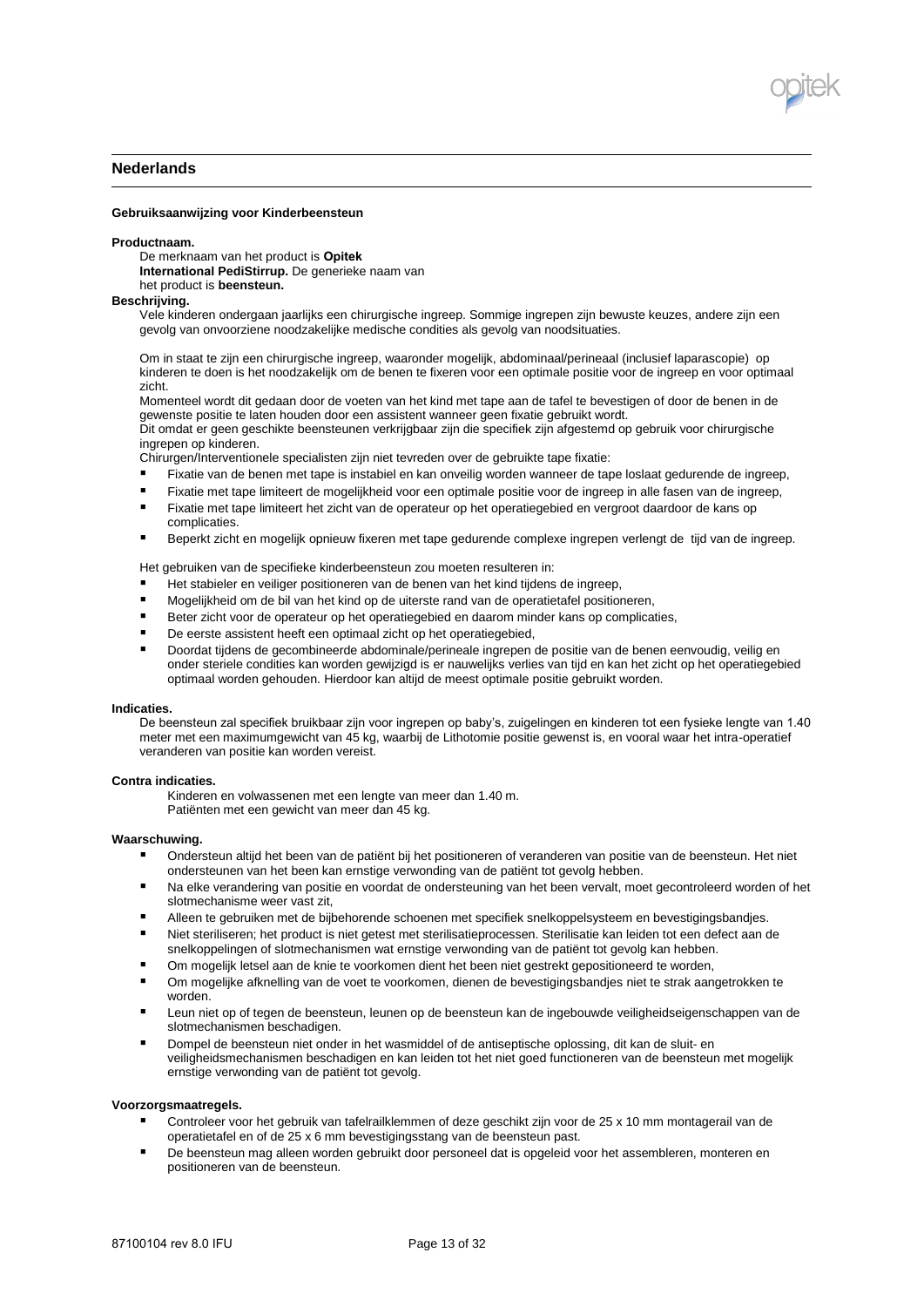

## **Bijwerkingen.**

Er zijn geen bijwerkingen bekend.

|   | Inhoud/Productonderdelen die gebruikt worden bij een klinische ingreep.   |                |
|---|---------------------------------------------------------------------------|----------------|
| ٠ | Tafelrailklem                                                             | 2              |
| ٠ | Linker beensteun met verlengbare arm en schoenmontageplaat1               |                |
| ٠ | Rechter beensteun met verlengbare arm en schoenmontageplaat               | 1              |
| ٠ | Paar schoenen (geselecteerde maat)                                        | 1              |
| ٠ | Klittenband (afhankelijk van de schoenmaat)                               | 4 of 6         |
| ٠ | Bout en schroef voor het blijvend bevestigen van een tafelrailklem aan de |                |
|   | bevestigingsstang van de beensteun                                        | 2              |
| ٠ | Laser lampje                                                              | $\mathfrak{p}$ |
|   |                                                                           |                |

## **Gebruiksaanwijzing.**

### **I. Voorbereiding en inspectieprocedure.**

**Opmerking**: De beensteun is niet gesteriliseerd.

- 1- Controleer of de fixatieschroef van de tafelrailklem goed werkt en niet beschadigd is.<br>2- Controleer of de tafelrailklem goed op de montagerail van de operatietafel past
- 2- Controleer of de tafelrailklem goed op de montagerail van de operatietafel past.
- 3- Controleer of de tafelrailklem goed op de bevestigingsstang van de beensteun past.
- 4- Vervang de tafelrailklem wanneer deze niet naar behoren werkt.
- 5- Controleer de beensteun op beschadigingen.
- 6- Controleer de beensteun op de juiste functie van de verbindingen en de klemmen.
- 7- Controleer of de buizen van de beensteun verlengd en verkort kunnen worden.
- Repareer de beensteun wanneer deze niet naar behoren werkt.
- 9- Controleer of de beensteun, inclusief de snelkoppelingen en schoenen schoon zijn.
- 10- Reinig de vervuilde onderdelen.
- 11- Als schade aan de beensteun wordt geconstateerd bepaal dan of de beensteun nog kan worden gebruikt of gerepareerd dient te worden.
- 12- Controleer de schoenen op beschadigingen.
- 13- Vervang de schoen wanneer schade het juist functioneren beperkt.
- 14- Controleer de klittenband bevestigingsbandjes op beschadiging en vervuiling.
- 15- Vervang de klittenband bevestigingsbandjes wanneer deze beschadigd of vervuild zijn.
- 16- Controleer de functie van de laseraanwijzer die voor afstelling van de draaipunten moet worden gebruikt.
- 17- Vervang de batterijen van de laseraanwijzer of vervang de laseraanwijzer als dit noodzakelijk is.

#### **II. Samenstelling en montageprocedure.**

De samenstelling en montageprocedure kan starten voordat of nadat de patiënt in de geschikte positie op de operatietafel is geplaatst.

**Opmerking**: De operateur kan besluiten een andere procedure te volgen.

**Waarschuwing**: Ondersteun de patiënt altijd totdat deze in de beensteun wordt gefixeerd.

**Opmerking**: Een tafelrailklem kan permanent met de staaf van de beensteun worden verbonden door een tafelrailklem over de bevestigingsstang (let op juiste positie) te plaatsen en de meegeleverde bout door het gat aan het ondereinde van de stang te plaatsen en met de moer te borgen.

## **III. Selectie van de juiste maat schoen.**

- 1. De keuze van de juiste maat schoen is van groot belang.<br>2. De lengte van de dorsale kant van de schoen moet  $2 3$
- 2. De lengte van de dorsale kant van de schoen moet 2 3 cm korter zijn dan de lengte van de dorsale kant van het onderbeen. Er moet minstens 2-3 cm vrij zijn tussen het hoge eind van de schoen en de holte van de knie. Anderzijds moet de kuit maximaal ondersteund worden.
- 3. Overweeg een grotere schoenmaat als een grote hoeveelheid zacht opvulmateriaal gewenst is.

## **IV. Aanvang van de procedure.**

- 1. Plaats een geschikte tafelrailklem aan beide zijden van de operatietafel.
- 2. Plaats de bevestigingsstang van de beensteun in de tafelrailklem.
- 3. Positioneer de draaipunten ongeveer op de positie van het heupgewricht.<br>4. Klem de tafelrailklem en verbindingsstang vast aan de operatietafel
- 4. Klem de tafelrailklem en verbindingsstang vast aan de operatietafel.
- 5. Plaats een laseraanwijzer, of een andere lichtbron, in het gat van het draaipunt.
- 6. Maak de tafelrailklem los om te positioneren.
- 7. Positioneer het middelpunt van het draaipunt met behulp van de laserstraal in het horizontale vlak op het middelpunt van het heupgewricht en verticaal net craniaal/boven de trochanter major (collaterale as) **Waarschuwing**: Richt de laserstraal niet naar de ogen van een persoon of naar een apparaat. Dit kan ernstige schade aan ogen toebrengen of resulteren in onverwacht gedrag van een apparaat met infrarood besturing.
- 8. Klem de tafelrailklem stevig aan de operatietafel.
- 9. Herhaal stap 1 tot 8 voor de andere beensteun.

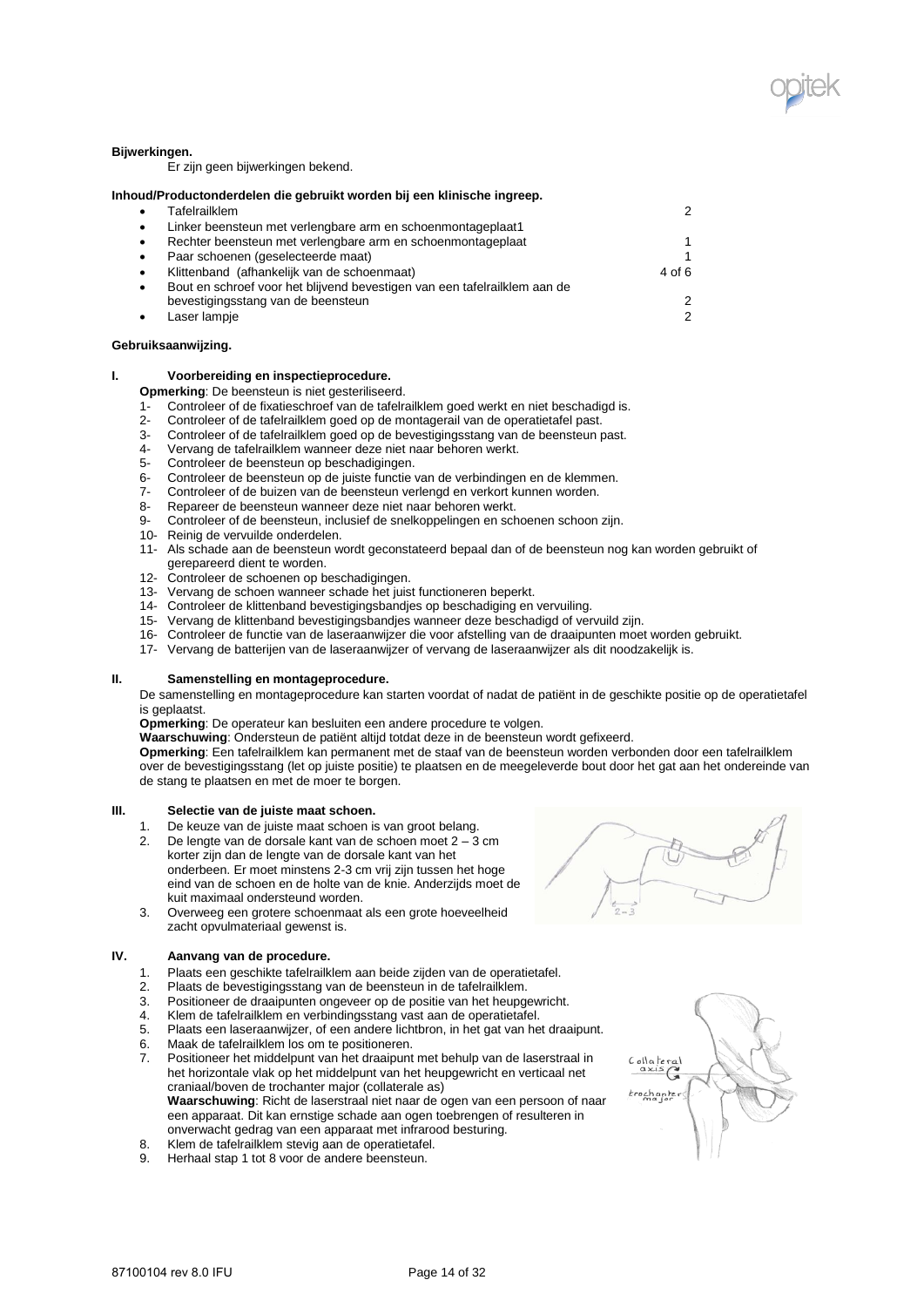

## **V. Plaatsen van de schoen en instellen van de steunarm.**

**Opmerking**: Ondersteun altijd de benen wanneer de slotmechanismen los zijn.

- 1. Plaats de gekozen juiste maat schoen op de snelkoppelingsplaat van de arm.
- 2. Zorg dat de snelkoppeling op slot zit.
- 3. Open het verticale slotmechanisme.
- 4. Draai de steunarm in een horizontale positie.
- 5. Sluit het verticale slotmechanisme.
- 6. Verleng de steunarm tot een geschikte lengte voor de patiënt door de klemmen te openen en de arm te verlengen. **Opmerking**: het been moet gepositioneerd worden in een lichte buiging (ongeveer 20˚) om overstrekken te voorkomen.
- 7. Sluit de klemmen van de steunarm.
- 8. Herhaal stap 1 7 voor de andere beensteunarm.
- VI. Afstemmen van de beensteun op de patiënt.

**Opmerking**: Het plaatsen van de benen van de patiënt in de beensteun dient door twee personen te gebeuren, een ondersteunt het been, en de ander stelt de beensteun af.

**Opmerking:** Ondersteun altijd de beensteun wanneer de slotmechanismen geopend zijn.

**Waarschuwing**: Ondersteun altijd het been van de patiënt bij positioneren of veranderen van positie van de beensteun.

- 1- Open de klemmen van de steunarm.
- 2- Open de klem van het kogelgewrichtmechanisme.
- 3- Plaats voorzichtig een been in de beensteun.
- **Opmerking**: Vervang de schoen door een grotere of kleinere maat indien blijkt dat de voet niet goed in de schoen past.
- 4- Gebruik de klittenband bevestigingsbandjes om de voet en kuit in de schoen te fixeren. **Waarschuwing:** Controleer of het been voldoende is gefixeerd **Waarschuwing**: Trek de bevestigingsbandjes niet te strak aan om effecten op de bloedstroom te voorkomen.
- 5- Ondersteun het been en verleng de steunarm tot de gewenste lengte
- **Opmerking:** Het been dient geplaatst te worden met de knie in een hoek van ongeveer 20˚.
- 6- Sluit de klemmen van de steunarm.<br>7- Plaats de voet en de kuit in de gewe
- Plaats de voet en de kuit in de gewenste positie. **Opmerking:** Hoe meer het bovenbeen in een buitenwaartse positie (abductie) wordt geplaatst, hoe meer de voet in een buitenwaartse draaiing (exorotatie) gefixeerd moet worden. **Opmerking**: De schoen mag niet extreem op de kuit drukken.

Als de schacht van de schoen tot in de knieholte komt, dient de schoen door een kleinere en kortere maat vervangen te worden. Maak de bevestigingsbandjes los en verwijder de schoen door de snelkoppeling te ontsluiten. Vervang de schoen. Herhaal stap V-6 tot 7 en VI -1 tot 7.

**Waarschuwing:** Ondersteun altijd het been van de patiënt bij het wisselen van een schoen

- 8- Sluit de klemmen van het kogelgewricht.
- 9- Herhaal stap 1 tot 8 voor het andere been en de andere beensteun

#### **VII. Controle van correcte positionering als tijdens de ingreep een wisseling van positie gewenst is.**

**Waarschuwing:** Ondersteun altijd het been van de patiënt bij positioneren of veranderen van positie van de beensteun. 1. Wanneer tijdens de ingreep een verandering van positie van de benen gewenst is controleer dan deze positie voordat de benen met steriele lakens worden afgedekt.

- **Waarschuwing**: Breng de benen van de patiënt elk uur naar beneden en maak de bevestigingsbandjes los om de bloedcirculatie volledig te herstellen ter voorkoming van het mogelijke 'compartment syndrome'
- 2. Speciale aandacht moet worden besteed aan het controleren dat de heup tijdens het verstellen niet ten opzichte van de tafel verplaatst wordt.

### **VIII. Voorbereiden voor het steriel afdekken.**

1. Bedek de benen met steriele lakens volgens de plaatselijke methode.

## **IX. Veranderen van positie onder sterile condities.**

**Waarschuwing:** Ondersteun altijd het been van de patiënt bij het veranderen van positie van de beensteun. **Waarschuwing**: Als grote verticale verstellingen gewenst zijn dienen beide benen tegelijkertijd door twee personen versteld te worden om grote krachten op het heupgewricht te voorkomen.

**Opmerking**: Voor het verstellen behoeven de steriele lakens niet verwijderd te worden. De slotmechanismen kunnen door de lakens bediend worden.

**Opmerking:** Wijzig alleen de positie in verticale richting. Wijziging in horizontale positie zonder volledig zicht op de patiënt kan ernstige verwondingen bij de patiënt veroorzaken.

**Opmerking:** Ondersteun altijd de beensteun wanneer de slotmechanismen geopend zijn.

- 1. Ondersteun de beensteun bij het wisselen van positie.
- 2. Open het verticale slotmechanisme.<br>3. Positioneer het been in de gewenste
- 3. Positioneer het been in de gewenste positie.<br>4. Sluit het verticale slotmechanisme.
- Sluit het verticale slotmechanisme.
- 5. Herhaal stap 1 tot 4 voor het andere been.
- 6. Indien noodzakelijk, dienen de benen weer afgedekt te worden met steriele lakens.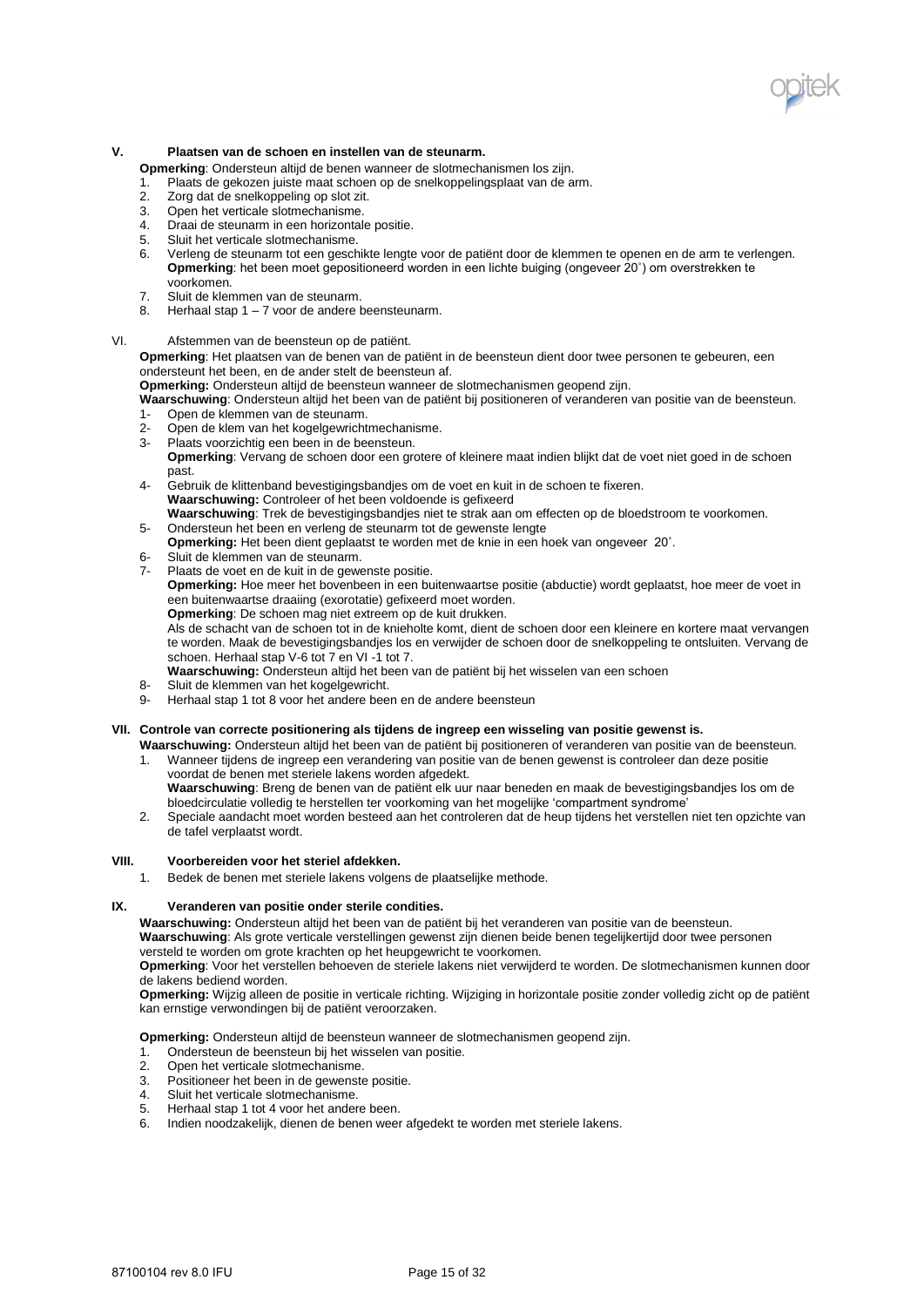

## **X. Voltooien van de ingreep.**

**Waarschuwing:** Ondersteun altijd het been van de patiënt bij het veranderen van positie van de beensteun. **Opmerking:** Het verwijderen van het been uit de beensteun dient door twee personen te worden gedaan, een dient het been te ondersteunen, de ander verwijdert de bevestigingsbandjes.

- 1. Verwijder de steriele lakens.
- 2. Ondersteun het been in een gecontroleerde positie.
- 3. Verwijder de bevestigingsbandjes aan één zijde van de schoen.
- 4. Herhaal stap 1 tot 3 voor het andere been<br>5. Plaats de patiënt in een gewenste en veilig
- Plaats de patiënt in een gewenste en veilige positie.

# **XI. Demontageprocedure.**

**Opmerking:** Ondersteun altijd de benen wanneer de slotmechanismen los zijn.

- **Opmerking:** Berg de beensteun op een droge plaats op.
- 1- Verwijder de schoen door het snelkoppelmechanisme te openen.
- 2- Berg de schoen op een geschikte plaats op.
- 3- Open de klemmen van de beensteunarm.
- 4- Verkort de steunarm tot de minimale lengte.
- 5- Sluit de klemmen.
- 6- Open de verticale en horizontale slotmechanismen.
- 7- Draai/roteer de steunarmen in een verticaal naar beneden geplaatste positie voor opslag.
- 8- Sluit de verticale en horizontale slotmechanismen.
- 9- Houd de steun vast en maak de tafelrailklem los. Opmerking: Als de tafelrailklem permanent met de staaf wordt verbonden, kunnen stappen 10 tot 12 worden
- overgeslagen.
- 10- Verwijder de beensteun uit de tafelrailklem.
- 11- Verwijder de tafelrailklem uit de montagerail.
- 12- Berg de tafelrailklem op een geschikte plaats op.
- 13- Berg de steunarm van de beensteun op een geschikte plaats op.
- 14- Herhaal stap 1 tot 13 voor deandere steunarm van de beensteun.

#### **XII. Gebruiksaanwijzing laser lampje**

Diode laser lampje klasse 2

**Waarschuwing**: Richt de laserstraal niet naar de ogen van een persoon of naar een apparaat. Dit kan ernstige schade aan ogen toebrengen of resulteren in onverwacht gedrag van een apparaat met infrarood besturing.

## **Vervangen van de batterijen**

- Verwijder het batterijklepje
- Verwijder de gebruikte batterijen en vervang deze door drie LR44 / SR44 knoopcel batterijen.
- Plaats de nieuwe batterijen met de positieve pool (+) in de richting van de eindkap
- Draai het klepje weer op de laser



#### **Bedienen van het laser lampje**

Druk simpelweg op de knop om het lampje te activeren. Bij loslaten gaat het lampje weer uit.



**Waarschuwing**: Deze laser lampjes zijn niet geschikt voor kinderen. Bij onjuist gebruik kan het gevaarlijk zijn voor de ogen. Er zal geen aansprakelijkheid worden geaccepteerd voor eventuele schade opgelopen doordat de waarschuwing genegeerd is.

### **XIII. Schoonmaken en opslaan van de beensteun**

**Opmerking**: Behandel de beensteun met zorg. De sluitmechanismen bevatten veiligheidsmechanismen die beschadigd kunnen worden bij onvoorzichtig handelen.

- **1.** De beensteun, met de steunarm op maximale lengte, na gebruik schoonmaken met een wasmiddel of antiseptische oplossing volgens de lokale OK richtlijnen/procedures.
	- **Waarschuwing**: Dompel de beensteun niet onder in de wasmiddel of antiseptische oplossing, dit kan de sluiten veiligheidsmechanismen beschadigen en kan leiden tot het niet goed functioneren van de beensteun met mogelijk ernstige verwonding van de patiënt tot gevolg.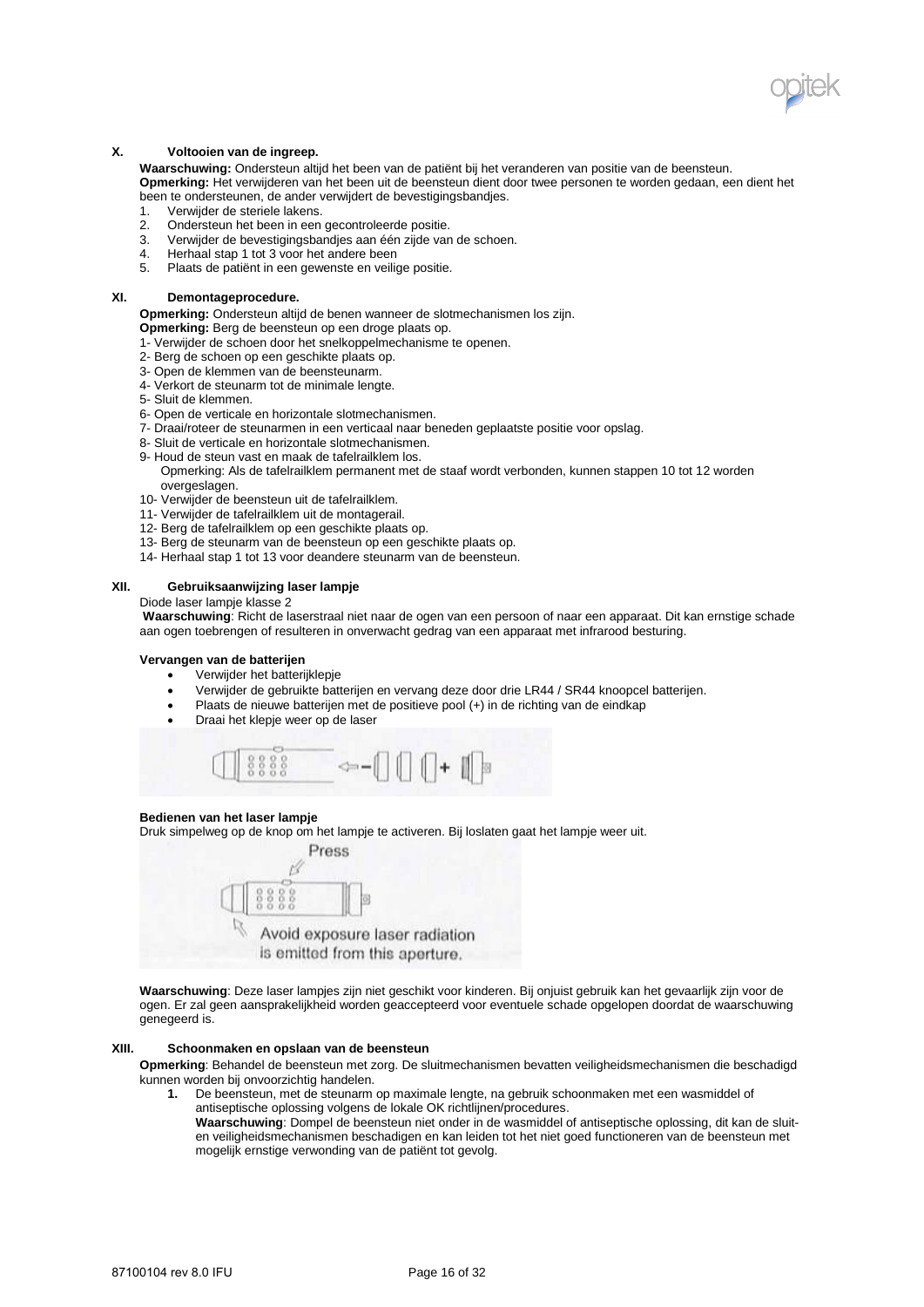

### **Waarschuwing**: Niet autoclaveren.

**Opmerking**: Alleen het oppervlak van de beensteun mag gereinigd worden. Voorkom morsen van de wasmiddel of antiseptische oplossing in de sluit- en draaimechanismen. De mechanismen zijn nagenoeg afgesloten en gevuld met vet. Morsen van zachte zeepoplossing en/of alcohol in de mechanismen kan leiden tot het niet goed functioneren van het systeem.

2. Berg de beensteun en accessoires op een droge plaats op.

## **XIV. Vervangen van de bevestigingsbandjes.**

Vervang de bevestigingsbandjes als deze niet goed meer functioneren of vervuild zijn. Open de klittenband bevestigingsbandjes aan beide zijden en verwijder de bevestigingsbandjes Voer een nieuw bevestigingsbandje door een gat in de zijkant van de schoenen lus de band terug om deze met het klittenband aan een kant van het bandje te sluiten.

Gebruik alleen originele goedgekeurde en geleverde bevestigingsbandjes.

### **XV. Onderhoud van de beensteun.**

De beensteun is een mechanisch product dat onderhouden dient te worden als gevolg van mogelijke slijtage. Als de sluitmechanismen niet goed sluiten of extra kracht benodigen om te sluiten, gebruik dan de beensteun niet meer totdat de beensteun is gerepareerd.

De onderhoudsinterval periode is twee jaar. Neem contact op met uw distributeur voor informatie over onderhoud en service.

## **XVI. Afstand van garantie en beperking van verhaal.**

**Er bestaat geen specifieke of impliciete garantie - hierinbegrepen elke impliciete garantie op verhandelbaarheid of geschiktheid voor een specifieke toepassing - op het (de) in deze publicatie beschreven Opitek International product(en). Behalve indien uitdrukkelijk bij de wet voorzien, zal Opitek International in geen geval aansprakelijk zijn voor enige directe, bijkomende of gevolgschade. Behalve op manieren die specifiek in onderhavig document worden vermeld, is niemand bevoegd Opitek International tot enige vertegenwoordiging of garantie te binden.**

Beschrijvingen of specificaties in drukwerk van Opitek International, deze publicatie inbegrepen, zijn alleen bedoeld om het product op het moment van productie in algemene zin te beschrijven en kunnen nooit als garanties worden beschouwd.

Opitek International is niet verantwoordelijk voor welke directe schade, bijkomende schade of gevolgschade dan ook die voortvloeit uit onjuist gebruik van het product. Dit ter beoordeling van Opitek International.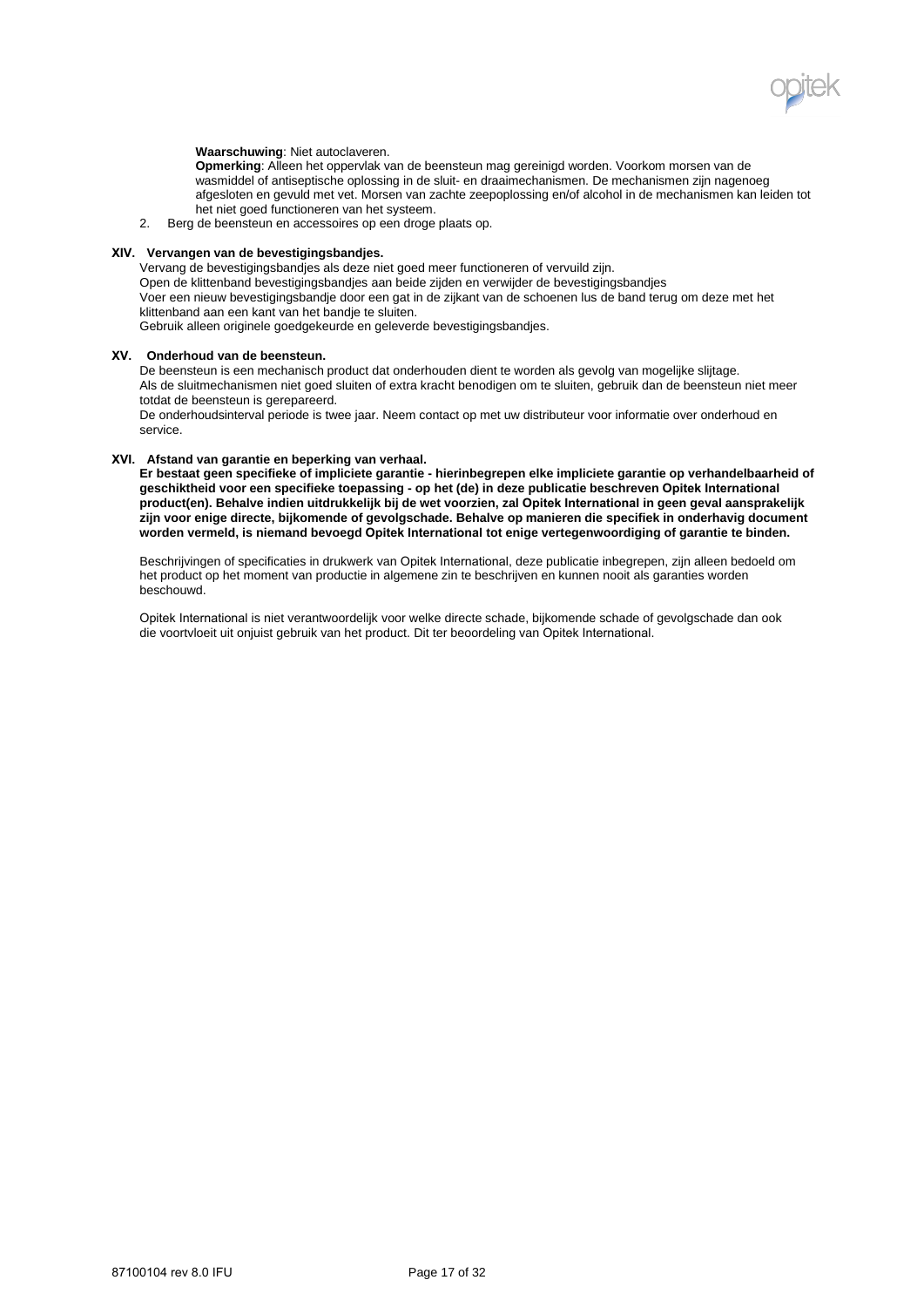

# **Español**

#### **Instrucciones de Uso para el Soporte Pediátrico para Pierna**

#### **Nombre del dispositivo**

El nombre comercial del dispositivo es **Opitek International PediStirrup.** El nombre genérico del

dispositivo es **Soporte para Pierna.** 

### **Descripción**

Muchos niños requieren cirugía cada año. Algunas operaciones son procedimientos electivos, otras son en respuesta de emergencia a una condición médica urgente.

Para poder realizar, p.e. un procedimiento quirúrgico, entre otros, en el área abdominal/perineal (incluso laparoscopia) en niños, las piernas del niño necesitan estar fijas para una posición quirúrgica y vista óptimas. Esto es hecho actualmente colocando cinta adhesiva de los pies del niño a la mesa de operaciones o un asistente mantiene la posición cuando ningún sistema de fijación es utilizado. Esto es, porque no existen soportes para pierna disponibles en el mercado que puedan ser utilizados específicamente para la cirugía de niños.

Los especialistas operativos/intervencionales están preocupados sobre el tipo de fijación con cinta adhesiva:

- La fijación con cinta adhesiva de las piernas es inestable y puede ser peligrosa si la cinta adhesiva se suelta durante el procedimiento.
- La fijación con cinta adhesiva limita la posibilidad de una posicion óptima para la cirugía durante todas las fases del procedimiento.
- La fijación con cinta adhesiva limita la vista del cirujano en el área de operación y por lo tanto aumenta la posibilidad de complicaciones.
- Una vista limitada y un re-encintado potencial durante procedimientos complejos aumenta el tiempo de cirugía.

Si se usa el soporte pediátrico específico para pierna los resultados pueden ser:

- Una posición más estable y segura de las piernas del niño durante el procedimiento.
- La posibilidad de colocar el trasero del niño en la orilla distante de la mesa de operaciones.
- Una mejor vista del cirujano en el área de operación y por lo tanto menor oportunidad de complicaciones.
- Una excelente vista para el primer asistente es posible.
- Mejor vista y ganancia de tiempo durante las operaciones combinadas abdominal/perineal ya que la posición de las piernas puede ser cambiada de manera sencilla y segura bajo condiciones estériles. Por lo tanto siempre se puede usar la mejor posición.

#### **Indicación**

El soporte para pierna será utilizable específicamente para intervenciones en bebes, infantes y niños hasta una altura física de 1.40 metros con un peso máximo de 45 kg, que requieran posición de litotomía, especialmente donde la posición intra-operativa o recolocación sea equerida.

#### **Contraindicaciones**

Niños y adultos con una altura superior a 1.40 m. Pacientes con peso superior a 45 kg.

#### **Advertencias**

- Sujete siempre la pierna del paciente mientras coloca o cambia de posición el soporte para pierna, el no sujetar la pierna puede resultar en daños severos al paciente.
- Despues de cambiar la posición, debe revisar si el candado ha sido asegurado antes de liberar el soporte de la pierna.
- Solamente se puede utilizar con zapatos con un sistema específico de liberación rápida y correas de fijación.
- No se esterilice, el dispositivo no ha sido probado para procedimientos de esterilización. La esterilización puede llevar a una falla de funcionamiento de la fijación y medios de ajustes que a su vez pueden resultar en daños severos al paciente.
- Para reducir el daño potencial a la articulación de la rodilla, no coloque la pierna en una posición estirada.
- Para reducir la posibilidad de dañar el pie, no apriete demasiado las correas de fijación.
- No se apoye en el soporte para pierna, apoyarse en el soporte puede dañar las características intrínsecas de seguridad de los mecanismos de cierre.
- No sumerja el dispositivo en baño jabonoso o solución antiséptica, ya que podría dañar los mecanismos de cierre y provocar fallo en el funcionamiento del dispositivo resultando en daños severos en el paciente.

### **Precaución**

- Cuando utilice abrazaderas para riel verifique que sean útiles para un riel de mesa de 25 x 10 mm (1"x 1/4") y que pueda adaptar la barra de 25 x 6 mm del soporte para pierna.
- El uso del soporte para pierna solamente puede ser llevado a cabo por personal entrenado en el ensamble, montaje y ajuste del dispositivo.

#### **Efectos adversos**

Ninguno conocido.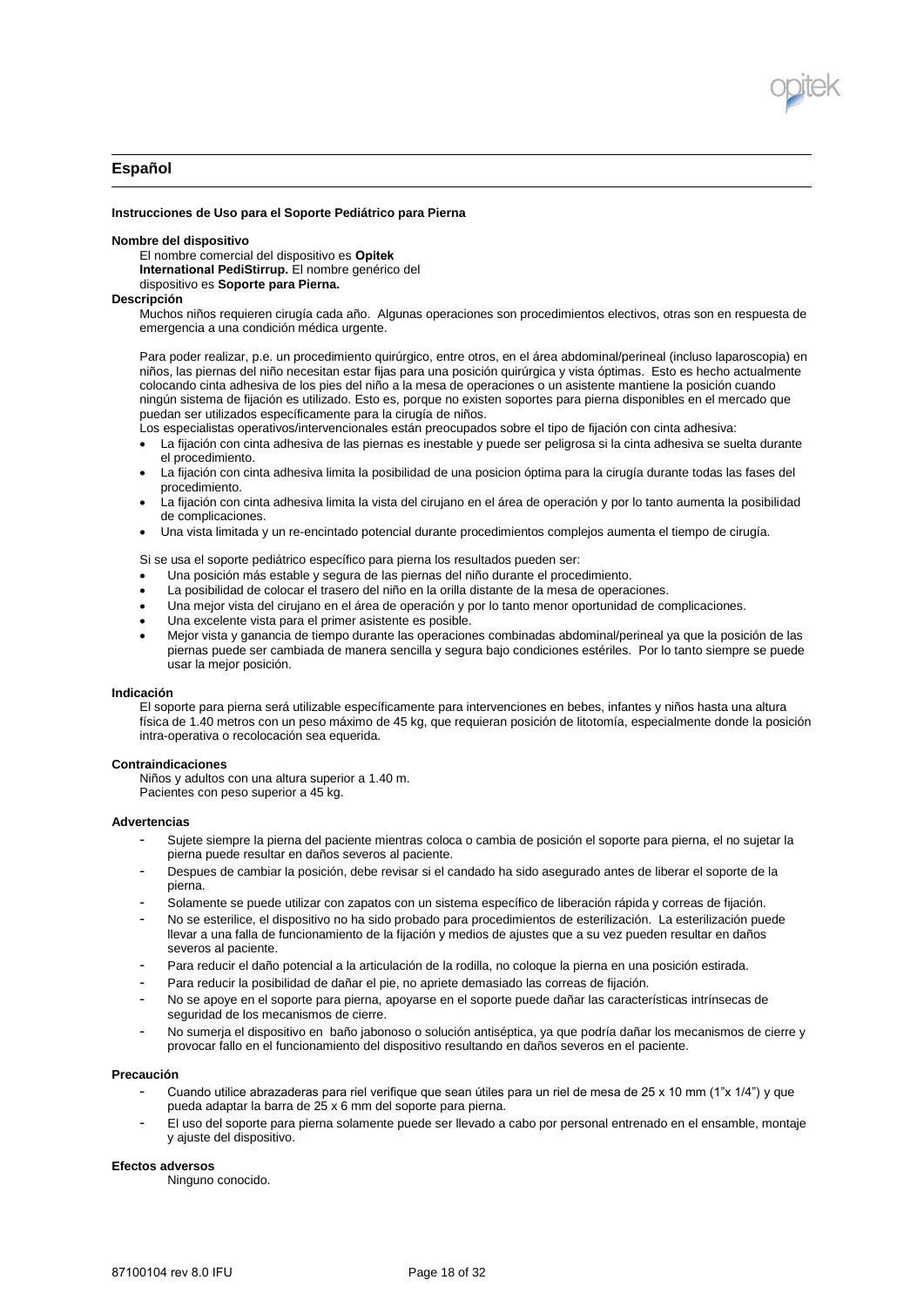

## **Contenido/Partes del producto que se usan para un evento clínico**

Abrazadera para riel<br>Soporte para pierna izquierda con brazo telescópico y placa de montaie del zapato 2000 e 2000 1000 1000 1000 1 Soporte para pierna izquierda con brazo telescópico y placa de montaje del zapato 1 Soporte para pierna derecha con brazo telescópico y placa de montaje del zapato 1 Par de zapatos (del tamaño seleccionado) e a contra el termino de la contra el termino de la contra el termino de la contra el termino de la contra el termino de la contra el termino de la contra el termino de la contra el Correas de velcro (depende del tamaño del zapato)<br>Tuerca y tornillo de la abrazadera para la unión del riel vla barra del Soporte para Pierna (44%) en la consta Tuerca y tornillo de la abrazadera para la unión del riel yla barra del Soporte para Pierna 2 Puntero Láser

#### **Instrucciones de uso**

## **I.Procedimiento de preparación e inspección**

- **Nota**: El Soporte para Pierna no es un dispositivo estéril.
- 1. Inspeccione si el tornillo de la abrazadera de fijación esta trabajando y no esta dañado.
- 2. Inspeccione si la abrazadera de riel se ajusta adecuadamente al riel de la mesa.
- 3. Inspeccione si la abrazadera de riel se ajusta adecuadamente a la barra del soporte de pierna.
- 4. Reemplace la abrazadera de riel si no funciona adecuadamente.<br>5. Inspeccione si el soporte para pierna no tiene daños.
- 5. Inspeccione si el soporte para pierna no tiene daños.<br>6. Inspeccione que las uniones y abrazaderas del soporte
- Inspeccione que las uniones y abrazaderas del soporte para pierna funcionen adecuadamente.
- 7. Inspeccione si los tubos telescópicos pueden ser extendidos o retraídos.<br>8. Repare el soporte para pierna si no esta trabajando adecuadamente
- Repare el soporte para pierna si no esta trabajando adecuadamente.
- 9. Inspeccione si el soporte para pierna, incluyendo la placa de liberación rápida y los zapatos estan limpios.<br>10. Si alguna parte esta sucia. límpiela.
- Si alguna parte esta sucia, límpiela.
- 11. Si encuentra daños, juzgue si el dispositivo puede ser usado o si requiere mantenimiento.
- 12. Inspeccione si los zapatos están dañados.
- 13. Reemplace los zapatos si el daño restringe el funcionamiento adecuado.
- 14. Inspeccione si las correas de fijación estan dañadas o contaminadas.
- 15. Reemplace las correas si están dañadas o contaminadas.
- 16. Verifique que el apuntador láser que se usa para el ajuste de la unión primaria, esté funcionando.
- 17. Reemplace las baterías del apuntador láser o reemplace el apuntador láser de ser necesario.

#### **II.Procedimiento de ensamble y montaje**

El procedimiento de ensamble y montaje puede ser iniciado antes o después de que el paciente haya sido colocado en la posición apropiada en la mesa de operaciones.

**Nota**: El médico puede decidir seguir otro procedimiento.

**Advertencia**: Sujete siempre al paciente antes de fijarlo en el soporte para pierna.

**Nota**: Una abrazadera de riel puede estar conectada permanentemente a la barra del soporte para pierna colocando una abrazadera de riel sobre la barra (busque la posición correcta) e insertando la tuerca y el tornillo (incluídos) en el orificio al final de la barra.

#### **III.Selección del tamaño apropiado de zapatos**

- 1. La seleccion del tamaño apropiado de zapatos es de fundamental importancia.
- 2. La longitud de la cara dorsal del zapato debe ser de 2-3 cm mas pequeña que la longitud de la cara dorsal de la parte inferior de la pierna. Debe haber por lo menos 2-3 cm libre entre el extremo superior del zapato y el hueco de la rodilla. Por otra parte, la mayor parte de la pantorrilla debe ser apoyada.
- 3. En caso de abultamiento, considere agrandar el tamaño de la bota.

### **IV.Iniciando el procedimiento**

- 1. Monte una abrazadera de riel adecuada en cada lado de la mesa.<br>2. Posicione la barra del soporte para pierna en la abrazadera de riel
- 2. Posicione la barra del soporte para pierna en la abrazadera de riel.
- 3. Posicione la unión primaria aproximadamente en la posición de la unión de la cadera.
- 4. Asegure la abrazadera de riel y la barra al riel de la mesa.
- 5. Inserte el apuntador láser, u otra fuente de luz, en el orificio de la unión primaria.
- 6. Libere la abrazadera de riel para ajustes.
- 7. Ajuste el centro de la unión primaria con ayuda de la fuente de luz en un plano horizontal al centro de la unión de la cadera y vertical justo encima del trocanter mayor (eje colateral). **Advertencia**: No apunte el láser a los ojos de las personas o al equipo. Esto pudiera causar daños severos a los ojos o afectar inadvertidamente el uso
- del equipo con controles infrarrojos. 8. Asegure firmemente la abrazadera de riel a la mesa.
- 9. Repita los pasos del 1 al 8 para el otro soporte para pierna.



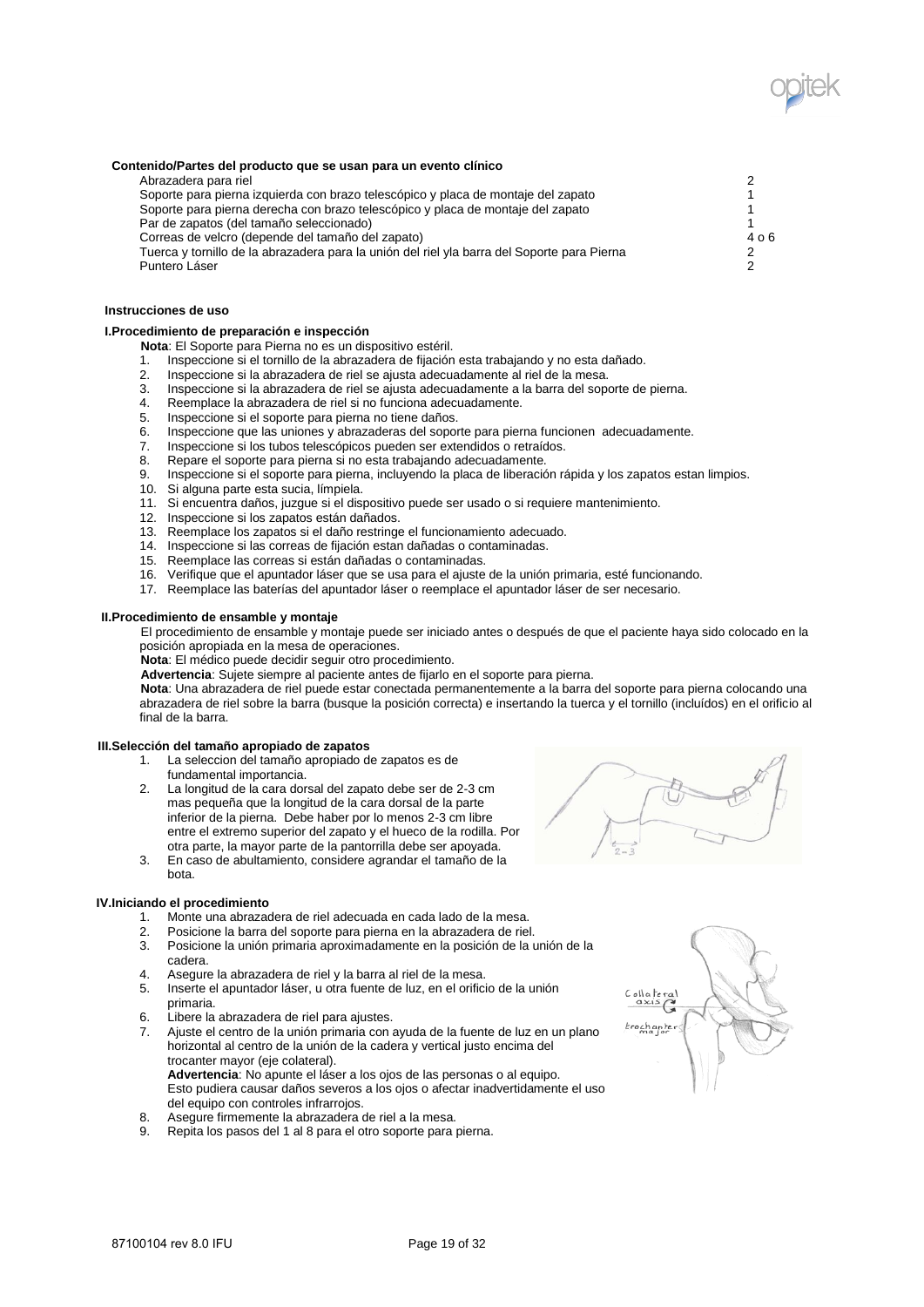

## **V.Montaje del zapato y pre-posicionamiento del brazo de soporte**

**Nota**: Sujete siempre el soporte para pierna mientras los mecanismos de cerrado son desbloqueados.

- 1. Monte el zapato con el tamaño apropiado en la placa de liberación rápida.
- 2. Asegure el mecanismo de liberación rápida.
- 3. Libera el mecanismo de bloqueo vertical.
- 4. Gire el brazo telescópico a una posición horizontal.
- 5. Asegure el mecanismo de bloqueo.<br>6. Extienda el brazo telescónico a un l
- Extienda el brazo telescópico a un largo que sea apropiado para el paciente liberando las lámparas y extendiendo el brazo telescópico.

**Nota**: La pierna debe ser colocada con la pierna un poco flexionada (aproximadamente 20º) para evitar un sobre estiramiento.

- 7. Asegure las abrazaderas al brazo telescópico.
- 8. Repita los pasos del 1 al 8 para el otro brazo del soporte para pierna.

### **VI.Ajuste del soporte para pierna al paciente**

**Nota**: La colocación de la pierna del paciente en el soporte para pierna debe ser llevado a cabo por dos personas, una estará sujetando la pierna y la otra hará el ajuste al soporte para pierna.

**Nota**: Sujete siempre el soporte para pierna mientras los mecanismos de cerrado son desbloqueados.

**Advertencia**: Sujete siempre la pierna mientras coloca el soporte para pierna para el procedimiento.

- 1. Desbloquee las abrazaderas del brazo telescópico.
- 2. Desbloquee el mecanismo de articulación de rótula.
- 3. Coloque suavemente una pierna en el soporte para pierna.
- Observación: Reemplace el zapato por un tamaño menor o mayor si el pie no se ajusta correctamente al zapato. 4. Use las correas de velcro para fijar el pie y la pantorrilla en el zapato.
- **Advertencia**: Verifique que la pierna esté suficientemente asegurada. **Advertencia**: No apriete demasiado las correas para evitar afectar el flujo sanguíneo.
- 5. Mientras sujeta la pierna ajuste/extienda el brazo telescópico a el largo adecuado. **Nota**: La pierna debe ser fijada con la rodilla en una posición con un ángulo aproximadamente de 20˚.
- 6. Asegure las abrazaderas del brazo telescópico.
- 7. Coloque el pie y la pantorrilla en la posición adecuada.

**Nota**: Entre mas abducción cree al colocar la parte superior de la pierna, debe fijar la pierna en mayor exorotación (rotación externa).

**Nota**: La pierna del zapato puede no ejercer presión extrema en la pantorrilla.

Si la pierna del zapato se une con el hueco de la rodilla, cambie el zapato por un tamaño mas pequeño y corto. Libere las correas del pie y la pantorrilla y remueva el zapato desbloqueando el mecanismo de cierre. Reemplace el zapato. Repita los pasos V-6 al 7, y VI-1 al 7.

**Advertencia**: Sujete siempre la pierna y el pie mientras cambia el zapato.

- 8. Asegure el mecanismo de articulación de rótula.
- Repita los pasos del 1 al 8 para la otra pierna y brazo de soporte.

# **VII.Control para la posición correcta si durante la intervención un cambio de posición es requerido**

**Advertencia**: Sujete siempre el Soporte para Pierna cuando coloque o cambie la posición.

- 1. Si durante la operación el cambio de posición de las piernas es requerido, siempre verifique el cambio requerido sin las sábanas estériles antes de cubrir las piernas.
	- **Advertencia:** Para reducir el riesgo de síndrome compartimental, baje las piernas del paciente y afloje las correas cada hora para reestablecer la circulación sanguínea.
- 2. Preste atención especial para verificar que la cadera no este en movimiento con relación a la mesa de operaciones durante el cambio de posición.

#### **VIII.Preparación para cubierta estéril**

Cubra las piernas de acuerdo a los procedimientos locales para sábanas estériles.

## **IX.Procedimiento para cambio de posición estéril**

**Advertencia**: Sujete siempre la pierna mientras recoloca el soporte para pierna durante la intervención.

**Advertencia**: Si se requieren cambios verticales grandes, ambas piernas deben ser cambiadas al mismo tiempo por dos

personas, de esta manera, se puede evitar ejercer fuerzas grandes sobre la articulación de la cadera. **Nota**: El cambio de posición no requiere remover las sábanas estériles. Los mecanismos de cierre pueden ser usados a través de las sábanas estériles.

**Nota**: Cambie la posición de la pierna en dirección vertical solamente. Una recolocación horizontal sin visión completa puede resultar en daños al paciente.

**Nota**: Sujete siempre el soporte para pierna mientras los mecanismos de cierre son desbloqueados.

- 1. Sujete la pierna mientras cambia la posición.
- 2. Desbloquee el mecanismo de cierre vertical en la unión primaria.
- 3. Coloque la pierna en la posición adecuada.
- 4. Bloquee el mecanismo de cierre vertical.
- 5. Repita los pasos de 1 al 4 para la otra pierna.
- 6. De ser necesario, cubra nuevamente las piernas con las sábanas estériles de acuerdo a los procedimientos locales.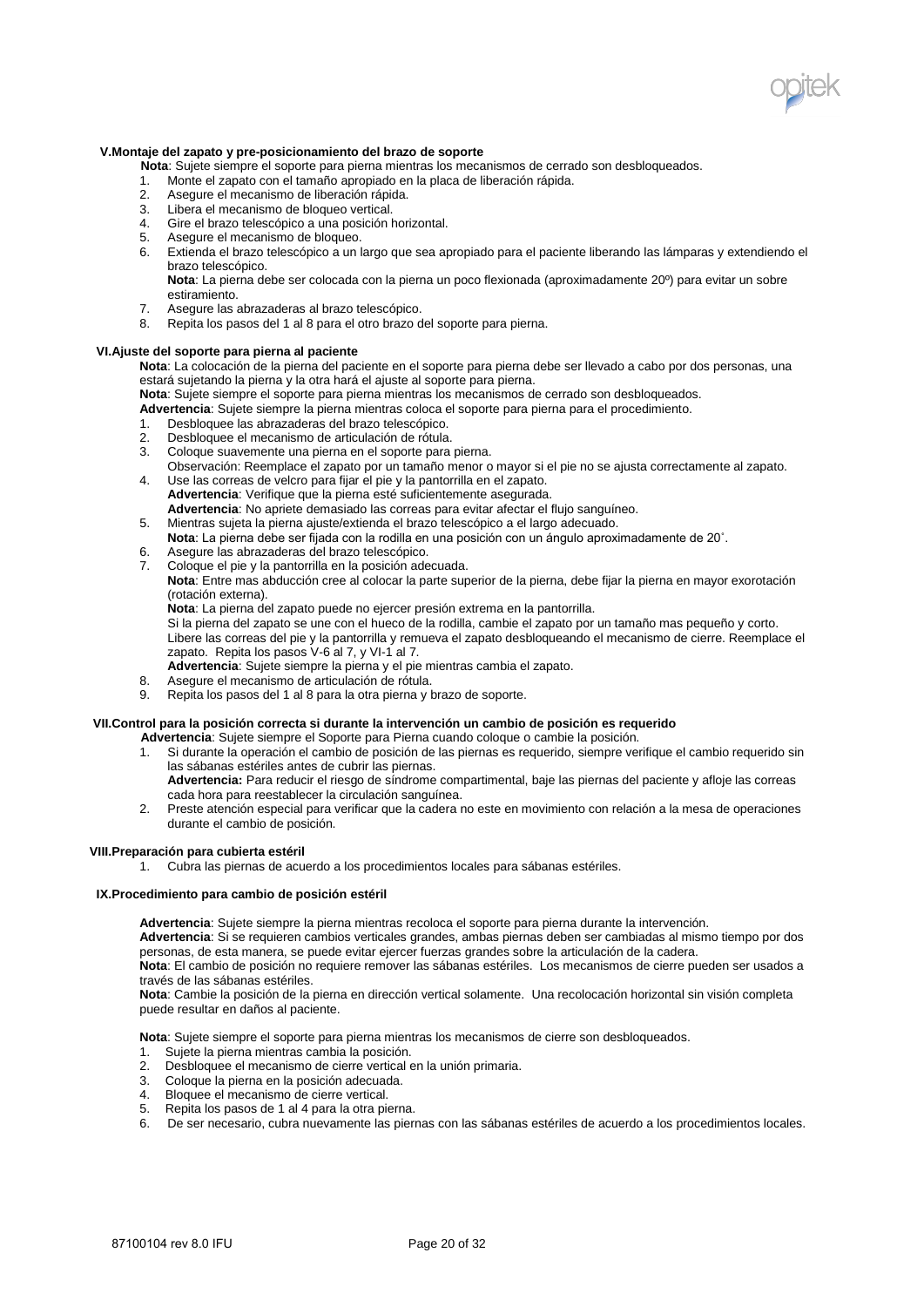

### **X.Completando el procedimiento**

**Advertencia**: Sujete siempre la pierna mientras coloca el soporte para pierna para la intervención. **Nota**: Cuando remueva la pierna del soporte para pierna debe ser hecho por dos personas. Una debe sujetar la pierna

- mientras la otra libera las correas.
- 1. Retire las sábanas estériles.
- 2. Mantenga la pierna en una posición segura.
- 3. Libere las correas de velcro de un lado del zapato.
- 4. Repita los pasos del 1 al 4 para la otra pierna.
- 5. Coloque al paciente en una posición adecuada y segura.

#### **XI.Procedimiento de desensamble**

**Nota**: Sujete siempre la pierna mientras los mecanismos de cierre son desbloqueados.

- **Nota**: Almacene en un lugar seco.
- 1. Remueva el zapato desbloqueando el mecanismo de liberación rápida.<br>2. Almacene el zapato en un lugar adecuado.
- Almacene el zapato en un lugar adecuado.
- 3. Abra los mecanismos de cierre el brazo telescópico.
- 4. Retraiga el brazo telescópico al largo mínimo.
- Asegure los mecanismos de cierre.
- 6. Desbloquee el mecanismo de cierre vertical y horizontal.
- 7. Gire/Rote los brazos en posición vertical hacia abajo para almacenamiento.
- 8. Asegure el mecanismo de cierre vertical y horizontal.<br>9. Sujete el soporte y libere la abrazadera de riel.
- Sujete el soporte y libere la abrazadera de riel. **Nota**: Si la abrazadera de riel está conectada permanentemente a la barra, los pasos del 10 al 12 no son necesarios, continúe en el paso 13.
- 10. Remueva el soporte para pierna de la abrazadera de riel.
- 11. Remueva la abrazadera de riel del riel de la mesa.
- 12. Almacene la abrazadera de riel en un lugar adecuado.
- 13. Almacene el soporte para pierna en un lugar adecuado.
- 14. Repita los pasos del 1 al 13 para el otro soporte para pierna.

## **XII.Instrucciones para el uso del Puntero Láser**

**Láser Clase 2, Diodo láser** 

**Advertencia: Por favor, tenga en cuenta que la radiación de un láser es dañina para los ojos, no vea directamente al diodo láser o al rayo colimado a lo largo de su eje óptico cuando el diodo este activado, y también no apunte el rayo láser a ninguna persona.** 

## **Reemplazar las baterías.**

- Retire la cubierta de la batería.
- Retire las baterías usadas y reemplace con dos nuevas LR44 / AG13 baterías "tipo botón".
- Inserte las baterías con el polo positivo (+) mirando hacia la cubierta.
- Vuelva a colocar la cubierta.



#### **Operación del puntero láser.**

Basta con presionar el botón para activar el puntero láser y soltarlo para desactivar.



 Evite la exposición, radiación láser es emitida desde esta apertura

Advertencia: Los punteros láser no son para niños. Si no se utiliza correctamente puede ser peligroso para los ojos. No manipular la salida del puntero láser.

Ninguna responsabilidad sera aceptada por cualquier daño causado cuando se hayan ignorado las indicaciones de seguridad.

#### **Disposición de las baterías**

Las baterías no deben pertenecer a los residuos domésticos Deseche las baterías según las normas locales de disposiciones.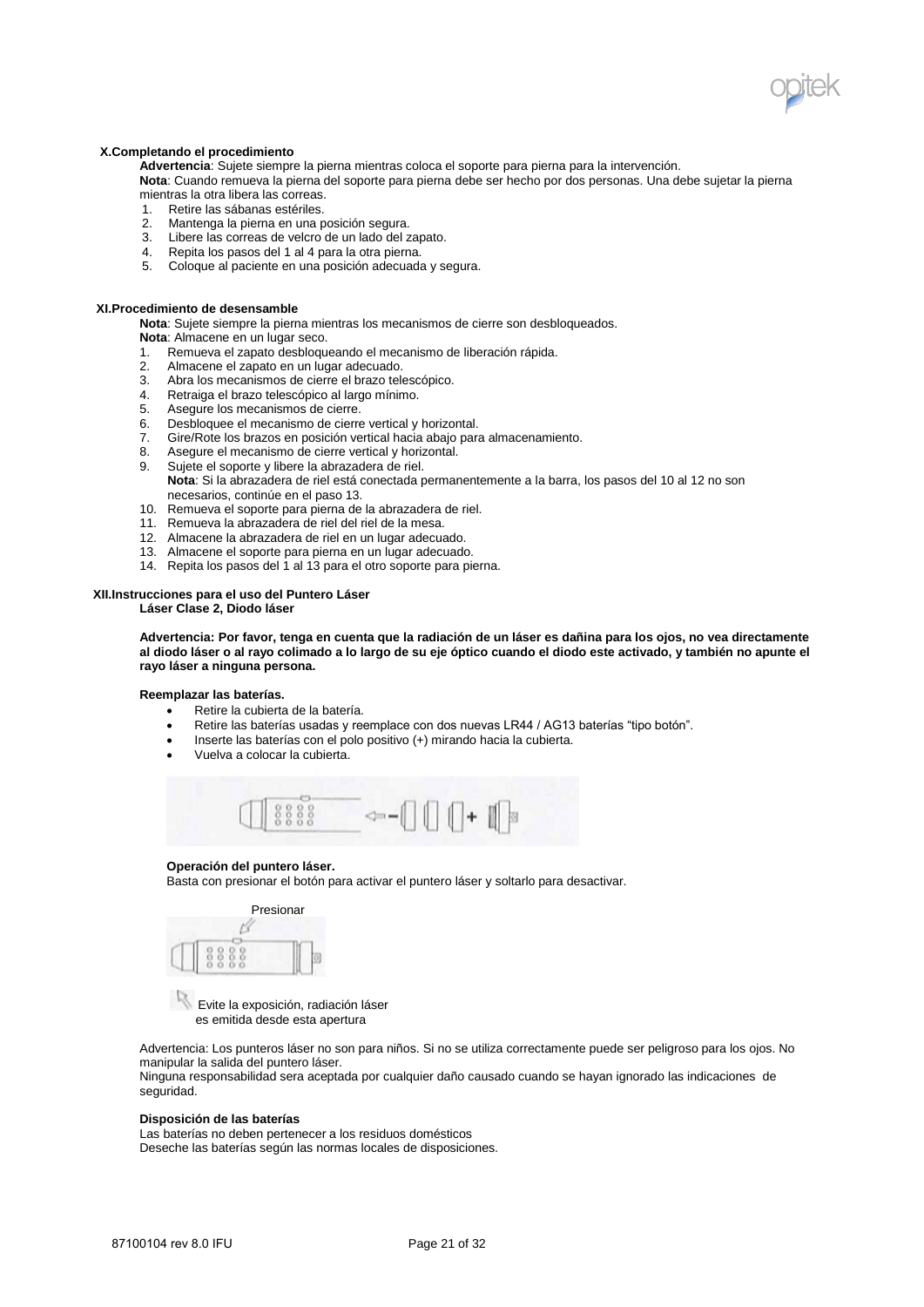

#### **XIII.Limpieza y almacenamiento del dispositivo**

**Nota**: Maneje el dispositivo con cuidado. Los mecanismos de cierre incluyen mecanismos de seguridad que pueden ser dañados por un manejo poco profesional.<br>1. Despues de usar, limpie la superfície

**1.** Despues de usar, limpie la superfície del dispositivo, con el tubo en su máxima extensión, con jabón suave o solución antiséptica de acuerdo a los procedimientos locales de limpieza.

**Advertencia**: No sumerja el dispositivo en baño jabonoso o solución antiséptica, ya que podría dañar los mecanismos de cierre y provocar fallo en el funcionamiento del dispositivo resultando en daños severos en el paciente.

**Advertencia:** No uso de autoclave

**Nota**: Solo limpie las superficies. Evite rociar los mecanismos de unión con jabón suave o solución antiséptica. Los mecanismos están semi-cerrados y con grasa. Rociar con jabón suave y/o alcohol en los mecanismos puede llevar a falla de funcionamiento del sistema.

2. Almacene el dispositivo y sus accesorios en un lugar seco.

#### **XIV.Reemplazo de las correas**

Reemplace las correas si no funcionan correctamente o si están contaminadas.

Desbloquear el velcro en ambos lados y remueva las correas.

Pase una nueva correa a través de uno de los huecos del lado del zapato y haga un lazo para asegurar un lado de la correa.

Use solamente correas originales y aprobadas.

#### **XV.Mantenimiento del soporte para pierna**

El soporte para pierna es un dispositivo mecánico que necesita mantenimiento como resultado del uso o desgaste. Si los mecanismos de cierre no cierran o necesita aplicar fuerza extra para cerrar, no use el dispositivo hasta que haya sido enviado a servicio.

El intervalo para servicio es cada dos años. Contacte a su distribuidor local para información sobre el servicio.

### **XVI.Restricción de garantía y de recurso legal**

**No existe ninguna garantía expresa o implícita, incluyendo sin limitación, ninguna garantía implícita de comerciabilidad, adecuación a un propósito determinado u otra garantía en los productos de Opitek International descritos en esta publicación. Bajo ninguna circunstancia se hará responsable a Opitek International de daños directos, incidentales, o resultantes, excepto de aquéllos dispuestos expresamente por la ley. Ninguna persona tiene autoridad para obligar a Opitek International a ninguna reclamación o garantía a excepción de las específicamente establecidas aquí.**

Las descripciones o especificaciones que aparecen en la literatura de Opitek International, incluyendo esta publicación, tienen como única finalidad describir el producto de manera general en el momento de su fabricación y no constituyen ninguna garantía expresa.

Opitek International no será responsable de ningún daño directo, incidental, o que resulte del uso inadecuado del producto. Esto queda a juicio de Opitek International.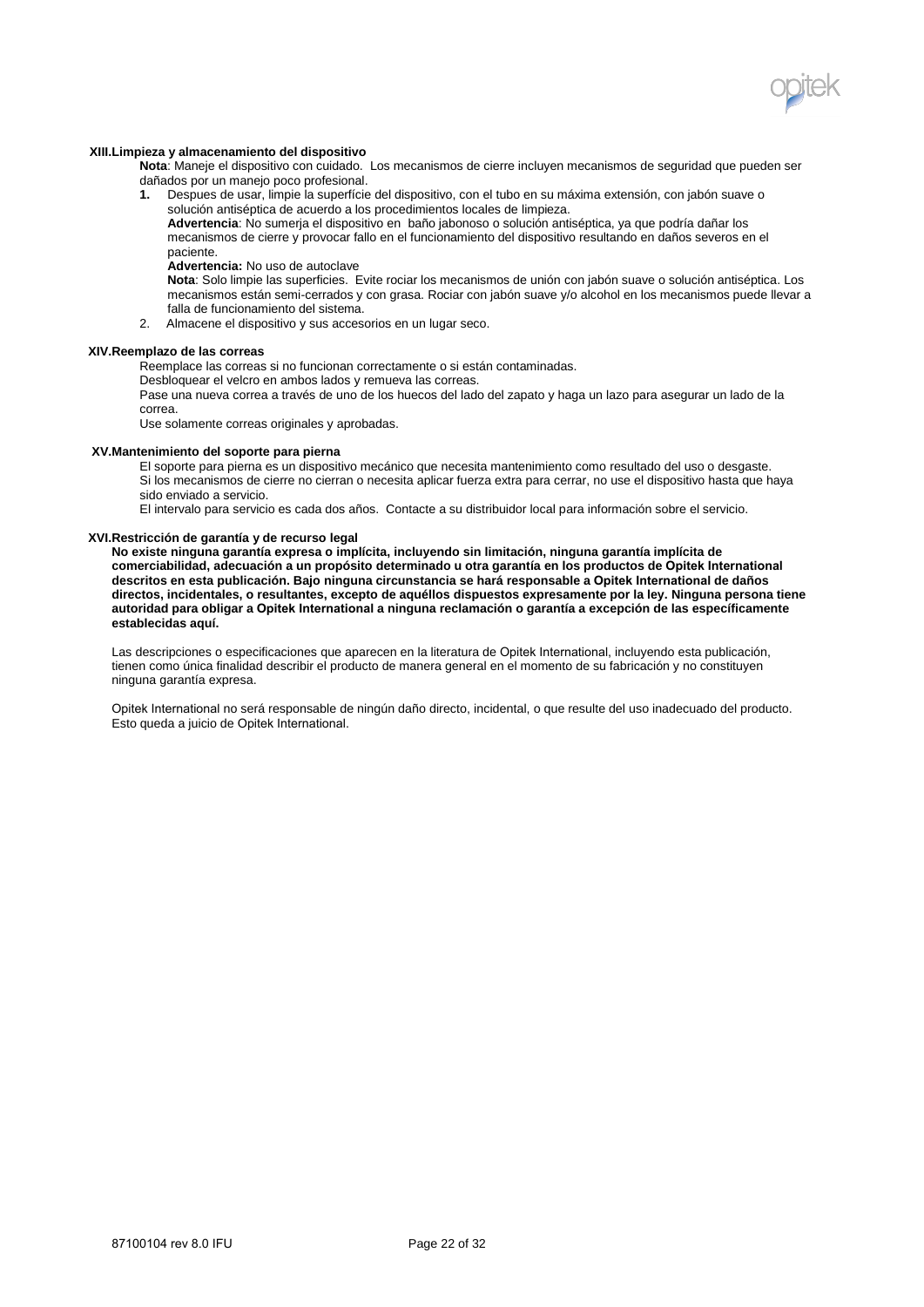

## **Français**

#### **Mode d'emploi de l'appui-jambe pédiatrique.**

#### **Nom du produit.**

Le nom de fabrication du produit est **PediStirrup**. Le nom générique est **Appui-jambe**.

### **Description.**

Chaque année, beaucoup d'enfants subissent des opérations chirurgicales. Certaines opérations sont électives d'autres sont d'urgences pour répondre à des cas d'urgence.

Pour permettre d'exécuter une opération chirurgicale, entre autre, abdominale/périnée (incluant laparoscopie) sur des enfants, la jambe de l'enfant a besoin d'être fixée pour optimaliser la position de l'enfant pendant l'opération et pour optimaliser l'accès à la zone à opérer. Actuellement, ceci est fait en fixant la jambe de l'enfant sur la table d'opération à l'aide de bandes adhésives ou en la fixant manuellement quand il n'y a pas d'autre possibilité.

Cela parce qu'il n'y a pas d'appui-jambe disponible qui puisse être spécifiquement utilisé pour la chirurgie pédiatrique. La fixation de la jambe à l'aide de bandes adhésives préoccupe beaucoup les spécialistes.

Les spécialistes ont des préoccupations concernant l'utilisation de bandes adhésives pour la fixation des jambes:

- La fixation avec bandes adhésives est instable et peut être dangereuse si les bandes adhésives cèdent pendant l'intervention.
- La fixation avec bandes adhésives limite les changements de la position des jambes pendant les différentes phases de la procédure pour des conditions optimales.
- La fixation avec bandes adhésives limite les possibilités d'accès à la zone à opérer et par conséquent augmente les risques de complication.
- La fixation avec bandes adhésives limite les possibilités de refixation pendant une intervention complexe et par conséquent augmente le temps d'intervention.

L'utilisation de l'appui-jambe pédiatrique devrait permettre:

- Un positionnement plus stable et plus sûr de la jambe de l'enfant pendant l'intervention.
- La possibilité de positionner les fesses de l'enfant à l'extrémité de la table d'opération.
- Un meilleur accès à la zone à opérer par le chirurgien et par conséquence limiter les complications.
- Un chant de vision excellent pour le premier assistent.
- Une meilleure vision et un gain de temps pendant une intervention abdominale/périnéale car la position des jambes peut être changée simplement et de manière sûre pendant l'intervention sous condition stérile. Ainsi la position la plus optimale peut être utilisée.

#### **Indication.**

L'appui-jambe sera utilisé spécialement pour des interventions sur des bébés et sur des enfants dont la hauteur est inférieure à 1,40 mètres et dont le poids maximal est 45 Kg, pour lesquelles la position de lithotomie est nécessaire et plus particulièrement si le repositionnement intra-opérative est requis.

### **Contre indication.**

Enfants et adultes dont la hauteur est supérieure à 1,40 mètres. Patients dont le poids est supérieur à 45 Kg.

#### **Avertissements.**

- Toujours soutenir la jambe du patient pendant le positionnement ou pendant le changement de position de l'appui-jambe; si la jambe n'est pas soutenue le patient peut être blessé.
- Après avoir changé la position de l'appui-jambe, contrôler que le système de verrouillage soit bien bloqué avant de relâcher l'appui-jambe.
- Ne peut être utilisé qu'avec des chaussures équipées du système quick release et munies de sangles de fixation.
- Ne pas stériliser, le produit n'a pas été testé pour la stérilisation. Le stériliser pourrait conduire à un fonctionnement défectueux des fixations et du réglage de l'appareil, ce qui pourrait conduire à de sévères blessures sur le patient.
- Ne pas étirer la jambe pour éviter de possibles blessures au niveau du genou.
- Pour réduire la pression au niveau du pied, ne pas serrer trop fort les sangles de fixation.
- Ne pas s'appuyer ou faire pression sur l'appui-jambe, cela pourrait endommager le système de sécurité du système de verrouillage.
- Ne pas submerger l'appareil dans un bain de détergeant/désinfectant, ceci pourrait endommager le système de verrouillage et conduirait à un dysfonctionnement de l'appareil, ce qui pourrait causer des blessures sur le patient.

#### **Précaution.**

- Si des clameaux de fixation sont utilisés pour fixer l'appui-jambe à la table d'opération contrôler s'ils peuvent être utilisés sur un rail 25 x 10 mm (1" x 1/4") et s'ils peuvent s'adapter sur la barre de l'appui-jambe de 25 x 6 mm.
- L'utilisation de l'appui-jambe devrait être faite que par du personnel formé sur l'assemblage, le montage et le réglage de l'appareil.

### **Effets indésirables.**

Aucuns connus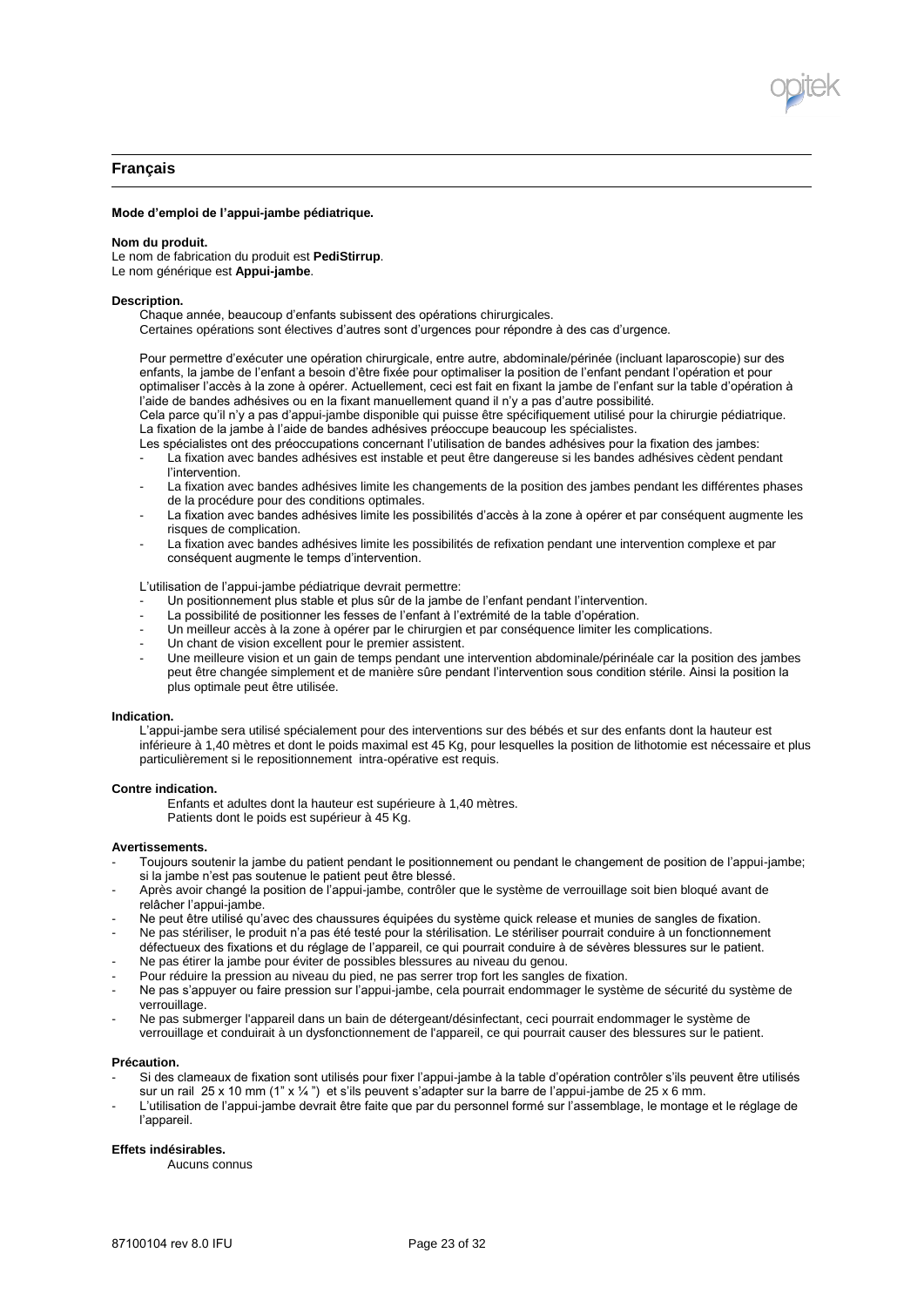

#### **Contenu / pièces du produit à utiliser pour un cas clinique.**

- Clameaux de fixation 2
- Appui-jambe gauche avec bras télescopique et chaussure équipée d'un adaptateur pour le système quick release 1
	- Appui-jambe droit avec bras télescopique et chaussure équipée d'un adaptateur pour le système quick release 1 Paire de chaussures (bien choisir la taille) 1 and 2 and 2 and 2 and 2 and 2 and 2 and 2 and 2 and 2 and 2 and 2 and 2 and 2 and 2 and 2 and 2 and 2 and 2 and 2 and 2 and 2 and 2 and 2 and 2 and 2 and 2 and 2 and 2 and 2 a
- Sangles Velcro (selon la taille de la chaussure) 4 ou 6
- Écrous et verrous pour fixer les clameaux de fixation à la barre de l'appui-jambe 2
- Pointeur laser 2

### **Mode d'emploi.**

## **I. Procédure de préparation et d'inspection.**

Note: L'appui-jambe n'est pas un appareil stérile.

- 1- Contrôler si les visses des fixations fonctionnent bien et ne sont pas endommagées.
- 2- Contrôler si les clameaux de fixation s'adaptent correctement au rail de la table d'opération.<br>3- Contrôler si les clameaux de fixation s'adaptent correctement à la barre de l'appui-jambe.
- 3- Contrôler si les clameaux de fixation s'adaptent correctement à la barre de l'appui-jambe.<br>4- Remplacer les clameaux de fixation s'ils ne fonctionnent pas correctement.
- Remplacer les clameaux de fixation s'ils ne fonctionnent pas correctement.
- 5- Contrôler si l'appui-jambe n'est pas endommagé.
- 6- Contrôler si les articulations et les fixations de l'appui-jambe fonctionnent correctement.<br>7- Contrôler si le bras télescopique peut s'étendre et se raccourcir.
- Contrôler si le bras télescopique peut s'étendre et se raccourcir.
- 8- Réparer l'appui-jambe s'il ne fonctionne pas correctement.
- 9- Contrôler si l'appui-jambe, incluant le système quick release et les chaussures, soit bien nettoyé.
- 10- Nettoyer toutes les parties contaminées.
- 11- Si un endommagement est constaté il est important de bien juger si l'appareil peut être utilisé ou s'il doit être réparé.
- 12- Contrôler si les chaussures ne sont pas endommagées.
- 13- Dans le cas où les chaussures sont endommagées les remplacer.
- 14- Contrôler si les sangles de fixation sont endommagées et contaminées.
- 15- Replacer les sangles de fixation si elles sont endommagées ou contaminées.
- 16- Contrôler le fonctionnement du pointeur laser pour le réglage de l'articulation principale de l'appui-jambe.
- 17- Remplacer les piles du pointeur laser ou remplacer le pointeur laser si nécessaire.

## **II. Procédure d'assemblage et de montage.**

La procédure d'assemblage et de montage peut commencer avant ou après que le patient ait la position approprié sur la table d'opération.

**Note**: Le médecin peut éventuellement décider de suivre une autre procédure.

**Avertissement**: Toujours soutenir le patient avant que la jambe soit fixée dans l'appui-jambe.

**Note**: Les clameaux de fixation peuvent-être connectés de façon permanente à la barre de l'appui-jambe en plaçant les fixations sur la barre ( faire attention à la bonne position) et en insérant l'écrou et la cheville fournis dans le trou qui se trouve à l'extrémité inférieure de la barre.

## **III. Sélectionner la taille appropriée des chaussures.**

- 1. La sélection de la taille appropriée des chaussures est fondamentale.
- 2. La longueur du côté dorsal de la chaussure doit être 2 à 3 cm plus courte que la longueur du côté dorsal de la partie inférieure de la jambe. Il doit y avoir au moins 3 cm entre la partie supérieure de la chaussure et le creux du genou. Mais aussi, un volume maximum du mollet doit être soutenu dans la chaussure.
- 3. Considérez upsizing la botte si une grande quantité de rembourrage est nécessaire.

## **IV. Début de la procédure.**

- 1. Monter des clameaux de fixation adéquate des deux côtés de la table d'opération.
- 2. Mettre la barre de l'appui-jambe dans les clameaux de fixation.
- 3. Positionner l'articulation principale de l'appui-jambe approximativement au niveau de l'articulation de la hanche.<br>4. Eixer les clameaux et la barre à la table d'opération.
- 4. Fixer les clameaux et la barre à la table d'opération.
- 5. Insérer un pointeur laser, ou une autre source lumineuse, dans la cavité qui se trouve au niveau de l'articulation principale de l'appui-jambe.
- 6. Desserrer les fixations pour le réglage.
- 7. A l'aide du pointeur laser régler l'appui-jambe dans le plan horizontal de manière à ce que l'articulation principale de l'appui-jambe soit au niveau de l'articulation de la hanche. Le réglage à la verticale doit se faire de telle manière que l'articulation principale de l'appui-jambe soit au dessus du Grand Trochanter (axe collatéral). **Avertissement**: Ne pas viser les yeux ou les appareillages avec la source laser. Cela pourrait conduire à de sévères endommagements des

yeux ou endommager les appareillages munis d'un système infrarouge. 8. Fixer fermement les clameaux de fixation à la table d'opération.

9. Répéter les points 1 à 8 pour l'autre appui-jambe.



rochante<br>ma for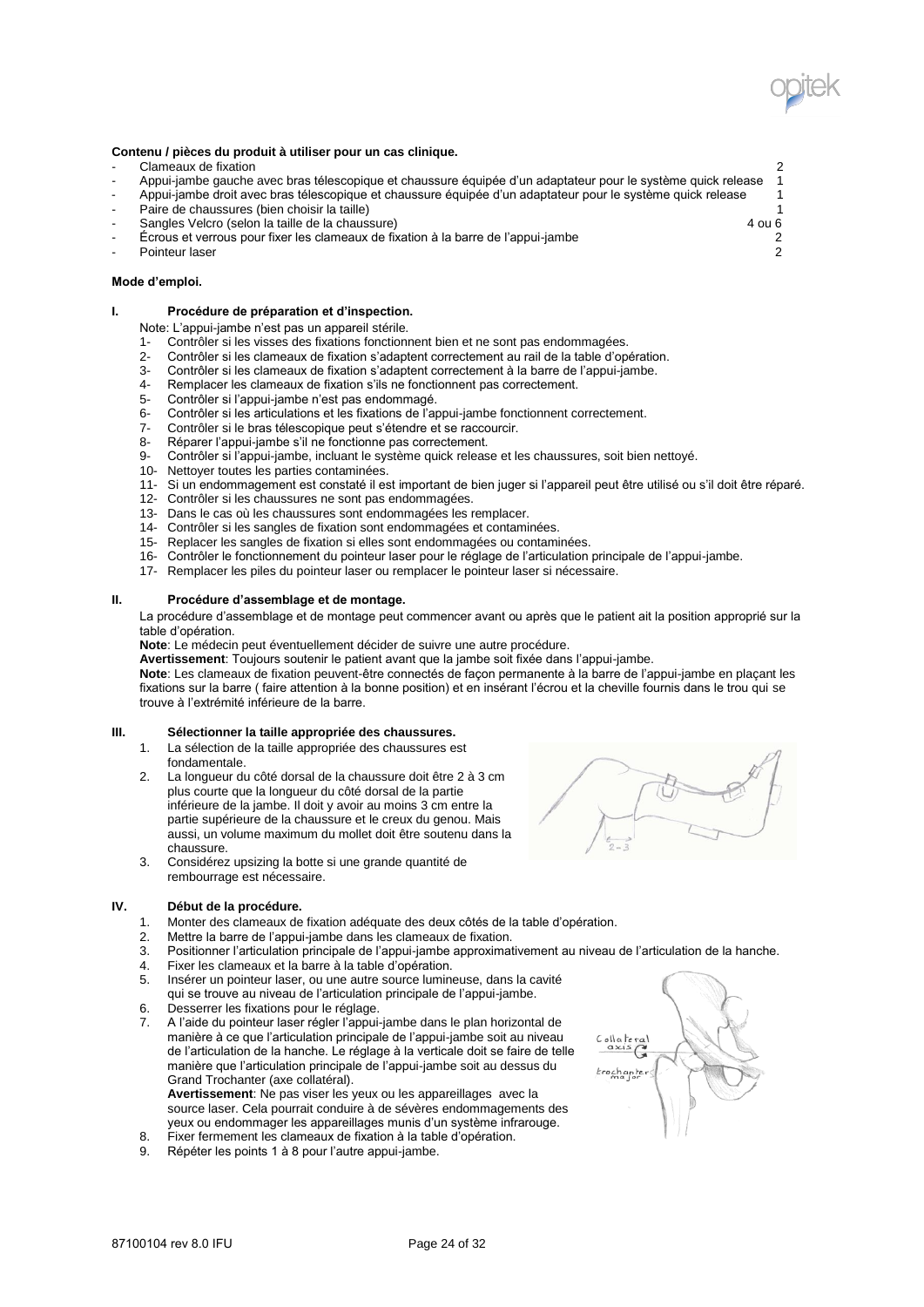

## **V. Pré-positionnement du bras et montage de la chaussure**

**Note**: Toujours soutenir l'appui-jambe tant que le système de verrouillage n'est pas bloqué.

- 1. Monter la chaussure appropriée sur le système quick release.
- 2. Bloquer le système quick release.
- 3. Desserrer le mécanisme de verrouillage vertical.
- 4. Mettre le bras télescopique en position horizontale.
- 5. Fixer le mécanisme de verrouillage.
- 6. Régler la longueur du bras télescopique en desserrant le système de verrouillage et en étendant le bras télescopique.
- 7. Bloquer l'attache du bras télescopique.<br>8. Bénéter les points 1à 7 pour l'autre bra
- Répéter les points 1à 7 pour l'autre bras de l'appui-jambe.

## **VI. Réglage de l'appui-jambe**

**Note**: Le positionnement de la jambe du patient sur l'appui-jambe doit de faire par deux personnes, une personne doit supporter la jambe tandis que l'autre règle l'appui-jambe.

**Note**: La jambe du patient doit toujours être soutenue tant que le mécanisme de verrouillage n'est pas bloqué.

- **Avertissement**: La jambe du patient doit être toujours soutenue pendant la procédure de réglage de l'appui-jambe. 1- Débloquer la fixation du bras télescopique.<br>2- Débloquer la rotule d'articulation.
- Débloquer la rotule d'articulation.
- 3- Placer délicatement la jambe dans l'appui-jambe.
- **Note**: remplacer la chaussure si le pied n'épouse pas correctement la forme du pied de la chaussure.
- 4- Utiliser les sangles Velcro pour fixer le pied et le mollet dans la chaussure. **Avertissement**: Contrôler que la jambe soit bien sécurisée. **Avertissement**: Ne pas trop serrer les sangles pour ne pas affecter la circulation sanguine.
- 5- Soutenir la jambe pendant le réglage/l'extension du bras télescopique à la longueur appropriée.
- **Note**: L'angle intérieur du genou doit être approximativement de 20 degrés.
- 6- Bloquer la fixation du bras télescopique.
- 7- Placer le pied et le mollet dans la bonne position.

**Note**: Plus la jambe est en position d'abduction (à califourchon) plus le pied (chaussure) doit être fixé en exo-rotation (rotation vers l'extérieur).

**Note**: La partie supérieure de la chaussure ne doit pas serrée de manière excessive le mollet.

Si la partie supérieure de la chaussure atteint le creux du genou, utiliser une chaussure plus petite et plus courte. Détacher les sangles au niveau du pied et du mollet et retirer la chaussure en débloquant le système de verrouillage. Remplacer la chaussure. Répéter les points V-6 à 7 et VI-1 à 7.

- **Avertissement**: Toujours soutenir la jambe et le pied pendant le changement de la chaussure.
- 8- Bloquer la rotule d'articulation.<br>9- Répéter les points 1 à 8 nour l'
- Répéter les points 1 à 8 pour l'autre jambe et pour l'autre bras de l'appui jambe.

#### **VII. Contrôle de la position si un changement de position est nécessaire pendant l'intervention.**

**Avertissement**: Toujours soutenir l'appui-jambe pendant le réglage ou un changement de position.

- Si pendant l'intervention la jambe doit être changée de position bien contrôler que ces changements peuvent être fait avant de couvrir les jambes de draps stériles.
- **Avertissement:** Pour réduire le risque de syndrome des loges, abaisser les jambes du patient et desserrer les sangles toutes les heures pour rétablir la circulation sanguine.
- 2. Prendre une attention toute particulière pour contrôler que la hanche ne bouge pas par rapport à la table d'opération pendant le changement.

## **VIII. Préparation des draps stériles**

1. Couvrir les jambes selon la procédure interne avec des draps stériles.

## **IX. Procédure stérile de changement de position**

**Avertissement**: Toujours soutenir la jambe pendant le repositionnement de l'appui-jambe pendant la procédure. **Avertissement**: Si la position de l'appui-jambe doit être changée de manière signifiante dans le sens vertical les jambes doivent être manipulées simultanément par deux personnes pour éviter que l'articulation de la hanche ne subisse de trop grandes forces.

**Note**: Le changement de position ne nécessite pas d'enlever les draps stériles. Le mécanisme de verrouillage peut être utilisé au travers les draps stériles.

**Note**: Le repositionnement de la jambe ne peut se faire que verticalement. Un repositionnement dans le sens horizontal pourrait blesser le patient.

**Note**: Toujours soutenir l'appui-jambe si les systèmes de blocages ne sont pas verrouillés.

- 1- Soutenir la jambe pendant le changement de position.
- 2- Débloquer le système de verrouillage vertical de l'articulation principale.
- 3- Mettre la jambe dans la positon adéquate.
- 4- Bloquer le système de verrouillage vertical.<br>5- Répéter les points 1 à 4 pour l'autre jambe.
- Répéter les points 1 à 4 pour l'autre jambe.
- 6- Si nécessaire, recouvrir les jambes de draps stériles selon la procédure interne.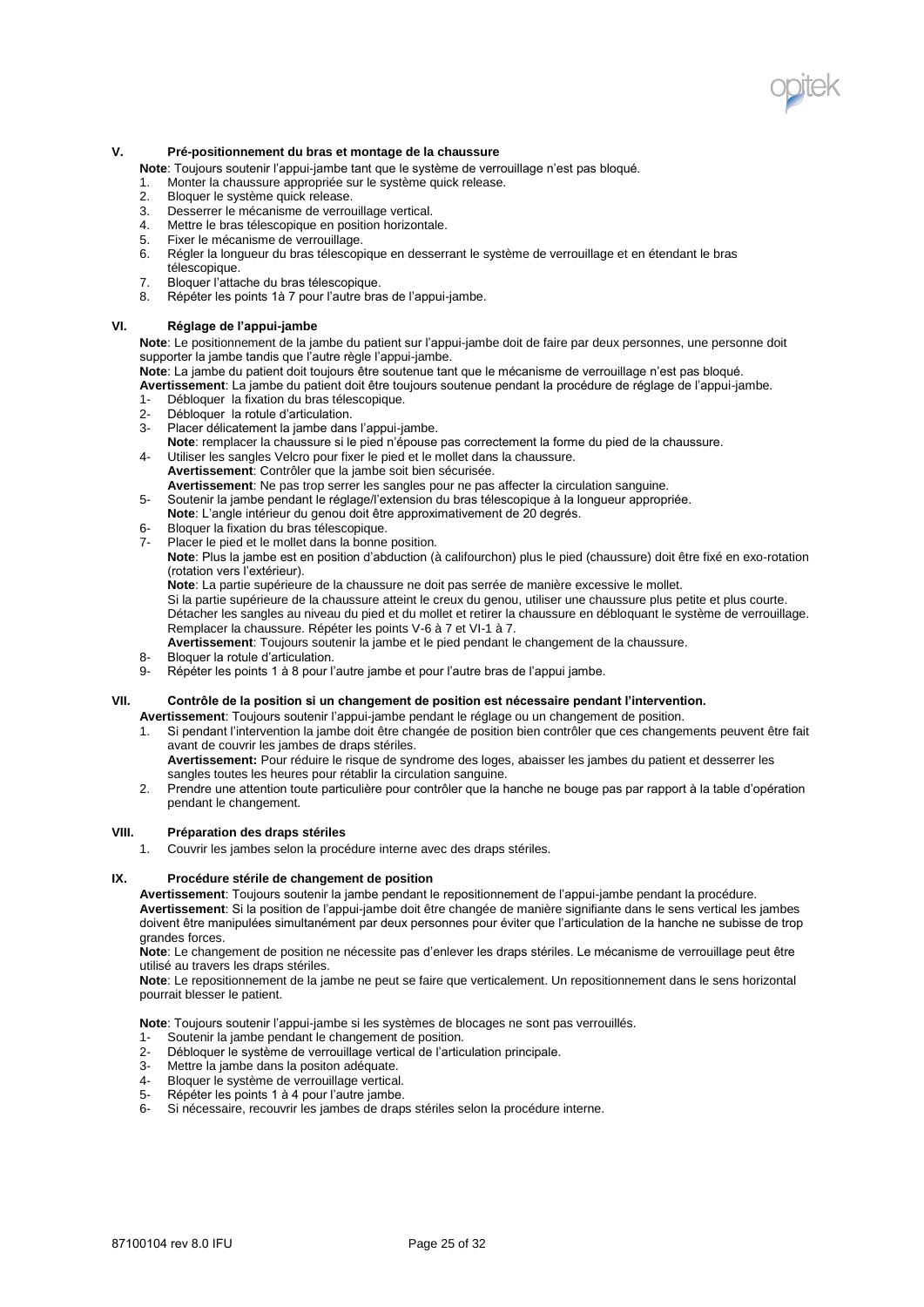

## **X. Fin de la procédure**

**Avertissement**: Toujours soutenir la jambe pendant le réglage de l'appui-jambe.

**Note**: Retirer la jambe de l'appui-jambe à l'aide de deux personnes: l'une doit soutenir la jambe tandis que l'autre desserre les sangles.

- 1- Retirer les draps stériles.
- 2- Tenir la jambe en position sûre.
- 3- Détacher les sangles Velcro d'un côté de la chaussure.
- 4- Répéter les points 1 à 4 pour l'autre jambe.<br>5- Positionner le patient en position sure
- Positionner le patient en position sure.

## **XI. Procédure de désassemblage**

**Note**: Toujours soutenir l'appui-jambe quand le système de verrouillage n'est pas bloqué.

- **Note**: Garder l'appareil dans un endroit sec.
- 1- Enlever la chaussure en débloquant le système quick release.
- 2- Garder la chaussure dans un endroit approprié.<br>3- Débloquer le bras télescopique. Débloquer le bras télescopique.
- 
- 4- Raccourcir le bras télescopique au maximum.<br>5- Fixer le système de verrouillage.
- 5- Fixer le système de verrouillage.<br>6- Débloquer le mécanisme de verr 6- Débloquer le mécanisme de verrouillage vertical et horizontal.<br>7- Tourner les bras vers l'intérieur pour le ranger.
- Tourner les bras vers l'intérieur pour le ranger.
- 8- Bloquer les systèmes de verrouillages vertical et horizontal.<br>9- Soutenir le support et relâcher les clameaux de fixation.
- Soutenir le support et relâcher les clameaux de fixation. **Note**: Si les clameaux de fixation sont fixés de manière permanente sur la barre, sauter les points 10 à 12.
- 10- Enlever l'appui-jambe de la tringle.
- 11- Enlever les clameaux de fixation de la table d'opération.
- 12- Garder les clameaux de fixation dans un endroit approprié.
- 13- Garder l'appui jambe dans un endroit approprié.
- 14- Répéter les points 1 à 13 pour l'autre bras de l'appui-jambe.

### **XII. Mode d'emploi pointeur laser**

Diode Laser classe 2

### **Remplacement des piles**

- Utiliser 3 piles LR44 / SR44 1.5 volts pour votre stylo laser.
- Pour changer les piles : devisser le capuchon. Introduire les piles en glissant le pole negatif en premier. Puis replacer le capuchon du stylo.



Ne jetez pas les piles usees dans les ordures menageres, mais apportez les dans un endroit specifique.

### **Utilisation**

Presser le bouton pour faire fonctionner le laser.



#### **Attention**

- Evitez l'exposition directe des yeux au rayon laser
- Ne dirigez jamais le rayon laser vers les yeux d'une autre personne.
- Gardez toujours l'instument hors de portee de enfants.

## **XIII. Nettoyage et rangement de l'appareil**

**Note**: Manipuler l'appareil avec soin. Le système de verrouillage à un système de sécurité qui peut être endommagé par une manipulation non professionnelle.

1. Après utilisation, bien nettoyer toutes les surfaces de l'appareil, le bras télescopique doit être alors dans sa longueur maximale, à l'aide d'un détergeant/désinfectant selon la procédure interne de votre service d'hygiène. **Avertissement**: ne pas submerger l'appareil dans un bain de détergeant/désinfectant, ceci pourrait endommager le

système de verrouillage et conduirait à un dysfonctionnement de l'appareil, ce qui pourrait causer des blessures sur le patient.

**Note**: Ne pas autoclaver.

**Note**: Ne nettoyer que les surfaces. Éviter de renverser du détergeant/désinfectant dans les articulations de

- l'appareil, ce qui pourrait conduire à un dysfonctionnement de l'appareil. Les articulations sont graissées.
- 2. Garder l'appareil et ses accessoires dans un endroit sec.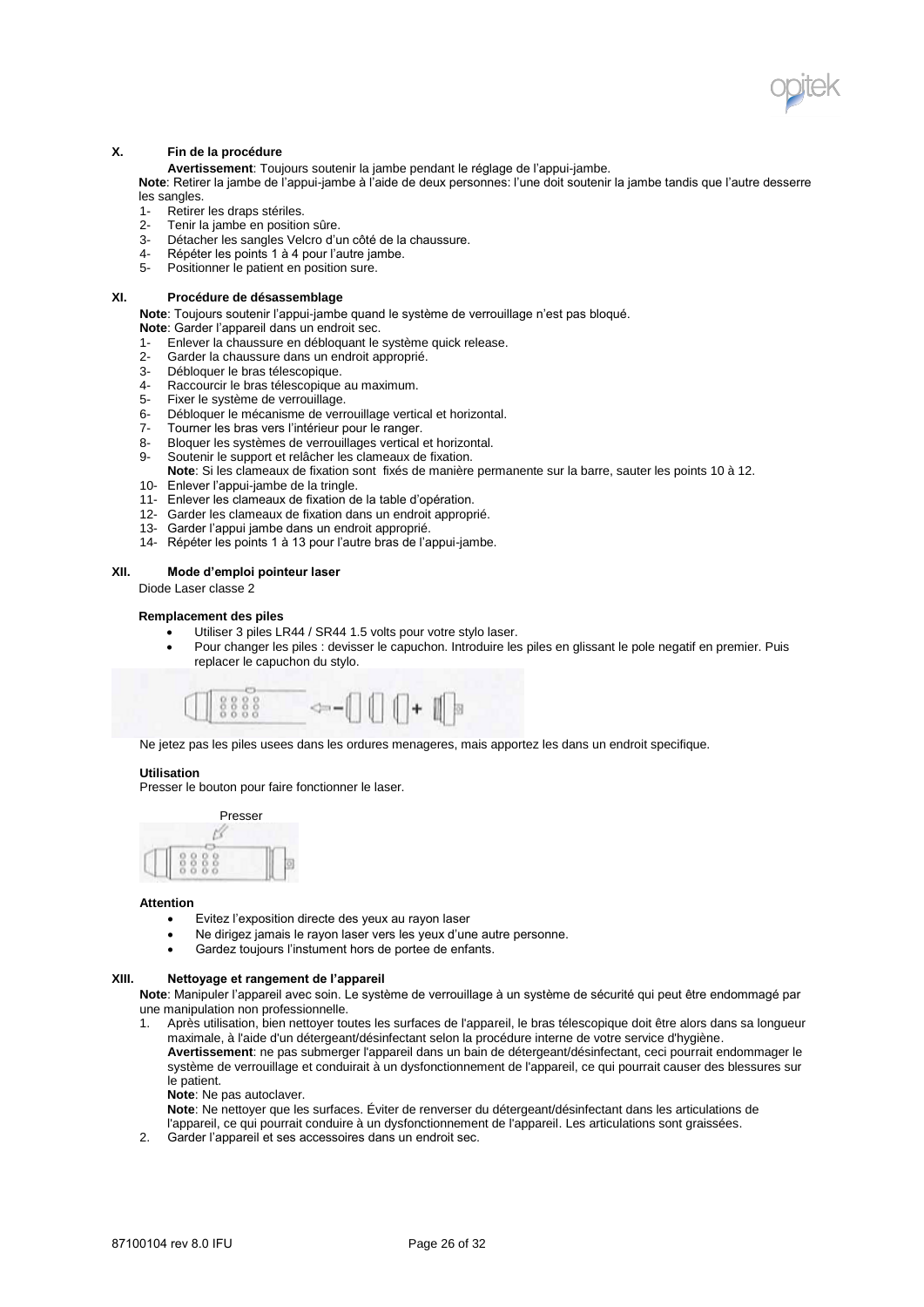

## **XIV. Remplacer les sangles.**

Remplacer les sangles si elles sont usées ou si elles sont sales. Ouvrir les Velcros des deux côtés et enlever les sangles. Introduire une nouvelle sangle dans le trou sur le côté de la chaussure et faire une boucle en arrière. N'utiliser que des sangles agréées.

## **XV. Entretient de l'appui-jambe.**

L'appui-jambe est un appareil mécanique qui doit être dien entretenu pour résister à'usure.

Si le système de verrouillage ne se ferme pas ou a besoin d'être blus serré, ne pas utiliser l'appareil tant qu'il n'a pas été réparé.

La fréquence des contrôles est tous les deux ans. Contacter ledistributeur pour plus d'information.

## **XVI. Dénégation de garantie et limitation de recours.**

**Aucune garantie expresse ni implicite - y compris toute garantie tacite concernant la valeur marchande ou l'adéquation à un objectif spécifique - n'est accordée sur le(s) produit(s) Opitek International décrit(s) dans la présente notice. Opitek International ne saurait en aucun cas être tenu pour responsable des dommages et incidents, directs ou indirects, à l'exclusion de ceux prévus au titre de disposition spécifique de la loi. Nul n'est autorisé à engager la responsabilité de Opitek International au terme d'une déclaration ou garantie quelconque, sauf ainsi qu'il en est expressément disposé dans la présente notice.**

Les descriptions ou spécifications figurant dans les publications Opitek International, y inclus la présente notice, ont pour seul but de décrire le produit de manière générale au moment de sa fabrication et ne sauront constituer une quelconque garantie.

Opitek International ne pourra être tenu pour responsable des dommages directs, indirects ou accessoires résultant d'un usage impropre. Ceci selon le jugement de Opitek International.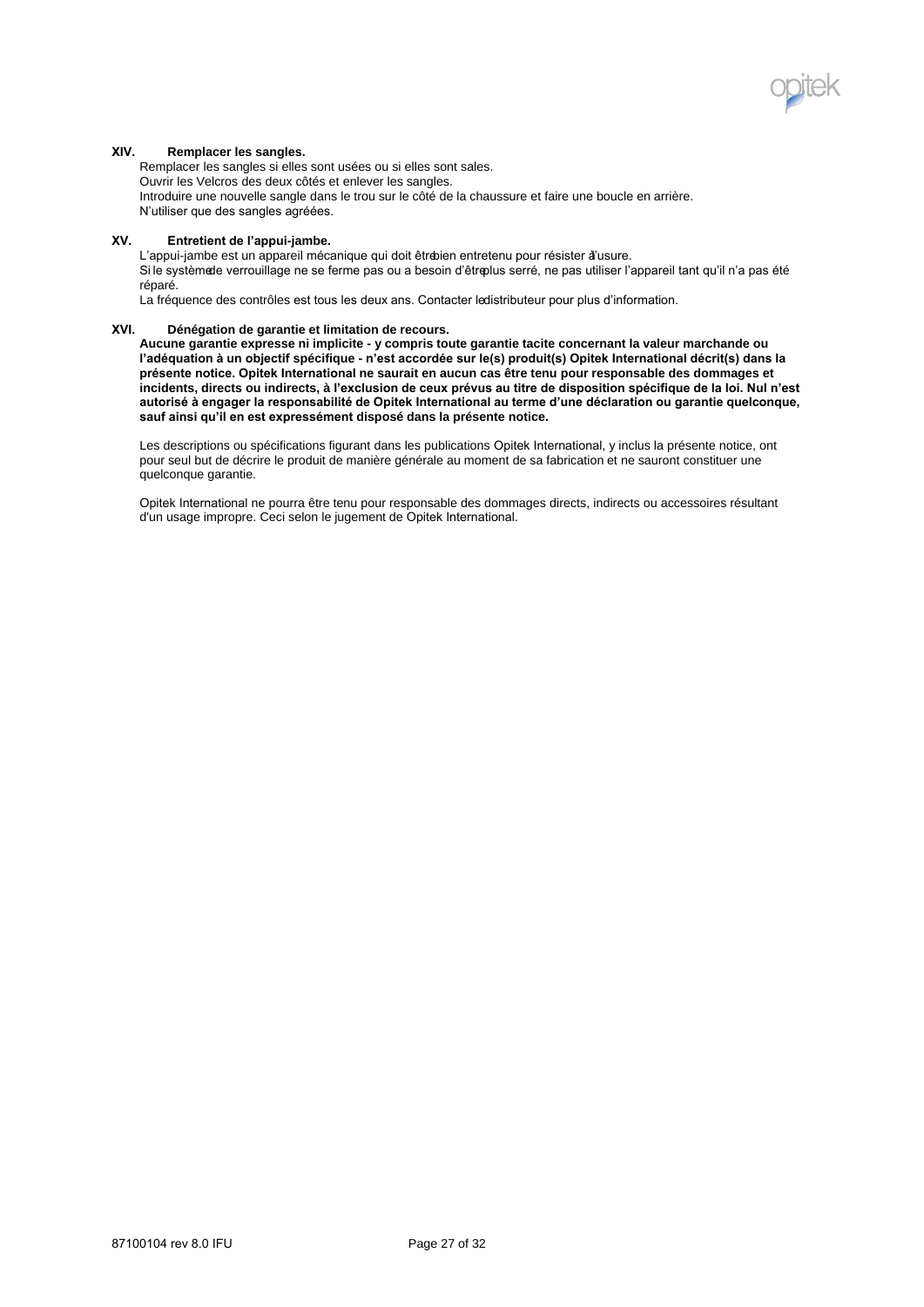

# **Türkçe**

### **Pediyatrik Bacak Desteği Kullanım Kılavuzu.**

#### **Cihaz Adı.**

Cihazın Markası **Opitek International - PediStirrup** Jenerik Cihaz İsmi **Bacak Desteği**

#### **Tanım**

Her yıl birçok çocuk cerrahi müdahaleye maruz kalıyor. Bu operasyonlardan bazıları isteğe bağlı işlemler olurken, diğerleri acil medikal durumlarda yapılan acil müdahalelerdir.

Açıklamak gerekirse, örneğin; abdominal/perineum (laparoscopy içerenler dahil) ve benzeri işlemlerde çocuk bacakları en uygun cerrahi pozisyon ve en uygun görüş için sabitlenmelidir. Bu uygulama halen fiksasyon kullanılmadığında, ameliyat masası üzerinde çocuğun ayakları itilerek veya bir asistan tarafından çekilerek yapılmaktadır. Bunun nedeni, piyasada çocuk cerrahisinde spesifik olarak kullanılabilecek uygun cerrahi bacak desteğinin olmamasıdır.

- Geleneksel/Girişimsel uzmanların günümüzde kullanılan tape fixation üzerine şüpheleri vardır. - Bacakların bantla (kayışla) fikse edilmesi tam anlamıyla stabilite sağlamaz ve işlem sırasında bantın (kayışın) serbest
- kalması halinde yöntem güvenilir olmaktan çıkar hatta tehlikeli hale gelebilir.
- Tape fixation işlemin her evresinde en uygun cerrahi pozisyonunun verilmesini engeller,
- Tape fixation operasyon alanında cerrahın görüş alanını kısıtlar. Bu nedenle komplikasyon riskini arttırır,
- Kompleks işlemler sırasındaki kısıtlı görüş ve muhtemel re tape fixation ameliyat süresini uzatır.

Spesifik pediyatrik bacak desteği kullanımı:

- Ameliyat süresince çocuğun bacağının daha stabil tutulmasını ve bacağa daha güvenilir pozisyon verilmesine olanak sağlar,
- Ameliyat masasının ulaşımı zor bölgelerinde çocuğun kalçasının rahatça pozisyon aldırılmasına olanak tanır,
- Operasyon alanında cerraha daha iyi bir görüş alanı kazandırarak komplikasyon riskini azaltır,
- Yardımcılar (Asistanlar) için mükemmel görüş sağlar,
- Abdominal/Perineal kombine operasyonları sırasında bacağın pozisyonunun steril şartlarda basit ve güvenli bir şekilde değiştirilebilmesini ve zaman kazanılmasını sağlar. Böylece hastaya her zaman en iyi pozisyon aldırılır.

#### **Endikasyonları.**

Bacak desteği yenidoğanlara olan müdahalelerde, boyu 140cm'yi, kilosu 45kg'ı geçmeyen çocuklarda, litotomi pozisyonu gerektiren durumlarda, özellikle de ameliyat esnasında sürekli yeni pozisyonların verilmesi gerektiğinde oldukça kullanışlıdır.

## **Kontrendikasyonları**

Boyu 140cm'yi geçen çocuklarda ve yetişkinlerde. 45kg üzerindeki hastalarda.

## **Uyarılar**

- Bacak desteğini yerleştirirken ve pozisyonunu değiştirirken hastanın bacağının desteklenmemesi bazı yaralanmalara neden olabileceğinden, bacak desteğinin pozisyonunu verirken ve değiştirmek istediğinizde hastanın bacağını da destekleyin.
- Pozisyon değiştirildikten sonra ,bacağın deştek ünitesini gevsetmeden önce kilidinin emniyette olup olmadığını kontrol edin.
- Sadece cihazla uyumlu ayakkabılarla ve kolay gevşetilebilen fiksasyon kayışlarıyla kullanınız.
- Sterilize etmeyin. Cihaz şu an için sterilizasyon prosedürleriyle sınanmamıştır. Sterilizasyon, fiksasyon işleminde arızalara neden olabileceği gibi cihazın ayar mekanizmalarında arızalara sebebebiyet vererek hastalarda yaralanmalara neden olabilir.
- Diz ekleminde oluşabilecek hasar riskini azaltmak için bacağı gergin durumda bırakmayın.
- Fiksasyon kayışlarının çok sıkı olması hastanın ayağının gereğinden fazla sıkışmasına ve ezilmesine neden olabilir. Bu nedenle fiksasyon kayışlarının gereğinden fazla sıkı olmadığından emin olun.
- Bacak desteği üzerine dışarıdan güç uygulamayın, cihaza dışarıdan güç uygulamak kilit mekanizmalarının güvenli halden çıkmasına neden olabilir.
- Cihazı deterjan veya antiseptic solüsyona daldırmayınız, bu işlem cihazın kilit sistemlerine zarar verebileceğinden cihazın arızalanmasına dolaysıyla hastada ciddi yaralanmalara yol açabilir.

#### **Önlemler.**

- Raylı kelepçeleri kullanırken 25 x 10 mm boyutlarındaki raylarla kullanılabilir olup olmadığını kontrol edin, bacak desteğinin 25 x 6 mm'lik barıyla uyumlu olmalıdır.
- Bacak desteği kurulumu ve ilk çalıştırılması sadece montajla ve ayarlamayla ilgili eğitim görmüş personel tarafından gerçekleştirilmelidir.

## **Yan Etkileri / Advers Etkiler**

Bilinmiyor.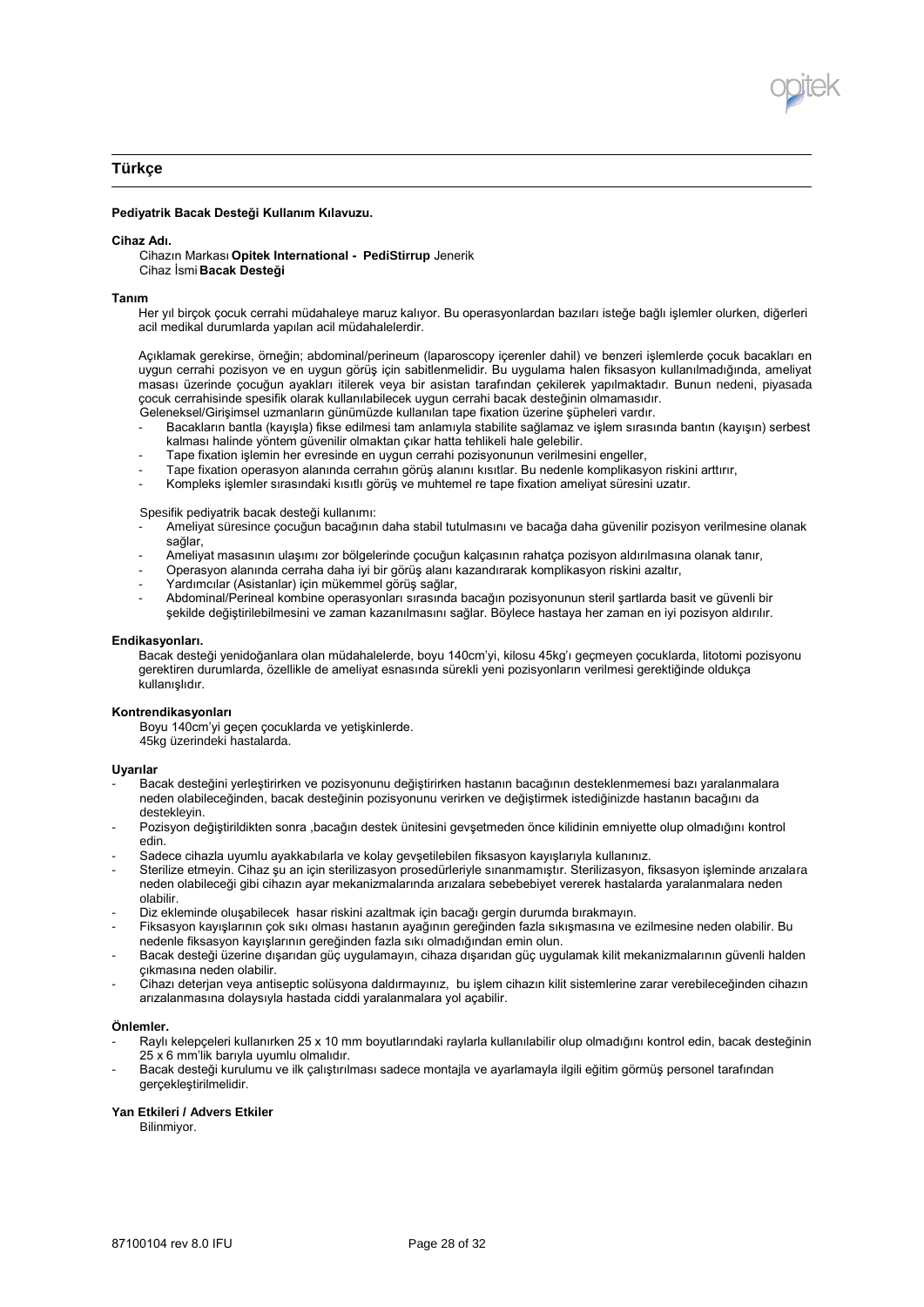

#### **İçindekiler / Klinik olaylarda kullanılacak olan ürün parçaları.**

| 4 veva 6 |
|----------|
|          |
|          |

## **Kullanım Yönergesi**

**I. Hazırlık ve Denetim Prosedürü**

- **NOT:** Bacak desteği steril bir cihaz değildir.
- 1- Kelepçe sabitleme vidasının çalışır durumda olduğunu ve hasar görmediğini kontrol edin.
- 2- Raylı kelepçenin raya düzgünce oturduğunu kontrol edin.
- 3- Raylı kelepçenin, bacak desteğinin barına düzgünce oturduğunu kontrol edin.<br>4- Raylı kelepce düzgün calışmıyorsa venisiyle değiştirin.
- Raylı kelepçe düzgün çalışmıyorsa yenisiyle değiştirin.
- 5- Bacak desteğinin hasar görmediğinden emin olun.
- 6- Bağlantı noktalarının ve kelepçelerin düzgün çalıştığını kontrol edin.<br>7- Teleskopik boruların uzatılıp kısaltılabildiğini kontrol edin.
- 7- Teleskopik boruların uzatılıp kısaltılabildiğini kontrol edin.
- 8- Bacak desteği düzgün çalışmıyorsa müdahale etmeyin.
- 9- Bacak desteğinin, içerdiği kolay çıkabilen plakanın ve ayakkabıların temiz olduğunu kontol edin.
- 10- Parçalar kontamine olduysa temizleyin.
- 11- Eğer bir hasar gözlemlediyseniz cihazın kullanılabileceğinin yada tamire gönderilebileceğinin kararı size aittir.
- 12- Ayakkabıların hasarlı olmadığını kontrol edin.
- 13- Eğer hasarı cihazın düzgün çalışmasını kısıtlıyorsa ayakkabıları yenileriyle değiştirin.
- 14- Fiksasyon kayışlarının (bantlarının) hasarlı ve kontamine olmadığını kontrol edin.
- 15- Kayışlar hasarlı yada kontamine iseler yenileriyle değiştirin.
- 16- Ana eklemin ayarlanmasından sorumlu olan lazer işaretleyicinin işlevde olduğunu kontrol edin.
- 17- Gerekiyorsa lazer işaretleyicinin pillerini değiştirin veya lazer işaretleyiciyi yenisiyle değiştirin.

### **II. MONTAJ VE BAĞLANTI İŞLEMLERİ**

Montaj ve bağlantı işlemi ameliyat masasında hastaya uygun pozisyon aldırılmadan önce veya aldırıldıktan sonra yapılabilir.

**NOT:** Hekim farklı bir prosedür uygulamaya karar verebilir.

**Uyarı:** Hasta bacak desteğine bağlanana kadar daima dışarıdan desteklenmelidir.

**NOT:** Raylı kelepçe, barın üstüne yerleştikten sonra ve size sağlanan cıvata ve somunla barın sonundaki deliğe yerleştirildiği takdirde bacak desteği barıyla sürekli olarak takılı kalabilir.

## **III. UYGUN EBATLARDA AYAKKABI SEÇİLMESİ**

- 
- 1. Uygun boyutlarda ayakkabı seçimi öncelikli önem taşır.<br>2. Avakkabının dorsal (sırt) kısmının uzunluğu bacağın do 2. Ayakkabının dorsal (sırt) kısmının uzunluğu bacağın dorsal bölümünün uzunluğundan 2-3 cm kısa olmalıdır. Şekilde görüldüğü üzere ayakkabının bitiş noktasıyla diz kapağının arkasında kalan kısım arasında en az 2-3 cm boşluk bulunmalıdır. Diğer yandan bantların hepsinin takılması gerekir.
- 3. Ayakkabı boyutunu ayarlamak gerekirse daha fazla dolgu malzemesi kullanılması gereklidir.

## **IV. İŞLEMİN BAŞLATILMASI**

- 1. Masanın her iki yanına da uygun raylı kıskacı monte edin.
- 2. Bacak desteğinin barını raylı kıskaca yerleştirin.
- 3. Birinci ekleme göz kararıyla kalça eklemine göre pozisyon verin.<br>4. Raylı düzeneği ve barı raylı kıskaca bağlayın, ayarlayın.
- 4. Raylı düzeneği ve barı raylı kıskaca bağlayın, ayarlayın.
- 5. Birinci eklemin deliğine bir lazer işaretleyici
- Ya da başka bir ışık kaynağı yerleştirin.
- 6. Raylı kıskacı ayarlama yapmak için gevşetin.
- 7. Işık kaynağı yardımıyla kalça ekleminin merkezindeki yatay düzlemde ve dikey daha büyük trokanter kraniyelinde birinci eklemin merkezini ayarlayın. (Kolateral düzlem)

**Uyarı:** Lazeri kişilerin gözlerine ya da ekipmana tutmayın. Gözlere zarar verebilir ya da kazara kızıl ötesi kontrolleri olan cihazlarla

- etkileşimde bulunabilir.
- 8. Raylı kıskacı masaya tam olarak sıkıca sabitleyin.
- 9. Başka bir bacak desteği için 1'den 8'e kadar olan adımları tekrarlayın.

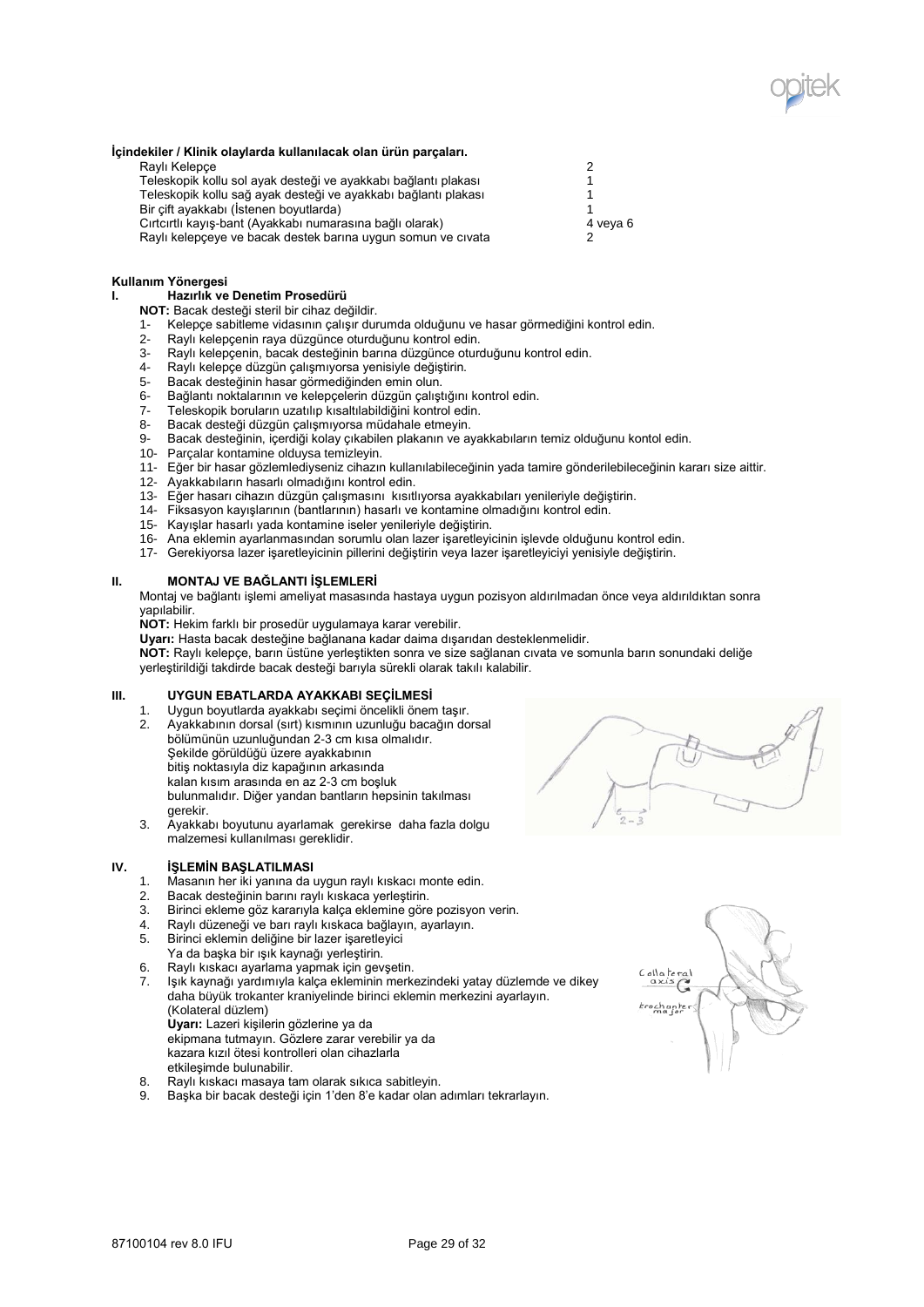

## **V. AYAKKABININ TAKILMASI, DESTEK KOLUNUN AYARLANMASI**

**NOT:** Bacak desteğini kilit mekanizmaları kilitli halde değilken daima destekleyin.

- 1. Seçilen uygun ebattaki ayakkabıyı Quick Release bağlantı plakasına yerleştirin.
- Quick Release mekanizmasını emniyet durumuna getirin.
- 3. Düşey kilit mekanizmasını gevşetin-serbest bırakın.
- 4. Teleskopik kolu yatay hale getirin.
- 5. Kilit mekanizmalarını kilitli hale getirin.
- Lambaları çıkartın ve teleskopik kolu hastanın boyuna uygun olacak şekilde uzatın.
- NOT: Bacağa aşırı gerilmeyi önlemek için bir miktar bükülmüş olarak (yaklaşık 20 derece) pozisyon aldırılmalıdır.
- 7. Teleskopik kolun üzerindeki kıskacı kilitli konuma getirin.<br>8. Baska bir bacak desteği için 1'den 7'ye kadar olan adıml
- 8. Başka bir bacak desteği için 1'den 7'ye kadar olan adımları tekrarlayın

# **VI. BACAK DESTEĞİNİN HASTAYA GÖRE AYARLANMASI**

**NOT:** Hastanın bacağına pozisyon verme işlemi iki kişiyle yapılmalıdır. Bir kişi bacağı desteklerken, diğer kişi de bacak desteğini ayarlar.

**NOT:** Kilitler devre dışıyken bacak desteğini mutlaka destekleyin.

- **Uyarı:** İşlemler sırasında bacak desteğine pozisyon aldırırken bacağı da mutlaka destekleyin.
- 1- Teleskopik kolun kıskaç kilitlerini açın.
- Bilyeli mafsal (bağlantı) mekanizmasının kilidini açın.
- 3- Bacağı dikkatlice bacak desteğine yerleştirin. Hatırlatma: hastanın ayağı ayakkabıya küçük ya da büyük geliyorsa ayakkabıyı uygun olan boyutlardaki başka bir
- ayakkabıyla değiştirin. 4- Ayağı ve ayakkabının içinde kalan baldırı sabitlemek için cırt cırtlı bantlar kullanın. **Uyarı:** Bacağın yeteri kadar emniyet altına alındığını kontrol edin. **Uyarı:** Bantları kan akışını etkilememesi için çok fazla sıkmayın.
- 5- Bacağı desteklerken teleskopik kolları uygun boyuta getirmek için ayarlayın/uzatın.
- **NOT:** Bacak, dizle yaklaşık 20 derece açı yapacak şekilde sabitlenmelidir.
- 
- 6- Teleskopik kolun kıskaçlarını kilitleyin.<br>7- Uvgun pozisyon için ayağa ve baldıra Uygun pozisyon için ayağa ve baldıra pozisyon verin.

**NOT:** Kaslar ne kadar abduksiyona uğrarsa, üst bacak ayağa eksorotasyona uygun olması için o kadar yerleşir. **NOT:** Ayakkabı, hastanın baldırına çok fazla baskı uygulamamalıdır.

Ayakkabının sırtı diz boşluğuna kadar uzanıyorsa ayakkabıyı daha küçük boyutlu ve daha kısa bir ayakkabıyla değiştirin. Cırt cırtlı bantları çıkartın, ayakkabının bulunduğu düzeneğin kilidini kaldırıp ayakkabıyı çıkartmak ve yerine yenisini takmak suretiyle işlemi gerçekleştirin. V-6'dan V-7'ye ve VI-1'den VI-7'ye kadar olan adımları tekrarlayın. **Uyarı:** Ayakkabıları değiştirirken mutlaka hastanın bacağını ve ayağını destekleyin.

- 8- Bilyeli mafsal (bağlantı) mekanizmasını kilitleyin.
- Başka bir bacak ve bacak destek kolu için 1'den 8'e kadar olan adımları tekrarlayın.

## **VII. GİRİŞİM ESNASINDA POZİSYON DEĞİŞTİRİLMESİ GEREKTİĞİ DURUMLARDA DOĞRU POZİSYON VERİLDİĞİNİN KONTROLÜ**

**UYARI:** Bacak desteğini pozisyon verilmesi ya da pozisyonun değiştirilmesi durumlarında her zaman destekleyin.

- 1- Operasyon esnasında bacağın pozisyonunun değiştirilmesi gerektiğinde olması gereken değişimi steril örtüler olmadan ve bacaklar sarılmadan önce kontrol edin.
	- **Uyarı:** Kompartman sendromu olasılığını azaltmak için hastanın bacaklarını düşük seviyede tutun ve kan dolaşımını yeniden sağlamak için kayışları her saat gevşetin.
- 2- Pozisyon değiştirilirken hastanın kalçasının ameliyat masası üzerinde sabit kaldığına özel önem gösterin.

## **VIII. Steril Örtme Hazırlığı**

1. Bacakları sterilizasyon standartlarına uygun olarak steril örtülerle sarın.

## **IX. Steril Pozisyon Değiştirme İşlemi**

**Uyarı:** Bacak desteğinin yeniden konumlandırılması sürecinde bacağı mutlaka destekleyin.

**Uyarı:** Bacakların düşey düzlemde çok yer değiştirilmesi istenirse kalça eklemine yük binmemesi için her iki bacak birden aynı anda iki kişi tarafından yer değiştirilmelidir.

**NOT:** Pozisyon değiştirirken steril örtüler kaldırılmak zorunda değildir. Kilit mekanizması steril örtüler varken de kullanılabilir.

**NOT:** Operasyon sırasında bacağın pozisyonunu sadece dikey yönde değiştirin, yatay yöndeki değişiklikler hastaların yaralanmasına neden olabilir.

**NOT:** Kilitlerin devre dışı olduğu süre boyunca bacak desteğini destekleyin.

- 1- Bacağın pozisyonu değiştirilirken bacağı destekleyin.
- 2- Birincil bağlantı yerinin üzerindeki düşey yön kilit mekanizmasının kilidini kaldırın.
- Bacağa uygun pozisyonunu verin.
- 4- Düşey kilit mekanizmasını kilitleyin.
- 5- Başka bir bacak için 1'den 4'e kadar olan adımları tekrarlayın.
- 6- Eğer ihtiyaç duyulursa bacakları sterilizasyon şartnamelerinize göre tekrar örtün.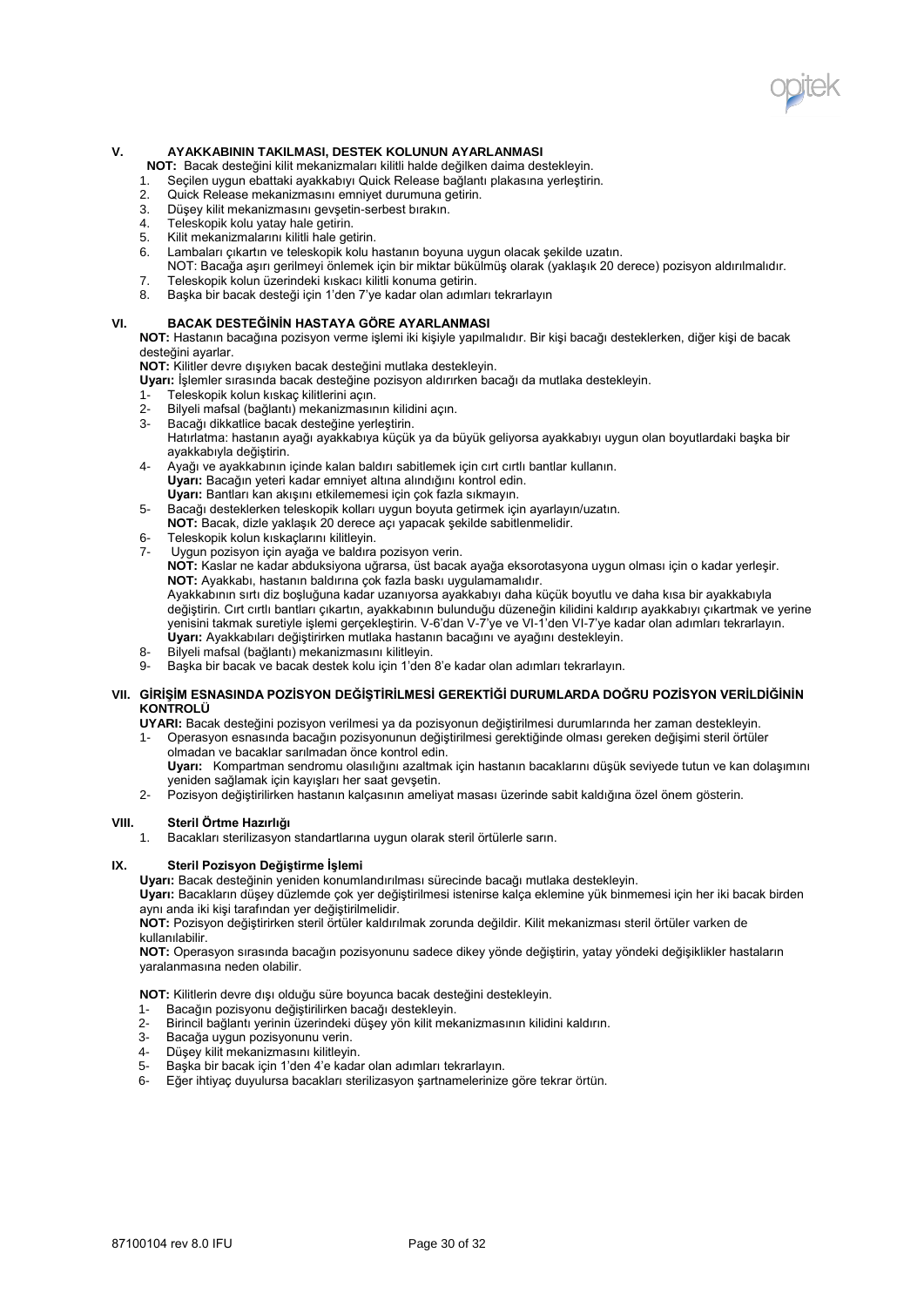

## **X. İşlemin Sonlandırılması**

Uyarı: **:** Bacak desteğinin yeniden konumlandırılması sürecinde bacağı mutlaka destekleyin.

NOT: Bacağın bacak desteğinden ayrılması işlemi bir kişinin bacağı tutması diğer kişinin de bantları çıkartması şartıyla iki kişi tarafından yapılmalıdır.

- 1- Steril örtüyü kaldırın.
- 2- Bacağı güvenli bir şekilde tutun.<br>3- Cırt cırtlı bantları çıkartın.
- 3- Cırt cirtli bantları çıkartın.<br>4- Diğer bacak icin 1'den 4'e
- 4- Diğer bacak için 1'den 4'e kadar olan adımları tekrarlayın.
- 5- Hastayı güvenli ve uygun bir pozisyonda yerleştirin.

## **XI. Demonte (Sökme) İşlemi**

**NOT:** Kilitlerin devre dışı olduğu süre boyunca bacak desteğini destekleyin.

- **NOT:** Kuru bir yerde muhafaza edin.
- 
- 1- Kilidini kaldırarak ayakkabıyı çıkartın.<br>2- Ayakkabıyı uygun bir yere kaldırın. Ayakkabıyı uygun bir yere kaldırın.
- 3- Teleskopik kolun üzerindeki kilit mekanizmasının kilidini açın.
- 4- Teleskopik kolu en kısa boyutuna gelecek şekilde kısaltın.
- 5- Kilidinden kilitleyin.
- 6- Düşey ve yatay kilit mekanizmalarının kilitlerini açın.
- 7- Fazla yer kaplamamaları için kolları düşey pozisyona gelecek şekilde döndürün/çevirin.
- 
- 8- Düşey ve yatay kilit mekanizmalarını kilitleyin.<br>9- Desteği tutun ve raylı kıskacı (klemp) çıkartın. Desteği tutun ve raylı kıskacı (klemp) çıkartın.
- **NOT:** Eğer raylı kıskaç (klemp) bara kalıcı şekilde monte edilmişse 10'dan 12'ye kadar olan adımlar atlanmış olabilir.
- 10- Raylı kıskaçtan bacak desteğini çıkartın.
- 11- Raylı düzenekten raylı kıskacı çıkartın.
- 12- Raylı kıskacı uygun bir yere kaldırın.
- 13- Bacak destek kolunu uygun bir yere kaldırın.
- 14- Başka bir bacak destek kolu için 1 13 arası adımları tekrarlayın.

# **XII. Lazer İşaretleyici Kullanım Kılavuzu**

Sınıf 2 Lazer, Lazer Diyot

**Uyarı:** Lazer ışını gözler için zararlıdır, lazer açıkken ışının çıktığı yere yada ışın ekseni boyunca yönlendirilmiş lazer ışınına doğrudan bakmayın. Lazer ışınını başkalarına doğrultmayın.

## **Pillerin Değiştirilmesi.**

- Pil kapağını çıkartın.
- Kullanılmış pilleri çıkartın ve yerlerine iki adet yeni LR44 / AG13 düğme pillerden yerleştirin.
- Pilleri artı (+) yüzleri kapağın alt tarafına gelecek şekilde yerleştirin.
- Kapağı yeniden takın.



## **Lazer İşaretleyicinin Çalıştırılması.**

Lazer işaretleyici butona basılı tutulduğu süre zarfında çalışır, kapatmak içinse parmağınızı butondan çekmeniz yeterlidir.



↑ Lazer ışınının çıktığı açıklıktan yayılan lazer ışınından kaçının

**Uyarı:** Lazer işaretleyiciler çocuklar için uygun değildir. Eğer uygun şekilde kullanılmazlarsa gözler için tehlikeli olabilirler. Lazer işaretleyicinin çıkışını başka bir yere yönlendirmeye çalışmayın, ellemeyin. Bu güvenlik talimatlarının ihmalinden kaynaklanan hiçbir hatanın sorumluluğu kabul edilmeyecektir.

.

### **Biten Pillerin Atılması**

- Piller evsel atık sınıfına girmemelidirler.
- Pilleri ülkenizin atık kurallarına göre elden çıkarın.